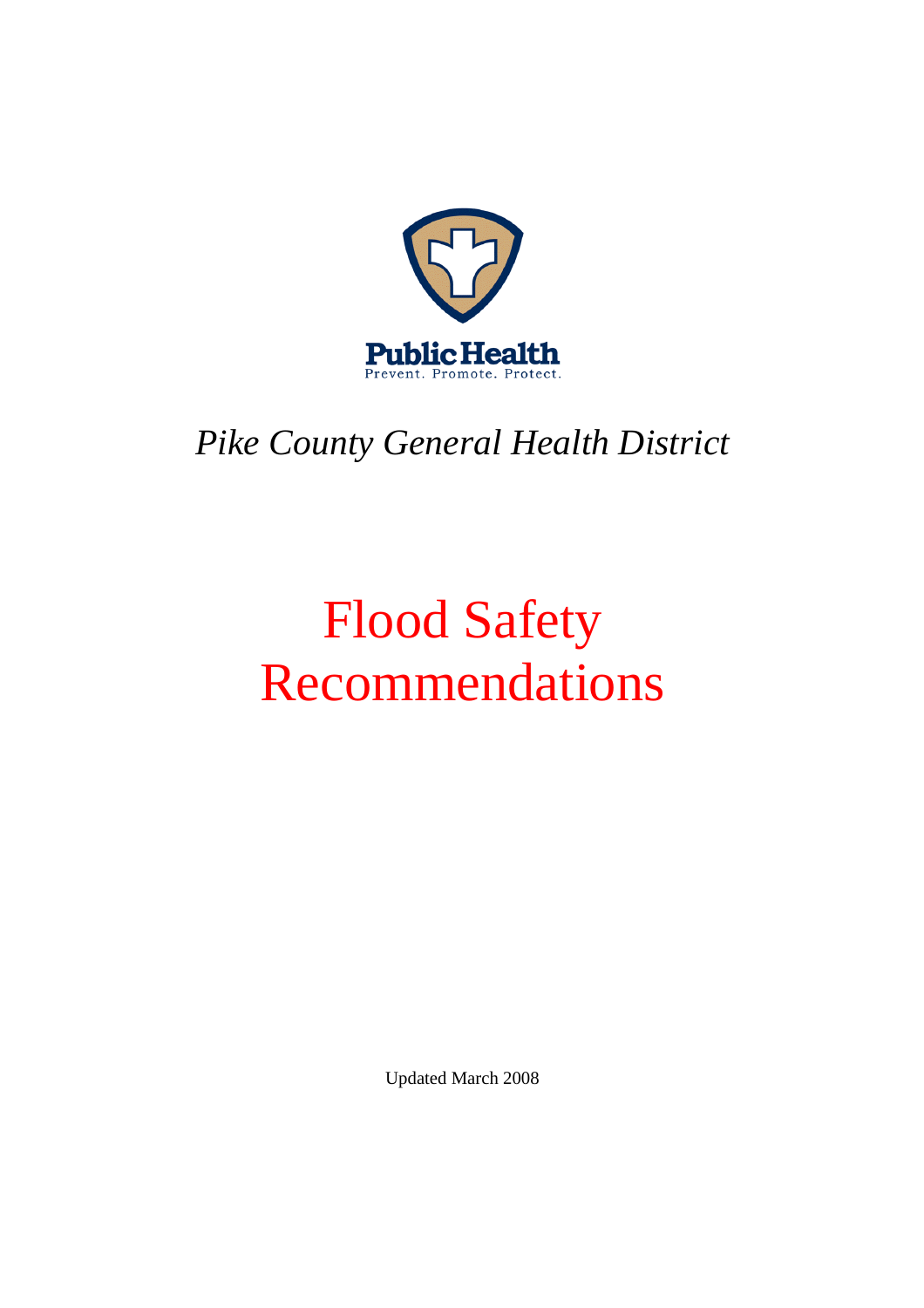# Table of Contents

| <b>Flood Readiness</b>                                                               | 3  |
|--------------------------------------------------------------------------------------|----|
| Reentering a Flooded Home                                                            | 6  |
| Clean-up of Flood Water                                                              | 8  |
| Protecting Health and Safety after a Flood                                           | 10 |
| <b>Electrical Hazards</b>                                                            | 15 |
| Carbon Monoxide Poisoning                                                            | 17 |
| Disinfecting Wells                                                                   | 18 |
| Sewage and Septic Systems                                                            | 23 |
| Mold                                                                                 | 26 |
| <b>Animal Hazards</b>                                                                | 28 |
| Appendix I:<br>Food Establishments:<br><b>Interruption of Water Service Guidance</b> | 34 |
| Appendix II:<br>Food Establishments:<br>Reopening After Flooding                     | 38 |

Addendum: Repairing Your Flooded Home

# *The following pages were compiled based on information from the Centers for Disease Control and Prevention.*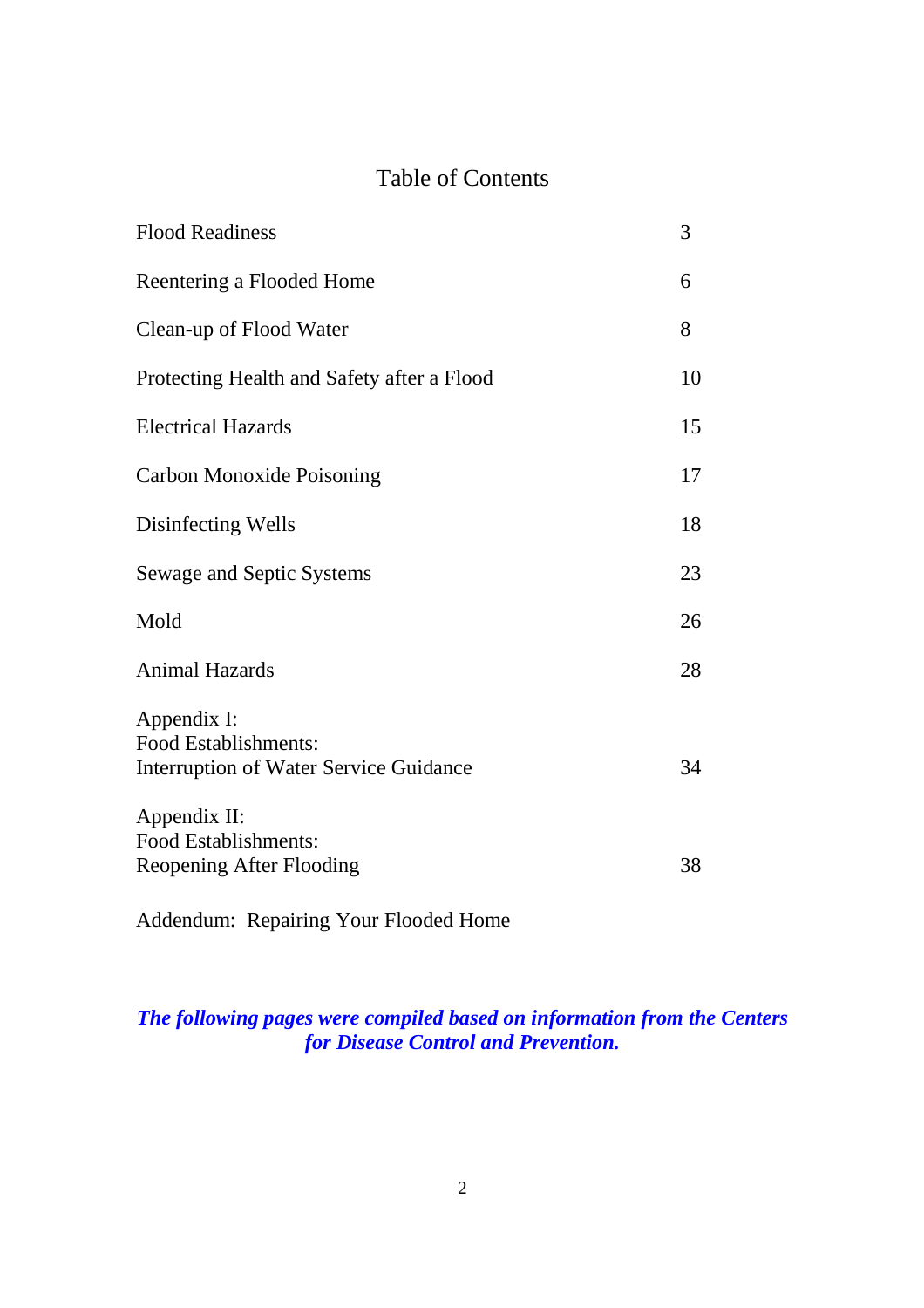# **Flood Readiness**

#### *Preparing for a Flood*

Here are some basic steps to take to prepare for the storm:

• Contact the local county geologist or county planning department to find out if your home is located in a flash-flood-prone area or landslide-prone area.

• Learn about your community's emergency plans, warning signals, evacuation routes, and locations of emergency shelters.

• Plan and practice a flood evacuation route with your family. Ask an out-of-state relative or friend to be the "family contact" in case your family is separated during a flood. Make sure everyone in your family knows the name, address, and phone number of this contact person.

• Post emergency phone numbers at every phone.

• Inform local authorities about any special needs, i.e., elderly or bedridden people, or anyone with a disability.

• Identify potential home hazards and know how to secure or protect them before the flood strikes. Be prepared to turn off electrical power when there is standing water, fallen power lines, or before you evacuation. Turn off gas and water supplies before you evacuate. Secure structurally unstable building materials.

• Buy a fire extinguisher and make sure your family knows where it is and how to use it.

• Buy and install sump pumps with back-up power.

• Have a licensed electrician raise electric components (switches, sockets, circuit breakers and wiring) at least 12" above your home's projected flood elevation.

• For drains, toilets, and other sewer connections, install backflow valves or plugs to prevent floodwaters from entering.

• Anchor fuel tanks which can contaminate your basement if torn free. An unanchored tank outside can be swept downstream and damage other houses.

## *If you are under a flood watch or warning:*

• Gather the emergency supplies you previously stocked in your home and stay tuned to local radio or television station for updates.

• Turn off all utilities at the main power switch and close the main gas valve if evacuation appears necessary.

• Have your immunization records handy or be aware of your last tetanus shot, in case you should receive a puncture wound or a wound becomes contaminated during or after the flood.

• Fill bathtubs, sinks and plastic soda bottles with clean water. Sanitize the sinks and tubs first by using bleach. Rinse and fill with clean water.

• Bring outdoor possessions, such as lawn furniture, grills and trash cans inside or tie them down securely.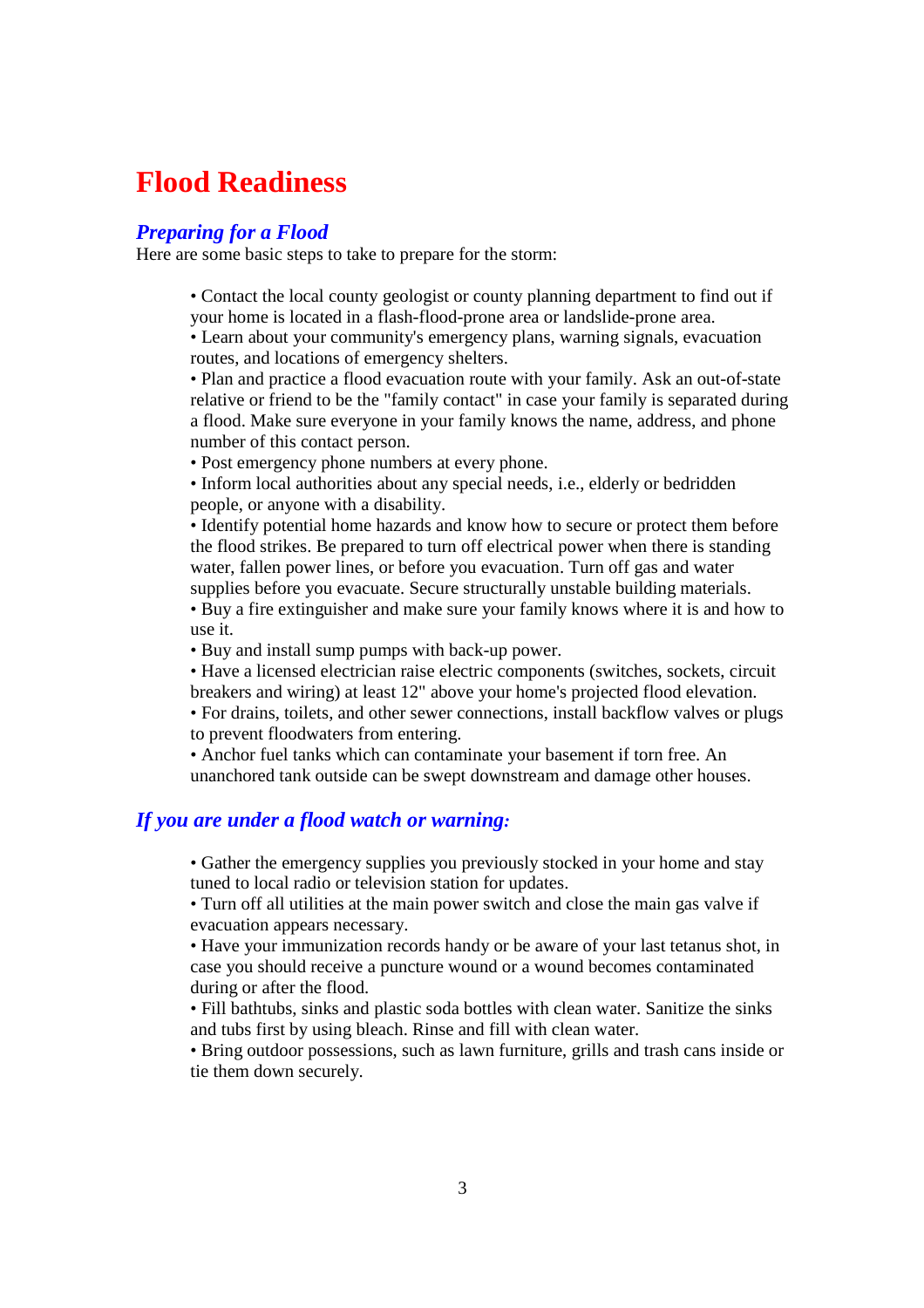## *Emergency Supplies You Will Need:*

You should stock your home with supplies that may be needed during the emergency period. At a minimum, these supplies should include:

• Several clean containers for water, large enough for a 3-5 day supply of water (about five gallons for each person).

- A 3-5 day supply of non-perishable food and a non-electric can opener.
- A first aid kit and manual and prescription medicines and special medical needs.
- A battery-powered radio, flashlights, and extra batteries.
- Sleeping bags or extra blankets.

• Water-purifying supplies, such as chlorine or iodine tablets or unscented, ordinary household chlorine bleach.

• Baby food and/or prepared formula, diapers, and other baby supplies.

• Disposable cleaning cloths, such as "baby wipes" for the whole family to use in case bathing facilities are not available.

• Personal hygiene supplies, such as soap, toothpaste, sanitary napkins, etc.

• An emergency kit for your car with food, flares, booster cables, maps, tools, a first aid kit, fire extinguisher, sleeping bags, etc.

• Rubber boots, sturdy shoes, and waterproof gloves.

• Insect repellant containing DEET or Picaridin, screens, or long-sleeved and long-legged clothing for protection from mosquitoes which may gather in pooled water remaining after the flood. (More information about these and other recommended repellents can be found in the fact sheet "Updated Information Regarding Insect Repellents" at

www.cdc.gov/ncidod/dvbid/westnile/RepellentUpdates.htm.)

### *Preparing to Evacuate*

Expect the need to evacuate and prepare for it. When a flood watch is issued, you should:

• Fill your vehicle's gas tank and make sure the emergency kit for your car is ready.

• If no vehicle is available, make arrangements with friends or family for transportation.

- Fill your clean water containers.
- Review your emergency plans and supplies, checking to see if any items are missing.
- Tune in the radio or television for weather updates.
- Listen for disaster sirens and warning signals.
- Put livestock and family pets in a safe area. Due to food and sanitation requirements, emergency shelters cannot accept animals.

• Adjust the thermostat on refrigerators and freezers to the coolest possible temperature.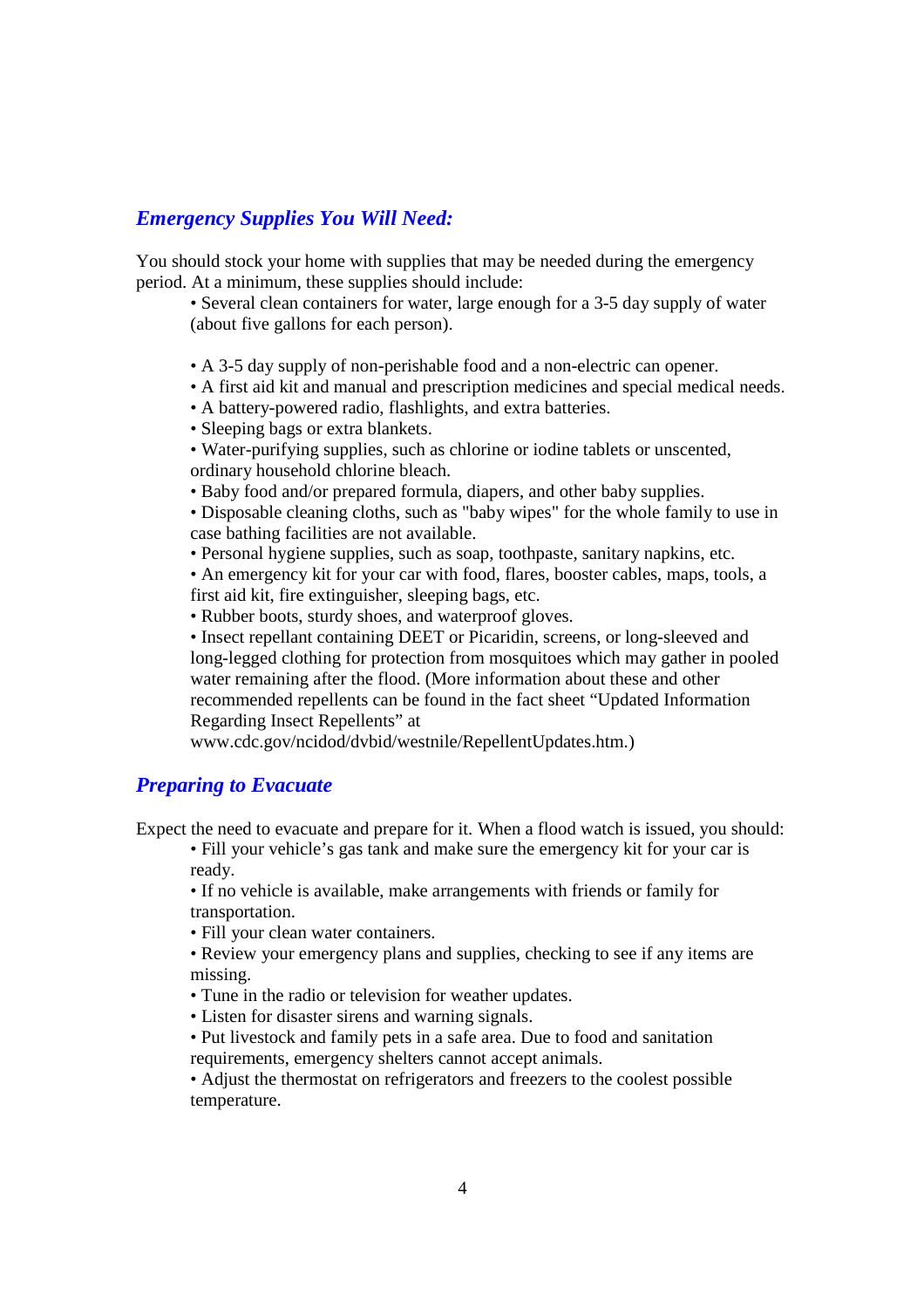## *If You Are Ordered to Evacuate*

You should never ignore an evacuation order. Authorities will direct you to leave if you are in a low-lying area, or within the greatest potential path of the rising waters. If a flood warning is issued for your area or you are directed by authorities to evacuate the area:

- Take only essential items with you.
- If you have time, turn off the gas, electricity, and water.
- Disconnect appliances to prevent electrical shock when power is restored.
- Follow the designated evacuation routes and expect heavy traffic.
- **Do not attempt to drive or walk across creeks or flooded roads**. It only takes two feet of water to float most cars. Swift moving water can disable the largest of vehicles.

# *If You Are Ordered NOT to Evacuate*

To get through the storm in the safest possible manner:

- Monitor the radio or television for weather updates.
- Prepare to evacuate to a shelter or to a neighbor's home if your home is damaged, or if you are instructed to do so by emergency personnel.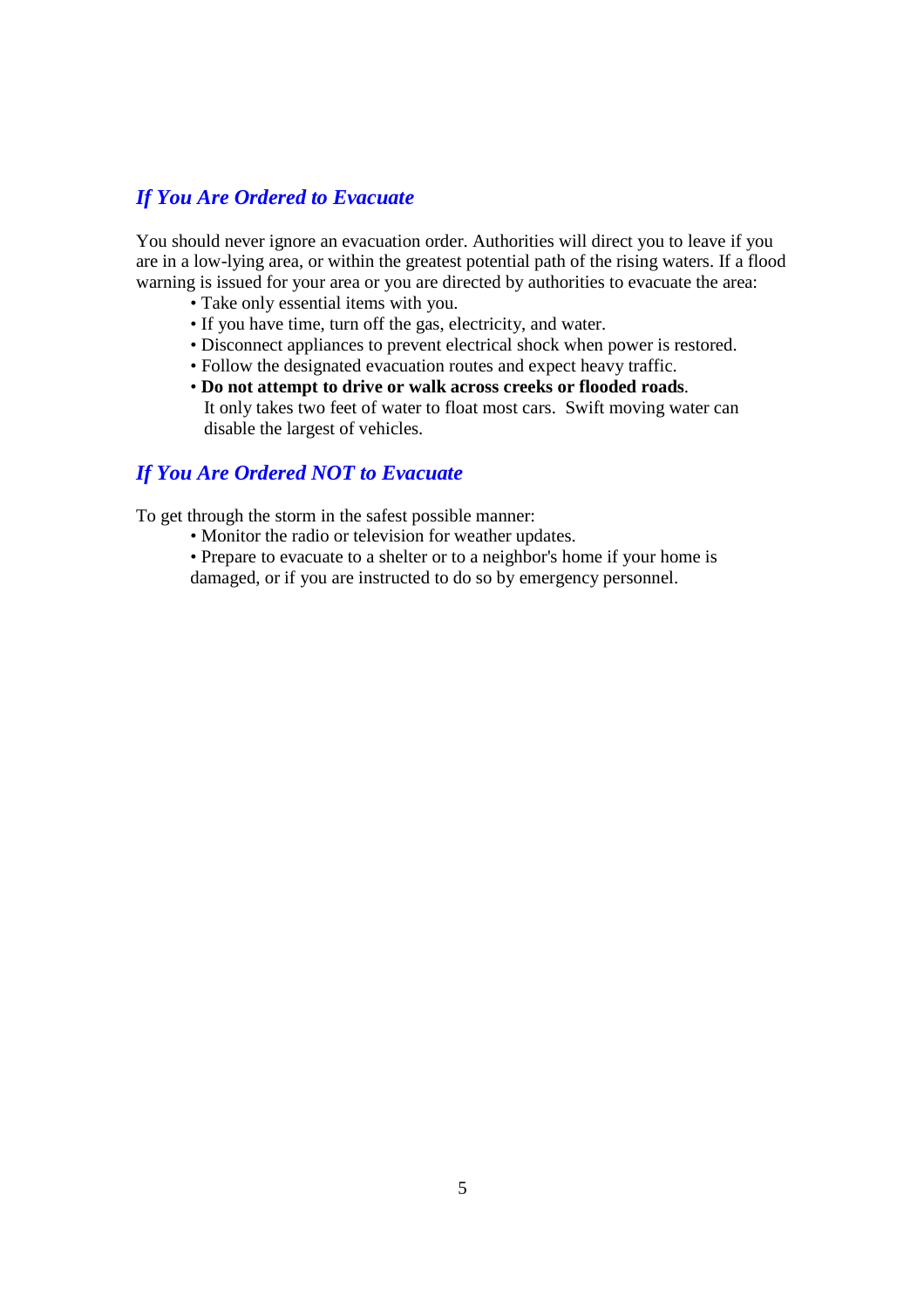# **Reentering a Flooded Home**

When returning to a home that's been flooded after a natural disaster be aware that your house may be contaminated with mold or sewage, which can cause health risks for your family.

## *When You First Reenter Your Home*

• If you have standing water in your home and can turn off the main power from a dry location, then go ahead and turn off the power, even if it delays cleaning. If you must enter standing water to access the main power switch, then call an electrician to turn it off. **NEVER turn power on or off yourself or use an electric tool or appliance while standing in water.**

• Have an electrician check the house's electrical system before turning the power on again.

• If the house has been closed up for several days, enter briefly to open doors and windows to let the house air out for awhile (at least 30 minutes) before you stay for any length of time.

• If your home has been flooded and has been closed up for several days, presume your home has been contaminated with mold.

• If your home has been flooded, it also may be contaminated with sewage.

#### *Dry Out Your House*

If flood or storm water has entered your home, dry it out as soon as possible. Follow these steps:

• If you have electricity and an electrician has determined that it's safe to turn it on, use a "wet-dry" shop vacuum (or the vacuum function of a carpet steam cleaner), an electric-powered water transfer pump, or sump pump to remove standing water. If you are operating equipment in wet areas, be sure to wear rubber boots.

• If you do not have electricity, or it is not safe to turn it on, you can use a portable generator to power equipment to remove standing water. **Note: If you must use a gasoline-powered pump, generator, pressure washer, or any other gasoline-powered tools to clean your home, never operate the gasoline engine inside a home, basement, garage, carport, porch, or other enclosed or partially enclosed structures, even if the windows and doors are open. Such improper use can create dangerously high levels of carbon monoxide and cause carbon monoxide poisoning.**

• If weather permits, open windows and doors of the house to aid in the dryingout process.

• Use fans and dehumidifiers to remove excess moisture. Fans should be placed at a window or door to blow the air outwards rather than inwards, so not to spread the mold.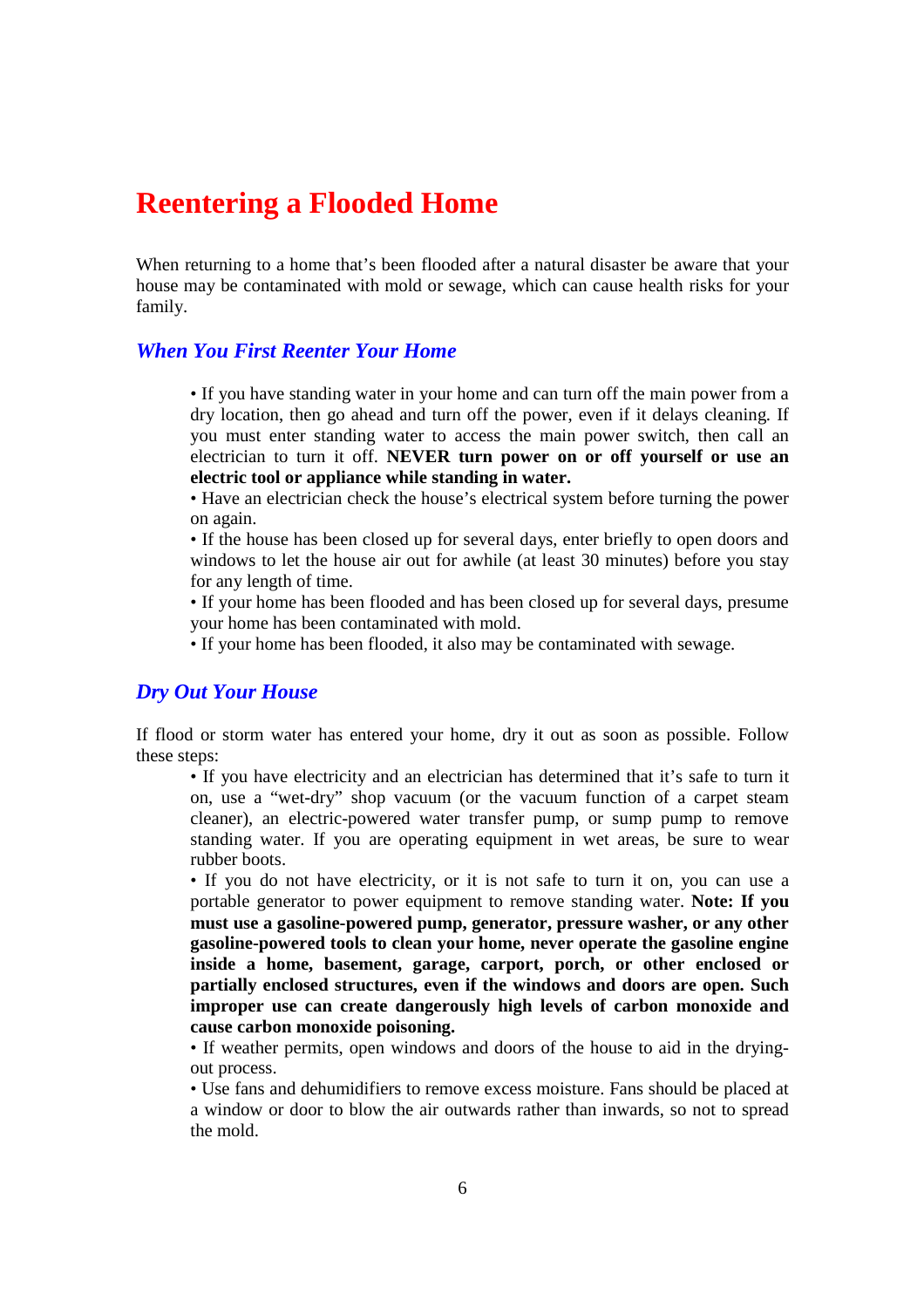• Have your home heating, ventilating, and air-conditioning (HVAC) system checked and cleaned by a maintenance or service professional who is experienced in mold clean-up **before you turn it on**. If the HVAC system was flooded with water, turning on the mold-contaminated HVAC will spread mold throughout the house. Professional cleaning will kill the mold and prevent later mold growth. When the service determines that your system is clean and if it is safe to do so, you can turn it on and use it to help remove excess moisture from your home.

• Prevent water outdoors from reentering your home. For example, rain water from gutters or the roof should drain away from the house; the ground around the house should slope away from the house to keep basements and crawl spaces dry. • Ensure that crawl spaces in basements have proper drainage to limit water seepage. Ventilate to allow the area to dry out.

For more information please see *Repairing Your Flooded Home* that is included with this document.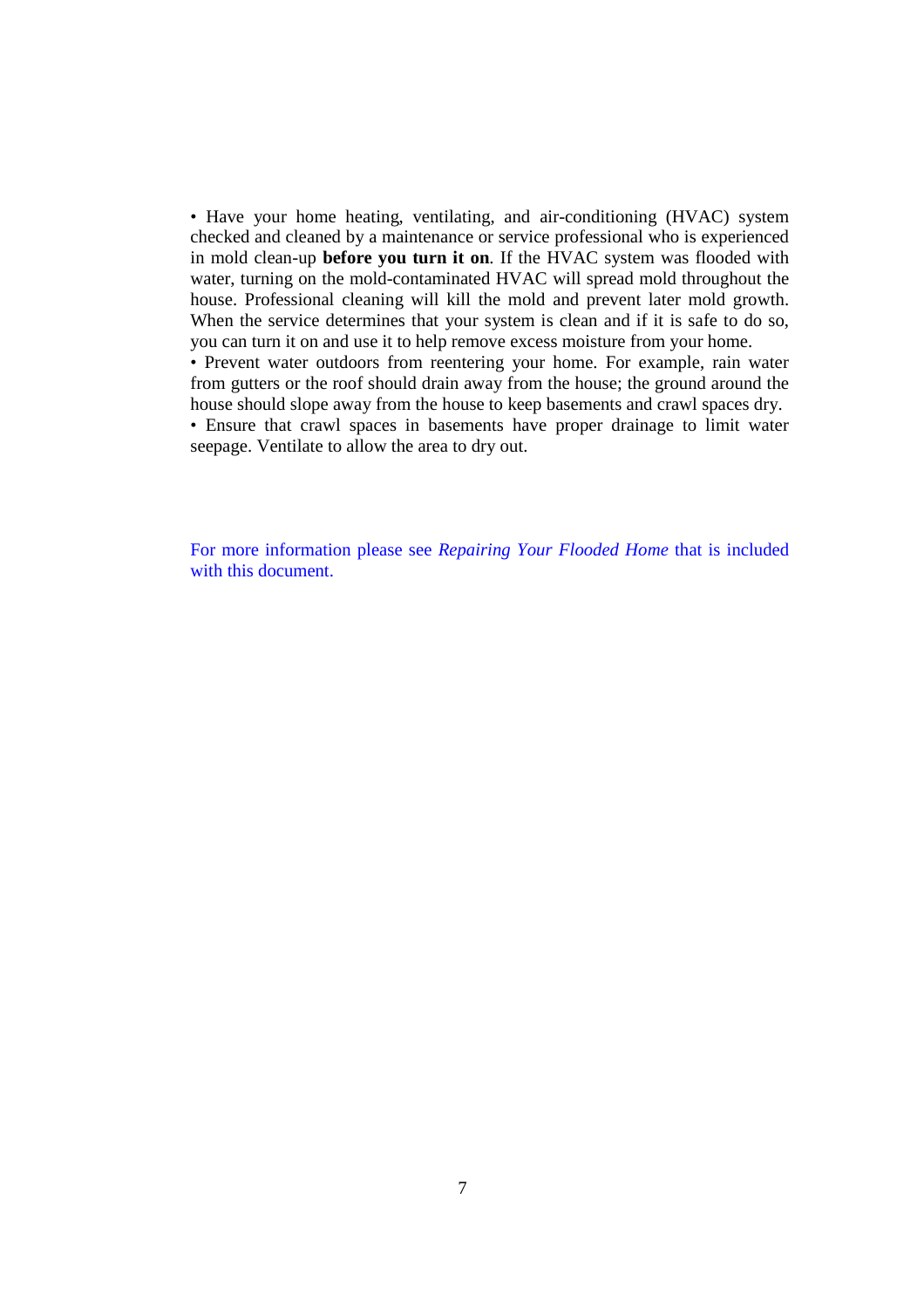# **Cleanup of Flood Water**

**When returning to your home after a hurricane or flood, be aware that flood water may contain sewage.** 

## *Protect yourself and your family by following these steps:*

#### *Inside the Home*

• Keep children and pets out of the affected area until cleanup has been completed.

• Wear rubber boots, rubber gloves, and goggles during cleanup of affected area.

• Remove and discard items that cannot be washed and disinfected (such as, mattresses, carpeting, carpet padding, rugs, upholstered furniture, cosmetics, stuffed animals, baby toys, pillows, foam rubber items, books, wall coverings, and most paper products).

• Remove and discard drywall and insulation that has been contaminated with sewage or flood waters.

• Thoroughly clean all hard surfaces (such as flooring, concrete, molding, wood and metal furniture, countertops, appliances, sinks, and other plumbing fixtures) with hot water and laundry or dish detergent.

• Help the drying process by using fans, air conditioning units, and dehumidifiers. • After completing the cleanup, wash your hands with soap and water. Use water that has been boiled for 1 minute (allow the water to cool before washing your hands).

Or you may use water that has been disinfected for personal hygiene use (solution of ⅛ teaspoon of household bleach per 1 gallon of water). Let it stand for 30 minutes. If the water is cloudy, use a solution of ¼ teaspoon of household bleach per 1 gallon of water.

• Wash all clothes worn during the cleanup in hot water and detergent. These clothes should be washed separately from uncontaminated clothes and linens.

• Wash clothes contaminated with flood or sewage water in hot water and detergent. It is recommended that a laundromat be used for washing large quantities of clothes and linens until your onsite wastewater system has been professionally inspected and serviced.

• Seek immediate medical attention if you become injured or ill.

#### *Outside the Home*

• Keep children and pets out of the affected area until cleanup has been completed.

• Wear rubber boots, rubber gloves, and goggles during cleanup of affected area.

• Have your onsite waste-water system professionally inspected and serviced if you suspect damage.

• Wash all clothes worn during the cleanup in hot water and detergent. These clothes should be washed separately from uncontaminated clothes and linens.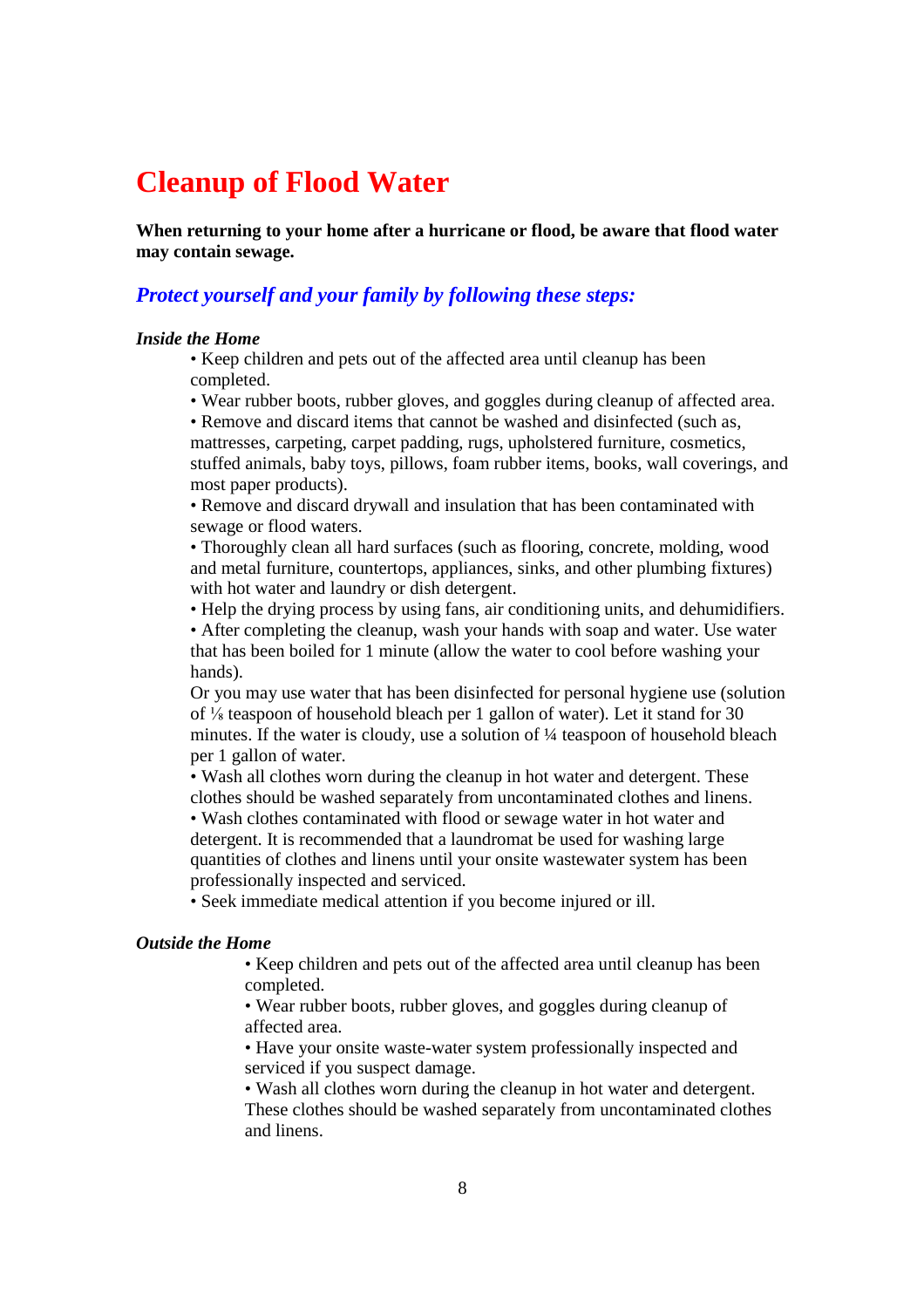• After completing the cleanup, wash your hands with soap and water. Use water that has been boiled for 1 minute (allow the water to cool before washing your hands). Or you may use water that has been disinfected for personal hygiene use (solution of ⅛ teaspoon of household bleach per 1 gallon of water). Let it stand for 30 minutes. If the water is cloudy, use solution of 1/4 teaspoon of household bleach per 1 gallon of water. • Seek immediate medical attention if you become injured or ill.

For more information please see *Repairing Your Flooded Home* that is included with this document.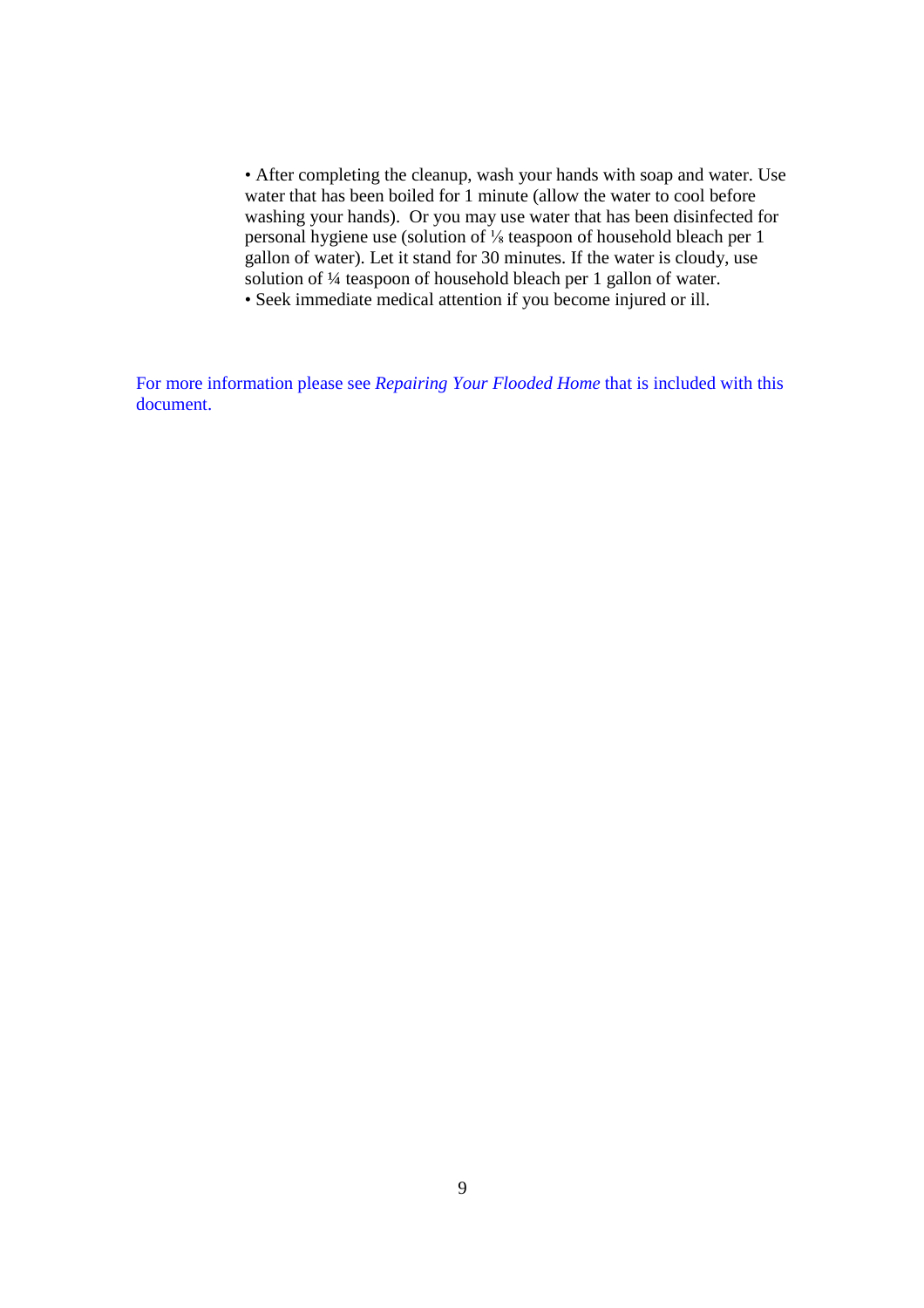# **Protecting Health and Safety after a Flood**

## *Prevent illness from FOOD*

Food may not be safe to eat during and after an emergency. Safe water for drinking, cooking, and personal hygiene includes bottled, boiled, or treated water.

#### *Identify and throw away food that may not be safe to eat.*

- Throw away food that may have come in contact with flood or storm water.
- Throw away food that has an unusual odor, color, or texture.
- Throw away perishable foods (including meat, poultry, fish, eggs and leftovers) that have been above 40 degrees Fahrenheit (F) for 2 hours or more.

• Thawed food that contains ice crystals or is 40 degree F or below can be refrozen or cooked.

• Throw away canned foods that are bulging, opened, or damaged.

• Food containers with screw-caps, snap-lids, crimped caps (soda pop bottles), twist caps, flip tops, snap-open, and home canned foods should be discarded if they have come into contact with floodwater because they cannot be disinfected.

• If cans have come in contact with floodwater or storm water, remove the labels, wash the cans, and dip them in a solution of 1 cup of bleach in 5 gallons of water. Relabel the cans with a marker.

• Do not use contaminated water to wash dishes, brush your teeth, wash and prepare food, wash your hands, make ice, or make baby formula.

#### *Store food safely.*

• While the power is out, keep the refrigerator and freezer doors closed as much as possible.

• Add block ice or dry ice to your refrigerator if the electricity is expected to be off longer than 4 hours. Wear heavy gloves when handling ice.

#### *Feeding Infants and Young Children*

• Breastfed infants should continue breastfeeding. For formula-fed infants, use ready-to-feed formula if possible. If using ready-to-feed formula is not possible, it is best to use bottled water to prepare powdered or concentrated formula. If bottled water is not available, use boiled water. Use treated water to prepare formula only if you do not have bottled or boiled water.

o If you prepare formula with boiled water, let the formula cool sufficiently before giving it to an infant.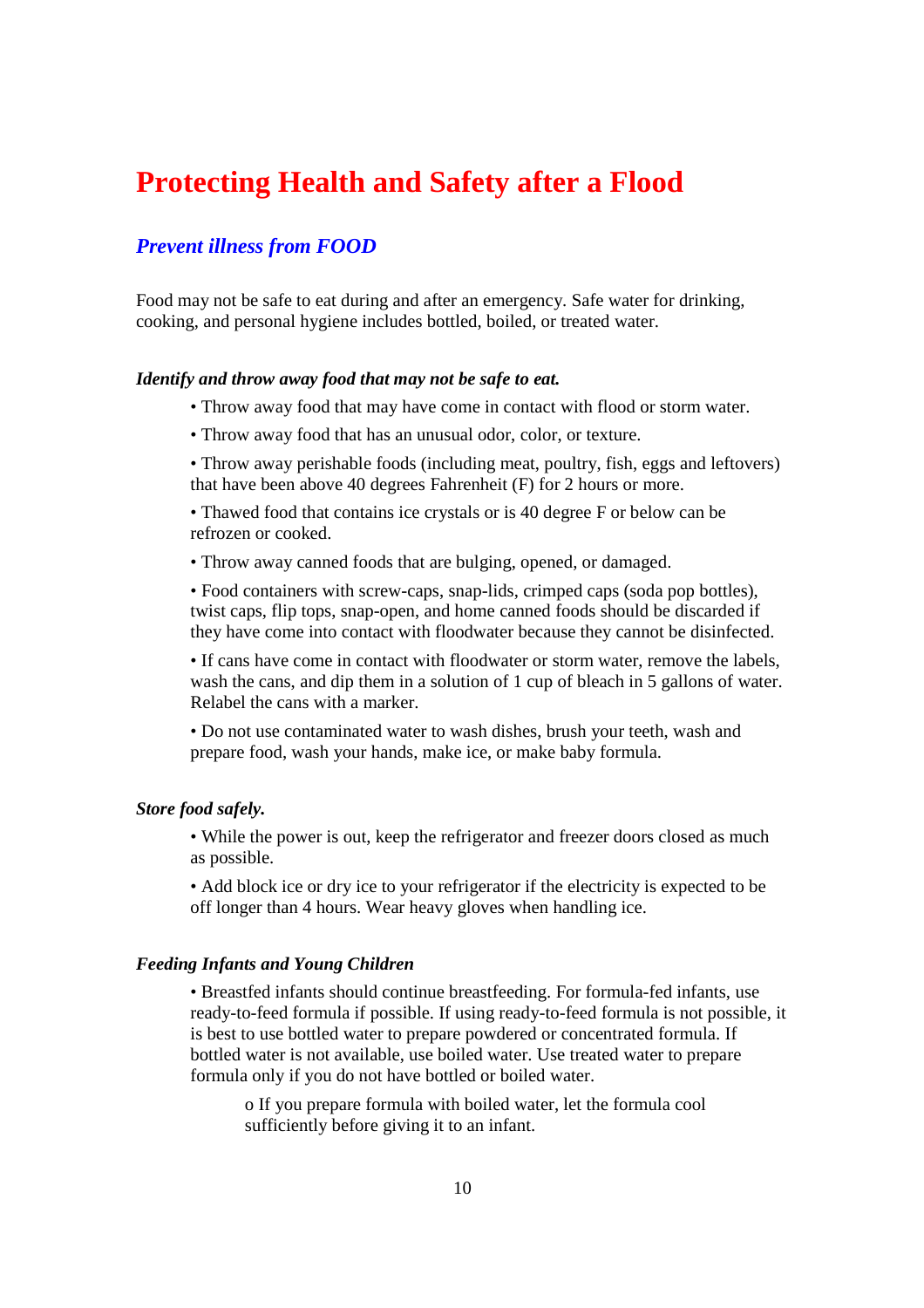o Clean feeding bottles and nipples with bottled, boiled, or treated water before each use.

o Wash your hands before preparing formula and before feeding an infant. You can use alcohol-based hand sanitizer for washing your hands if the water supply is limited.

#### *Prevent illness from WATER*

Water may not be safe to drink, clean with, or bathe in after an emergency such as a flood. During and after a disaster, water can become contaminated with microorganisms, such as bacteria, sewage, agricultural or industrial waste, chemicals, and other substances that can cause illness or death. This fact sheet offers the following guidance to help you make sure water is safe to use:

• Listen to and follow public announcements. Local authorities will tell you if tap water is safe to drink or to use for cooking or bathing. If the water is not safe to use, follow local instructions to use bottled water or to boil or disinfect water for cooking, cleaning, or bathing.

• Use only bottled, boiled, or treated water for drinking (however, see guidance in the Food section for infants), cooking or preparing food, washing dishes, cleaning, brushing your teeth, washing your hands, making ice, and bathing until your water supply is tested and found safe. If your water supply is limited, you can use alcohol-based hand sanitizer for washing your hands.

• If you use bottled water, be sure it came from a safe source. If you do not know that the water came from a safe source, you should boil or treat it before you use it.

• Boiling water, when practical, is the preferred way to kill harmful bacteria and parasites. Bringing water to a rolling boil for 1 minute will kill most organisms. Boiling will not remove chemical contaminants. If you suspect or are informed that water is contaminated with chemicals, seek another source of water, such as bottled water.

• If you can't boil water, you can treat water with chlorine tablets, iodine tablets, or unscented household chlorine bleach (5.25% sodium hypochlorite). If you use chlorine tablets or iodine tablets, follow the directions that come with the tablets. If you use household chlorine bleach, add 1/8 teaspoon (~0.75 milliliter [mL]) of bleach per gallon of water if the water is clear. For cloudy water, add 1/4 teaspoon (~1.50 mL) of bleach per gallon. Mix the solution thoroughly and let it stand for about 30 minutes before using it. Treating water with chlorine tablets, iodine tablets, or liquid bleach will not kill many parasitic organisms. Boiling is the best way to kill these organisms.

• Do not rely on water disinfection methods or devices that have not been recommended or approved by local health authorities. Contact your local health department for advice about water treatment products that are being advertised.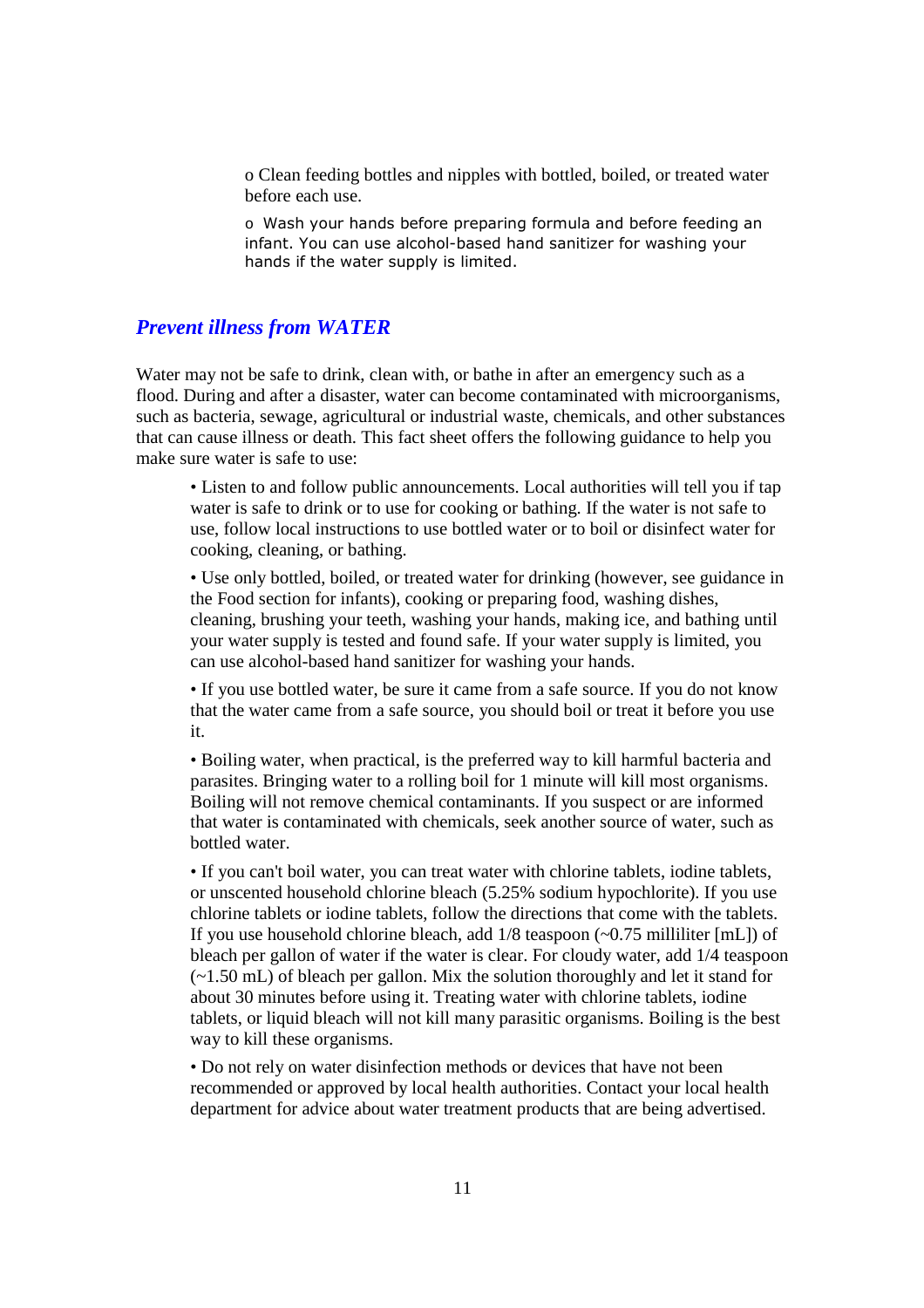• Use water storage tanks and other types of containers with caution. For example, fire truck storage tanks and previously used cans or bottles may be contaminated with microbes or chemicals. Water containers should be thoroughly cleaned, then rinsed with a bleach solution before use.

o Clean surfaces thoroughly with soap and water, then rinse.

o For gallon- or liter-sized containers, add approximately 1 teaspoon (4.9 mL) household bleach (5.25%) with 1 cup (240 mL) water to make a bleach solution.

o Cover the container and agitate the bleach solution thoroughly, allowing it to contact all inside surfaces. Cover and let stand for 30 minutes, then rinse with potable water.

• Flooded, private water wells will need to be tested and disinfected after flood waters recede. If you suspect that your well may be contaminated, contact your local or state health department or agriculture extension agent for specific advice.

• Practice basic hygiene. Wash your hands with soap and bottled water or water that has been boiled or disinfected. Wash your hands before preparing food or eating, after toilet use, after participating in clean-up activities, and after handling articles contaminated with floodwater or sewage. Use an alcohol-based hand sanitizer to wash your hands if you have a limited supply of clean water.

#### *Prevent and treat OTHER ILLNESS and INJURIES*

**Prevent carbon monoxide poisoning.** Carbon monoxide is an odorless, colorless gas that is produced by many types of equipment and is poisonous to breathe. Don't use a generator, pressure washer, charcoal grill, camp stove, or other gasoline- or charcoalburning device inside your home, basement, or garage or near a window, door, or vent. Don't run a car or truck inside a garage attached to your house, even if you leave the door open. Don't heat your house with a gas oven. If your carbon monoxide detector sounds, leave your home immediately and call 911. Seek prompt medical attention if you suspect carbon monoxide poisoning and are feeling dizzy, light-headed, or nauseated.

**Avoid floodwater and mosquitoes.** Follow all warnings about water on roadways. Do not drive vehicles or heavy equipment through water. If you have to work in or near floodwater, wear a life jacket. If you are caught in an area where floodwater is rising, wear a life jacket, or use some other type of flotation device. Prevent mosquito bites by wearing long pants, socks, and long-sleeved shirts and by using insect repellents that contain DEET or Picaridin. More information about these and other recommended repellents can be found in the fact sheet "Updated Information Regarding Insect Repellents" at www.cdc.gov/nicdod/divbid/westnile/RepellentUpdates.htm.

**Avoid unstable buildings and structures.** Stay away from damaged buildings or structures until they have been examined and certified as safe by a building inspector or other government authority. Leave immediately if you hear shifting or unusual noises that signal that the structure is about to fall.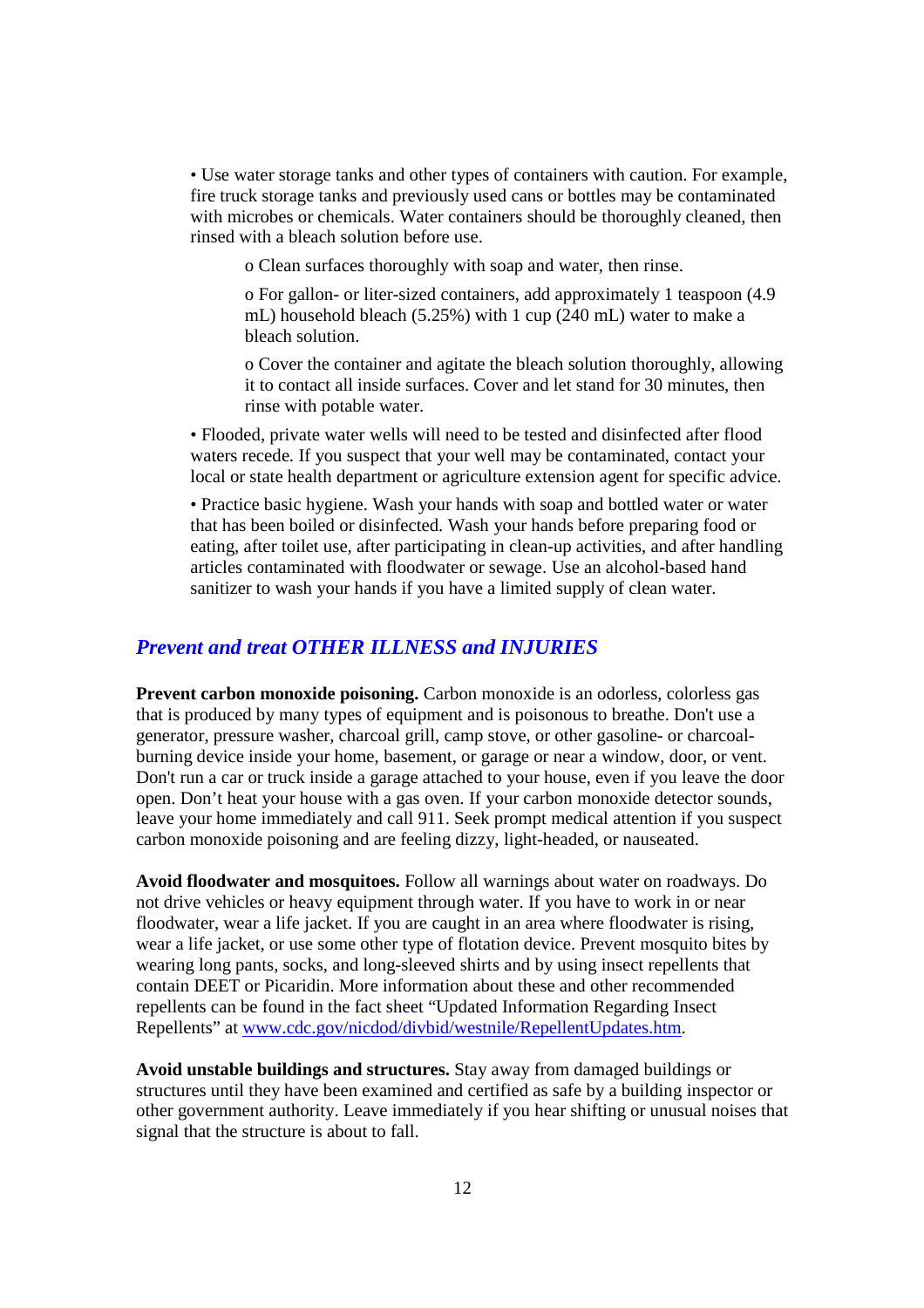**Beware of wild or stray animals.** Avoid wild or stray animals. Call local authorities to handle animals. Get rid of dead animals according to local guidelines.

**Beware of electrical and fire hazards.** NEVER touch a fallen power line. Call the power company to report fallen power lines. Avoid contact with overhead power lines during cleanup and other activities. If electrical circuits and equipment have gotten wet or are in or near water, turn off the power at the main breaker or fuse on the service panel. Do not turn the power back on until electrical equipment has been inspected by a qualified electrician. Do not burn candles near flammable items or leave the candle unattended. If possible, use flashlights or other battery-operated lights instead of candles.

**Beware of hazardous materials.** Wear protective clothing and gear (for example, a respirator if needed) when handling hazardous materials. Wash skin that may have come in contact with hazardous chemicals. Contact local authorities if you are not sure about how to handle or get rid of hazardous materials.

**Clean up and prevent mold growth.** Clean up and dry out the building quickly (within 24 to 48 hours). Open doors and windows. Use fans to dry out the building. To *prevent*  mold growth, clean wet items and surfaces with detergent and water. To *remove* mold growth, wear rubber gloves, open windows and doors, and clean with a bleach solution of 1 cup of bleach in 1 gallon of water. Throw away porous items (for example, carpet and upholstered furniture) that cannot be dried quickly. Fix any leaks in roofs, walls, or plumbing.

**Pace yourself and get support.** Be alert to physical and emotional exhaustion or strain. Set priorities for cleanup tasks, and pace the work. Try not to work alone. Don't get exhausted. Ask your family members, friends, or professionals for support. If needed, seek professional help.

**Prevent musculoskeletal injuries.** Use teams of two or more people to move bulky objects. Avoid lifting any material that weighs more than 50 pounds (per person).

**Stay cool.** When it's hot, stay in air-conditioned buildings; take breaks in shaded areas or in cool rooms; drink water and nonalcoholic fluids often; wear lightweight, light-colored, loose-fitting clothing; and do outdoor activities during cooler hours.

**Treat wounds.** Clean out all open wounds and cuts with soap and clean water. Apply an antibiotic ointment. Contact a doctor to find out whether more treatment is needed (such as a tetanus shot). If a wound gets red, swells, or drains, seek immediate medical attention.

Wash your hands. Use soap and water to wash your hands. If water isn't available, you can use alcohol-based products made for washing hands.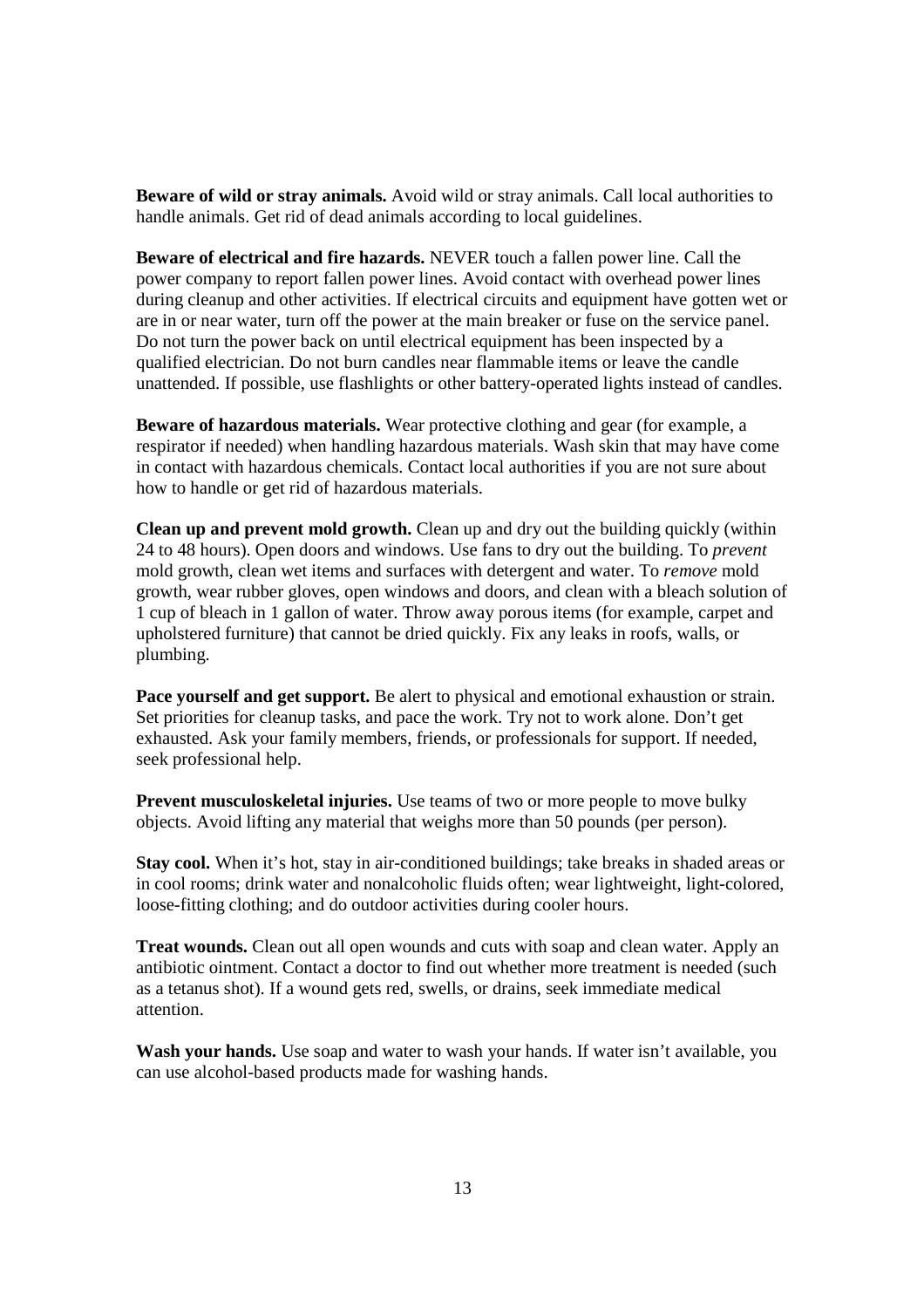**Wear protective gear for cleanup work.** Wear hard hats, goggles, heavy work gloves, and watertight boots with steel toes and insoles (not just steel shank). Wear earplugs or protective headphones to reduce risk from equipment noise.

# *A special note on Trench foot or Immersion foot*

#### **What is trench foot?**

Trench foot, also known as immersion foot, occurs when the feet are wet for long periods of time. It can

be quite painful, but it can be prevented and treated.

#### **What are the symptoms of trench foot?**

Symptoms of trench foot include a tingling and/or itching sensation, pain, swelling, cold and blotchy skin,

numbness, and a prickling or heavy feeling in the foot. The foot may be red, dry, and painful after it

becomes warm and blisters may form, followed by skin and tissue dying and falling off. In severe cases

untreated trench foot can involve the toes, heels, or the entire foot.

#### **How is trench foot prevented and treated?**

When possible, air dry and elevate your feet, and exchange wet shoes and socks for dry ones to helpprevent the development of trench foot.

Treatment for trench foot is similar to the treatment for frostbite. Take the following steps:

- Thoroughly clean and dry your feet.
- Put on clean, dry socks daily.

• Treat the affected part by applying warm packs or soaking in warm water (102°) to 110° F) forapproximately 5 minutes.

• When sleeping or resting, do not wear socks.

• Obtain medical assistance as soon as possible.

If you have a foot wounds your feet foot may be more prone to infection. Check your feet at least once a

day for infections or worsening of symptoms.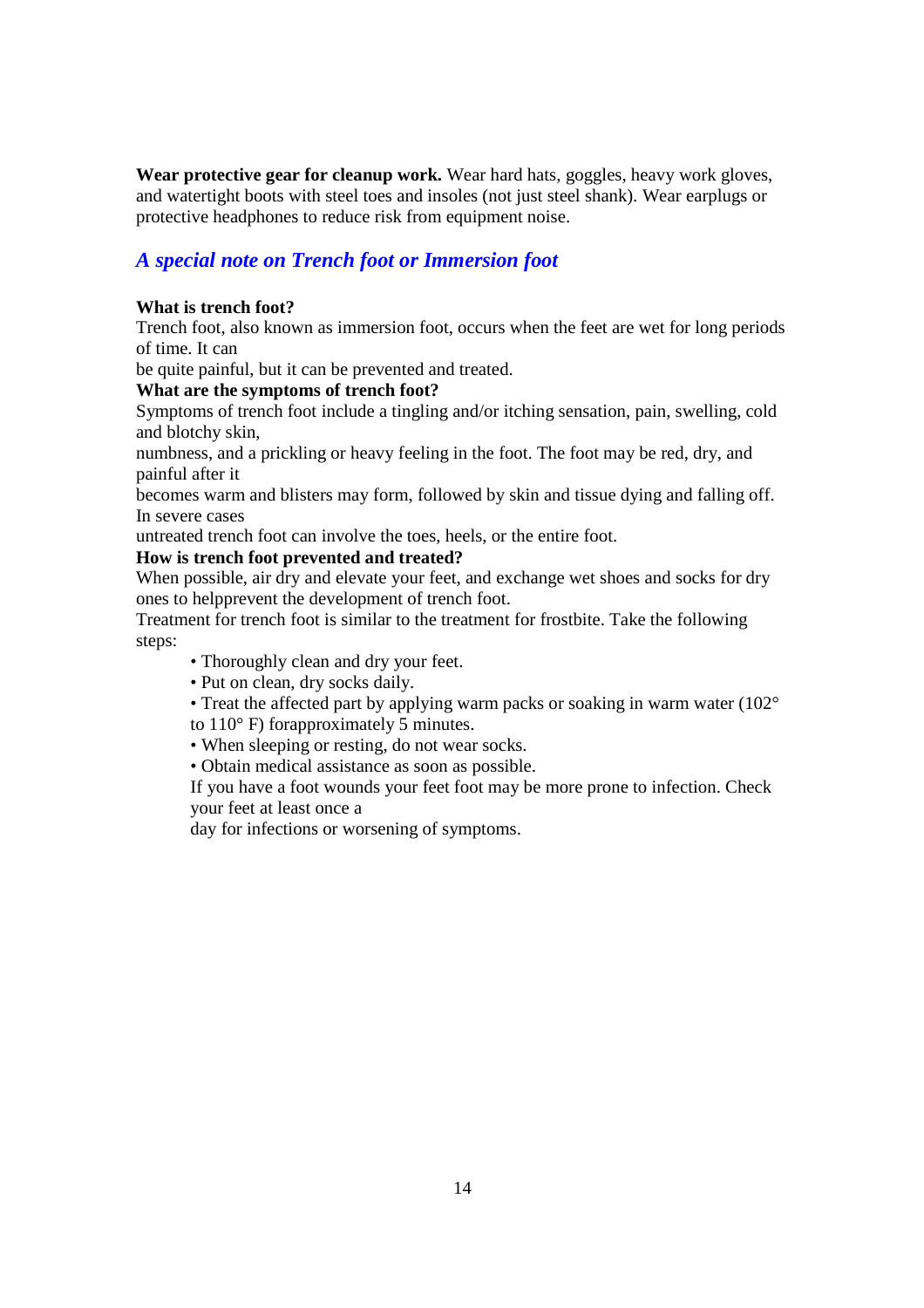# **Electrical Hazards**

## *Protect yourself from electrical hazards follow a natural disaster*

• *Never* touch a fallen power line. Call the power company to report fallen power lines.

- Avoid contact with overhead power lines during cleanup and other activities.
- Do not drive through standing water if downed powerlines are in the water.

• If a powerline falls across your car while you are driving, stay inside the vehicle and continue to drive away from the line. If the engine stalls, do not turn off the ignition. Warn people not to touch the car or the line. Call or ask someone to call the local utility company and emergency services. Do not allow anyone other than emergency personnel to approach your vehicle.

• If electrical circuits and electrical equipment have gotten wet or are in or near water, turn off the power at the main breaker or fuse on the service panel. Do not enter standing water to access the main power switch. Call an electrician to turn it off. • Never turn power on or off yourself or use an electric tool or appliance while standing in water. Do not turn the power back on until electrical equipment has been inspected by a qualified electrician. All electrical equipment and appliances must be completely dry before returning them to service. Have a certified electrician check these items if there is any question.

• If you see frayed wiring or sparks when you restore power, or if there is an odor of something burning but no visible fire, you should immediately shut off the electrical system at the main circuit breaker.

• Consult your utility company about using electrical equipment, including power generators. Do not connect generators to your home's electrical circuits without the approved, automatic-interrupt devices. If a generator is on line when electrical service is restored, it can become a major fire hazard and it may endanger line workers helping to restore power in your area.

#### **If you believe someone has been electrocuted take the following steps:**

1. Look first. Don't touch. The person may still be in contact with the electrical source. Touching the person may pass the current through you.

2. Call or have someone else call 911 or emergency medical help.

3. Turn off the source of electricity if possible. If not, move the source away from you and the affected person using a nonconducting object made of cardboard, plastic or wood.

4. Once the person is free of the source of electricity, check the person's breathing and pulse. If either has stopped or seems dangerously slow or shallow, begin cardiopulmonary resuscitation (CPR) immediately.

5. If the person is faint or pale or shows other signs of shock, lay him or her down with the head slightly lower than the trunk of the body and the legs elevated.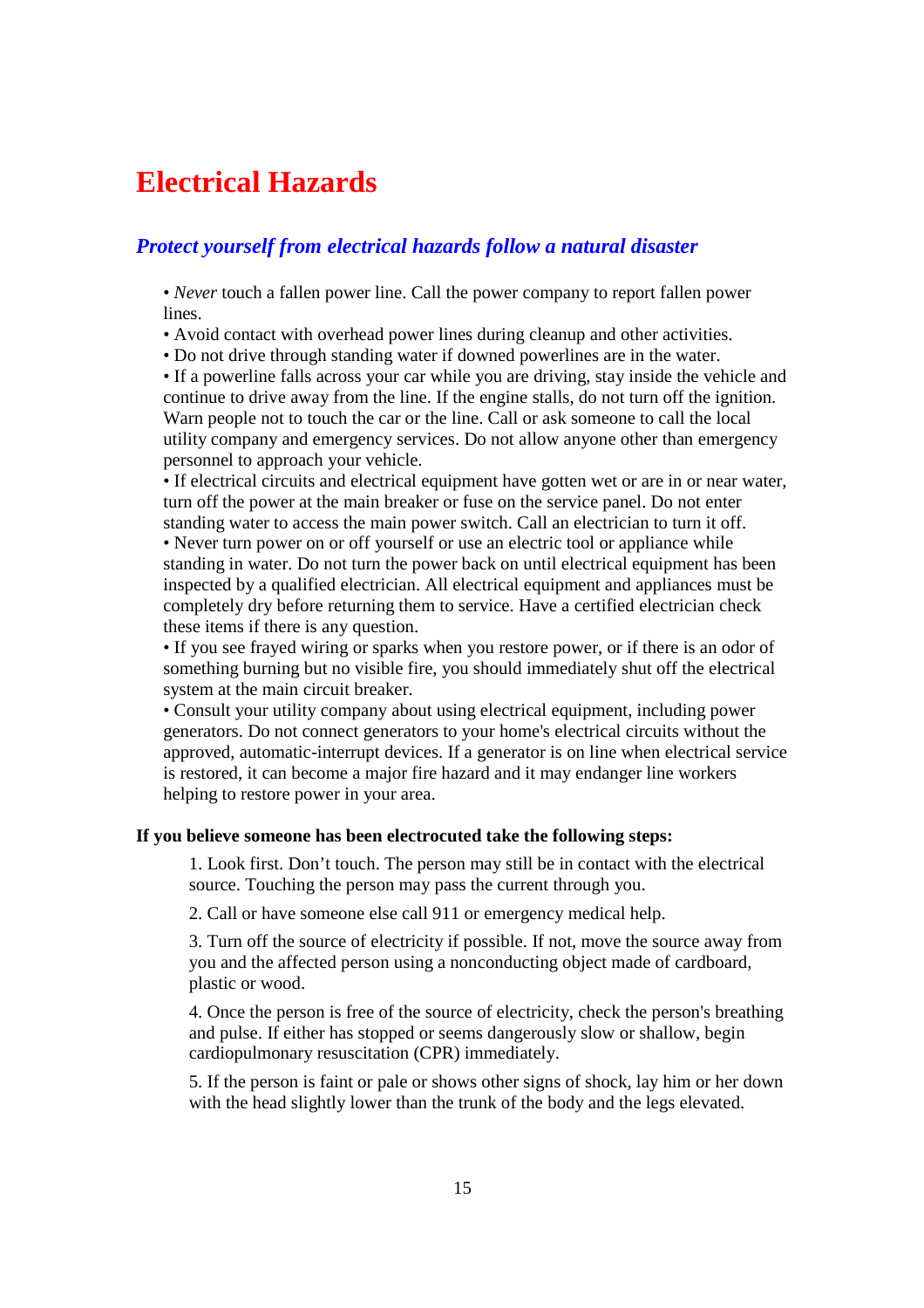6. Don't touch burns, break blisters, or remove burned clothing. Electrical shock may cause burns inside the body, so be sure the person is taken to a doctor.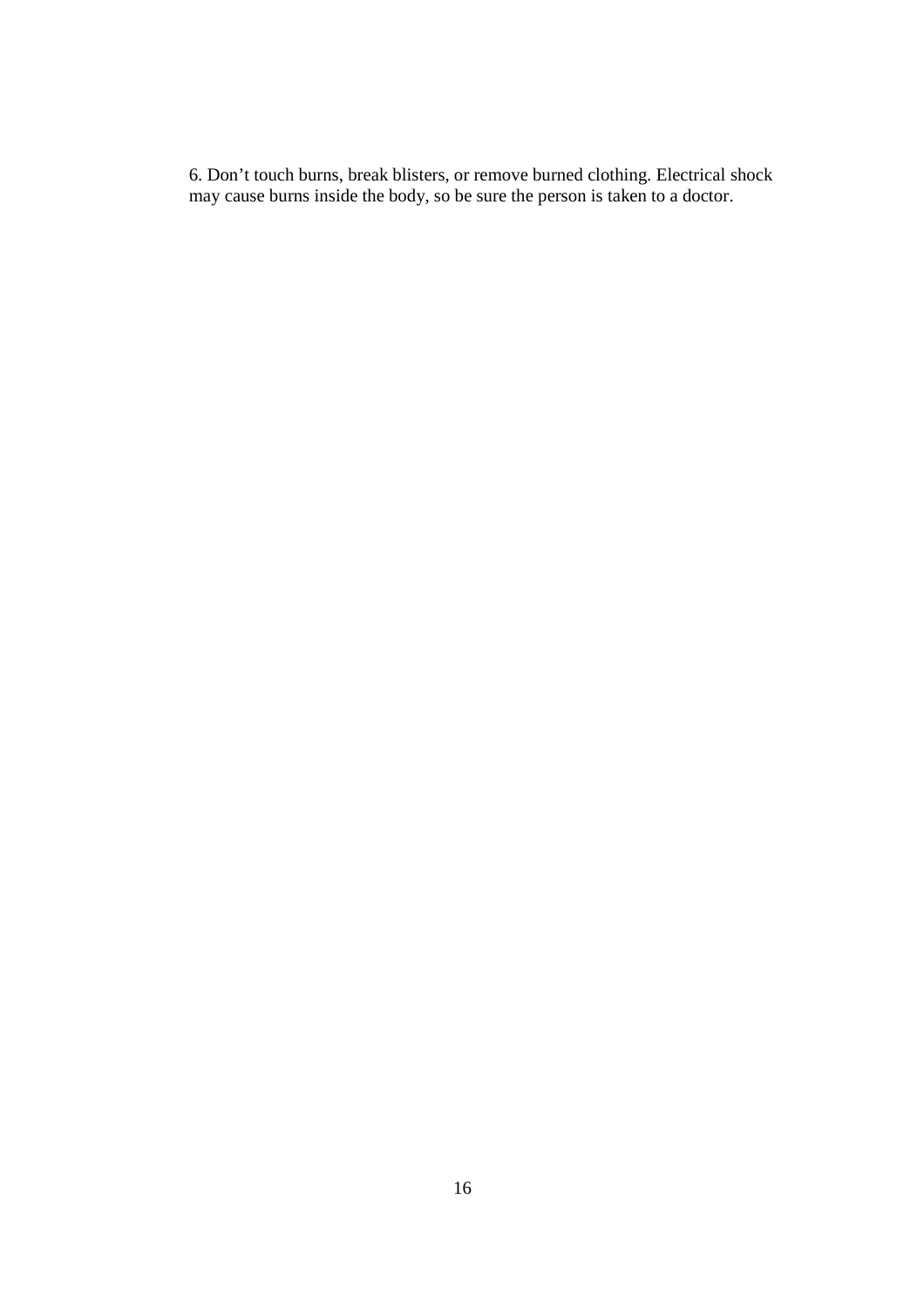# **Carbon Monoxide Poisoning**

## *Carbon monoxide (CO) is an odorless, colorless gas that can cause sudden illness and death if inhaled.*

When power outages occur during emergencies such as hurricanes or winter storms, the use of alternative sources of fuel or electricity for heating, cooling, or cooking can cause CO to build up in a home, garage, or camper and to poison the people and animals inside.

## *Every year, more than 500 people die in the U. S. from accidental CO poisoning.*

CO is found in combustion fumes, such as those produced by small gasoline engines, stoves, generators, lanterns, and gas ranges, or by burning charcoal and wood. CO from these sources can build up in enclosed or partially enclosed spaces. People and animals in these spaces can be poisoned and can die from breathing CO.

#### *How to Recognize CO Poisoning*

Exposure to CO can cause loss of consciousness and death. The most common symptoms of CO poisoning are headache, dizziness, weakness, nausea, vomiting, chest pain, and confusion. People who are sleeping or who have been drinking alcohol can die from CO poisoning before ever having symptoms.

#### *Important CO Poisoning Prevention Tips*

• Never use a gas range or oven to heat a home.

• Never use a charcoal grill, hibachi, lantern, or portable camping stove inside a home, tent, or camper.

• Never run a generator, pressure washer, or any gasoline-powered engine inside a basement, garage, or other enclosed structure, even if the doors or windows are open, unless the equipment is professionally installed and vented. Keep vents and flues free of debris, especially if winds are high. Flying debris can block ventilation lines.

• Never run a motor vehicle, generator, pressure washer, or any gasoline-powered engine outside an open window, door, or vent where exhaust can vent into an enclosed area.

• Never leave the motor running in a vehicle parked in an enclosed or partially enclosed space, such as a garage.

• If conditions are too hot or too cold, seek shelter with friends or at a community shelter.

• If CO poisoning is suspected, consult a health care professional right away.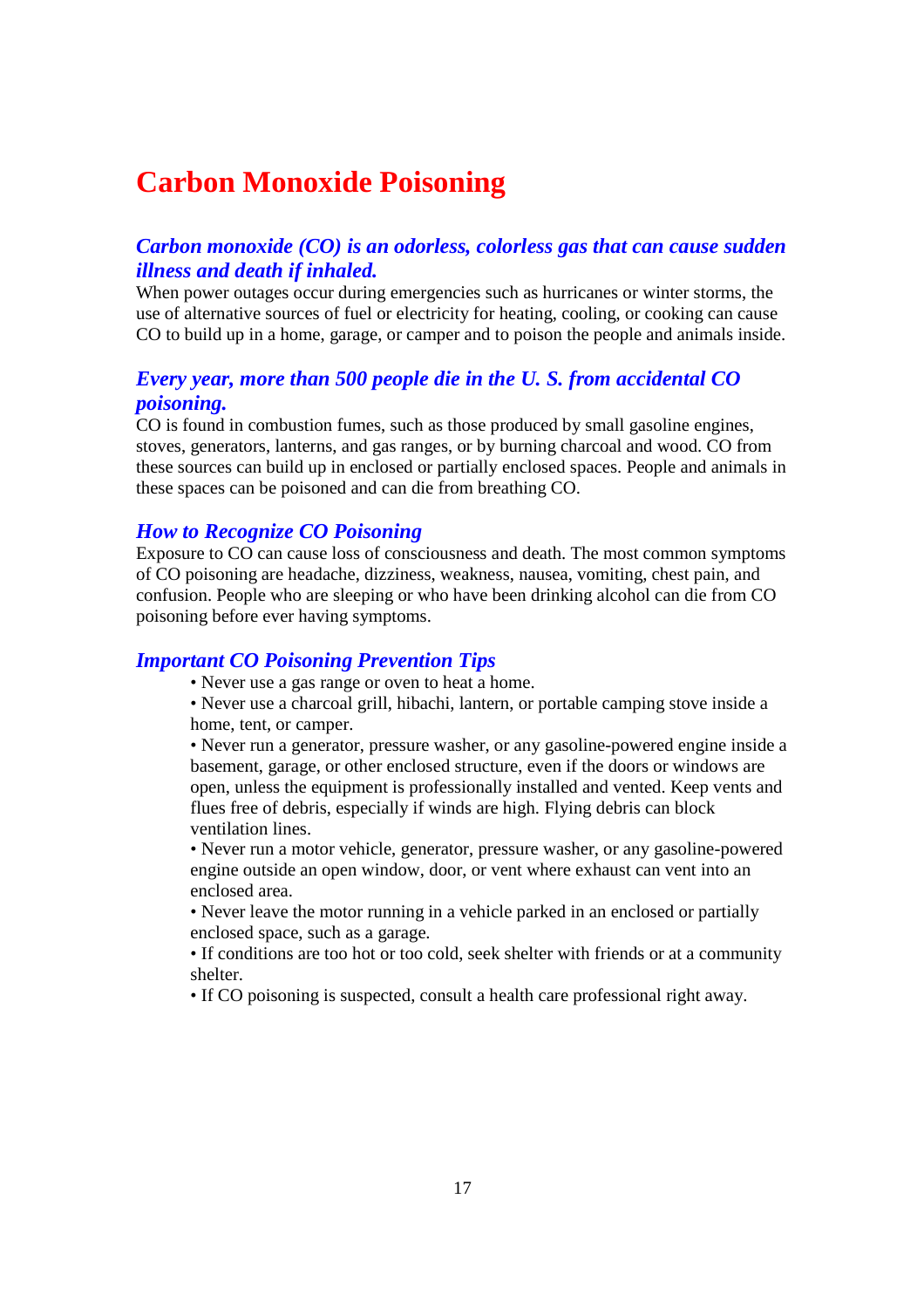# **Disinfecting Wells**

If you suspect that your well may be contaminated, contact your local or state health department for specific advice.

*IMPORTANT: Fuel and other chemical releases and spills are common during flood events. If your water smells like fuel or has a chemical odor, contact your local or state health department to request a chemical analysis of your water before using it. Until you know the water is safe, use bottled water or some other safe supply of water.* 

#### *Safety Precautions*

You will need to clear hazards away from wells before cleaning and disinfecting wells after floods and other natural disasters. The following precautions will help you do that safely:

1. Before beginning any action, carefully inspect the area around the well for electrical and physical hazards. Those may include broken power lines on the ground or in the water; sharp metal, glass, or wood debris; open holes; and slippery conditions.

2. Wear thick rubber-soled shoes or boots to protect against electrical shock. 3. Turn off all power to the well area before clearing debris. Inspect all electrical connections for breaks in insulation and for moisture. Turn power back on only if all connections appear unbroken and dry with no opportunity for shock.

4. Do not turn on any electrical equipment if there is a persistent smell of fuel such as gasoline coming from the well head. Allow the well to vent. If the smell persists, contact your local or state health department. Do not continue with disinfection of the well until the contamination in the well has been removed 5. Before beginning work on the well, clear debris away from it to avoid inadvertently moving debris into the well.

6. When clearing debris from large-diameter wells (36 inches [approximately 90 centimeters (cm)] or greater), use grappling hooks, nets, and long-handled scoops to remove debris. Do not enter the well pit. Gases and vapors can build up in well pits, creating a hazardous environment.

*Follow these additional precautions as you prepare to disinfect the wells:* 

• Chlorine solutions can cause chemical burns. Use rubber gloves, protective eye wear, and waterproof aprons or rain gear when working with chlorine solutions. • When mixing and handling chlorine solutions, work in well ventilated areas and avoid breathing vapors. When working in closed spaces, use electrical fans to provide fresh air.

• Warn users not to drink or bathe in water until all the well disinfection steps have been completed and the well has been thoroughly flushed.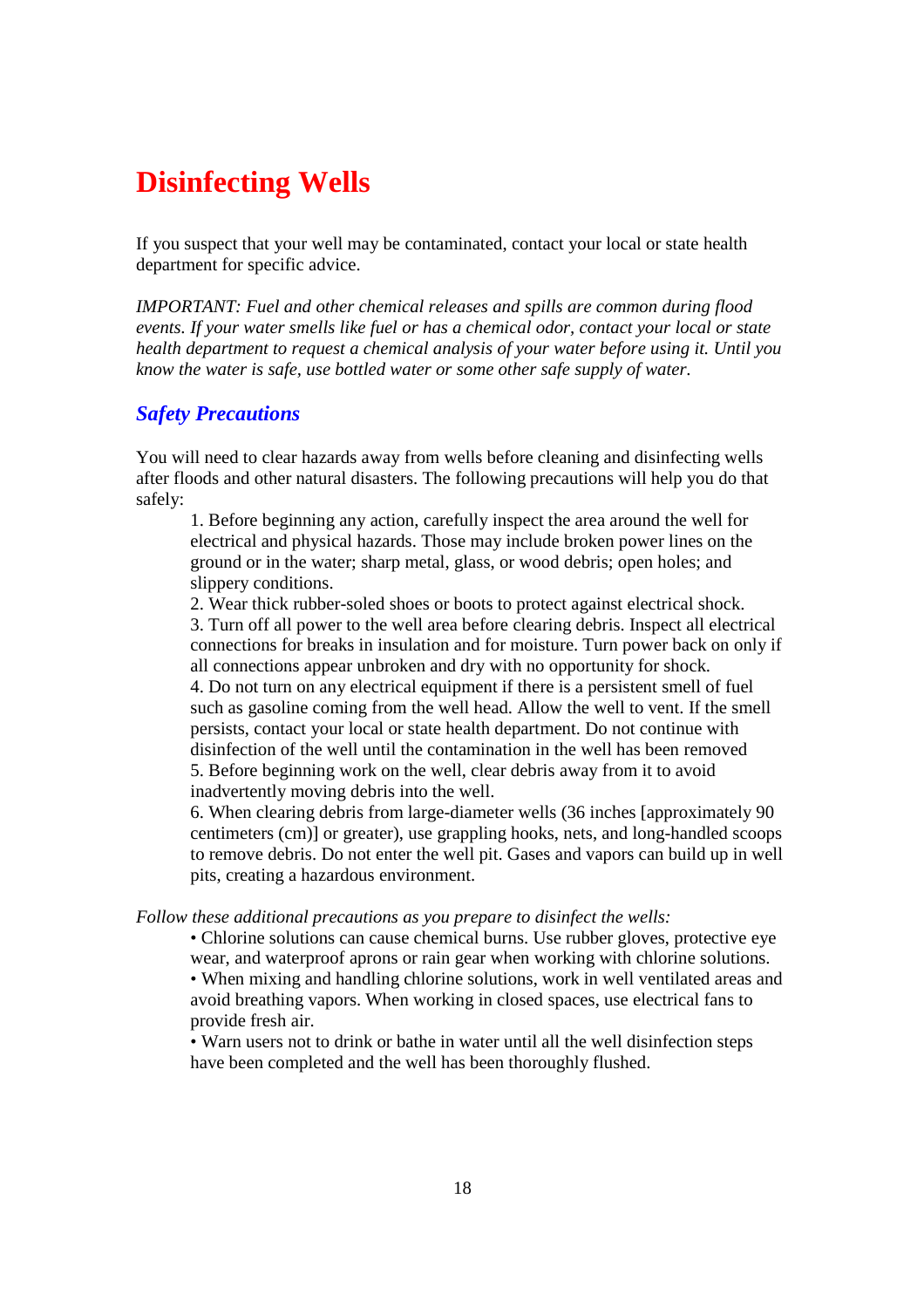*Here are some general instructions for disinfecting wells that may have become contaminated by harmful microorganisms in floods or other natural disasters.* 

#### *Steps to Disinfect Drilled, Bored, or Dug Wells*

Chlorination is a process of flushing your well water system with a chlorine solution to kill bacteria and other microorganisms. This process is recommended after floods and when a well has tested positive for bacteria. It is an effective method to eliminate germ contamination, but if problems exist with faulty well construction or groundwater contamination, chlorination is only a temporary solution. If contamination persists, further investigation may be needed to determine the problem.

The disinfection process can take from a few hours to a few days to complete. Make sure you store enough water to meet your household needs before you start this process. Read the safety precaution section before starting the disinfection procedure.

#### **Disinfection Procedure**

**Step 1.** Scrub or hose off foreign material from the well curbing or casing. If the well cover was not properly sealed and flooding has occurred, sand and silt may have deposited in the well, requiring more cleaning.

> **Drilled and bored wells:** Remove the well cover and thoroughly clean the well to remove all debris. Special tools or pumps may be required to remove silt and sand. Heavy deposits of silt and sand may damage well pumps if not removed before the pump is started. If sand and silt are present, remove the pump and clean it thoroughly before using.

> **Dug wells:** Remove the well cover and thoroughly clean the well to remove all floating debris. If the well is lined, scrub the sides of the well with a brush and a strong solution of chlorine and water. Empty polluted water and debris from the well using buckets or pumps. If sand and silt are present, remove the pump and clean it thoroughly before using. Rinse well walls by pouring water along the edges. Empty polluted rinse water from the well again, then allow it to refill. *Caution:* In areas without electrical power, a portable generator may be needed to operate pumps and equipment. Read the safety instructions before turning on a generator, pumps, or any electrical equipment.

- **Step 2.** Pump or bail water out of the well until the water is clear. If you have a low-yield well, empty at a slower rate. If available, use outside faucets to drain water from the well. Do not pump contaminated water into any existing pressure tank. Instead, disconnect piping between the pressure tank and pump to allow contaminated water to flow away from the well and tank.
- **Step 3.** Using the table below, calculate the amount of bleach granules or unscented liquid to use. To determine the exact amount, find the corresponding well diameter in the left column. Then match the amount of bleach needed for the amount of time the concentration will remain in the well. Multiply the amount of bleach needed by every 10 feet of water in the well.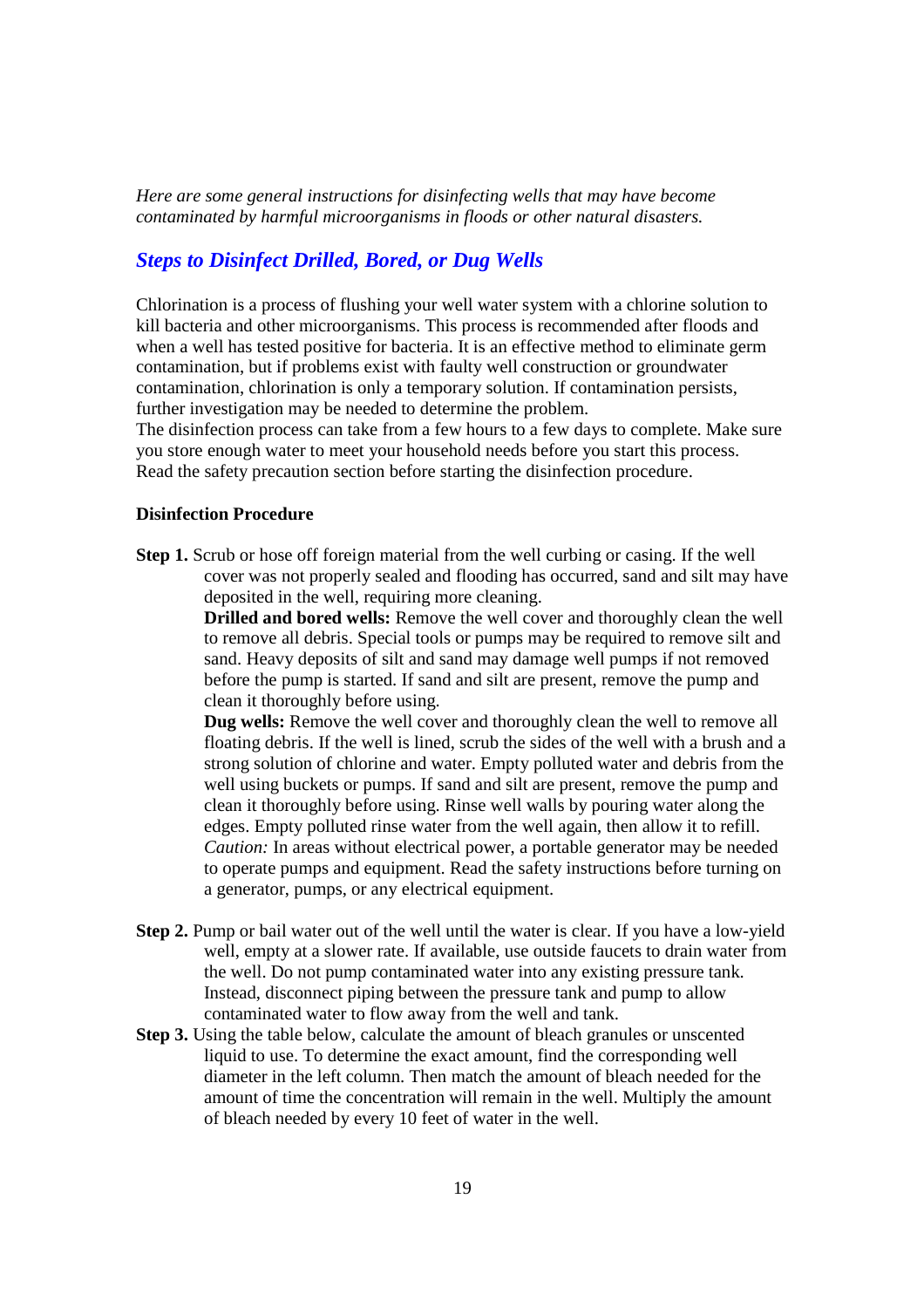For example, a well 8 inches in diameter requires 3½ fluid ounces of unscented bleach (for a retention time of 8 hours at 50 parts per million [ppm]) per 10 feet of water. If the water in the well is 30 feet deep, multiply 3½ fluid ounces by 3 to determine the amount of bleach required  $(3\frac{1}{2} \times 3) = 11.5$  fluid ounces). In a clean bucket, add this total amount of bleach to about 5 gallons of water (or mix this in 5 gallons of water).

If you are unsure about the depth of your well, check the well head and casing to see if a tag indicates the well depth. If a tag is not available, contact neighbors to see if they know the depths of their wells. Well depths are usually similar in neighborhoods. If you are still unable to determine the depth of your well, make your best educated guess, then increase the suggested amounts of chlorine by 50%. *Système International d'Unités (metric):* A well 20.0 cm (8 inches) in diameter requires roughly 103.5 milliliters (mL) of unscented bleach per 3 meters of water. If the water in the well is approximately 9.1 meters deep, multiply 103.5 mL by 3 to determine the amount of bleach required (103.5 X 3  $= 310.5$  mL). In a clean bucket, add this total amount of bleach to about 19 liters of water.

- **Step 4.** Pour the chlorine solution in the well in a circular pattern to ensure contact with all sides of the casing or lining of the well. If bored and dugs wells have no casing or lining, pour the solution down the center of the well hole. If possible, recirculate the water by connecting a garden hose to an outside faucet and place the other end in the well. Allow water to run for approximately 15 minutes to ensure the chlorine solution is mixed in the well.
- **Step 5.** For wells connected to a plumbing system, open all inside and outside faucets and pump water until you notice a strong odor of chlorine at each faucet. If you do not smell chlorine after running all faucets for 15 minutes, increase the amount of chlorine by one-half of the original amount used and repeat the procedures. Stop the pump and allow the chlorine solution to remain in the well and plumbing system. Refer to the table in the "Sampling After Disinfection" section to match amounts of chlorine solution and disinfection times. It is preferable for the solution to remain in the well for 8 hours or overnight, if possible. Do not leave chlorine in wells more than 24 hours because it may affect some pump parts.
- **Step 6.** After the disinfectant has set in the well for the recommended period, turn on the pump, attach a hose to an outside faucet, and direct the water to a designated area away from the well. The water in the well contains high concentrations of chlorine that can be harmful to plants, septic tanks, and streams. Empty the water in an area where plants or streams will not be harmed. Continue running the water until the chlorine odor disappears, then drain the remainder of bleach in the plumbing system from the inside faucets. With low-yield wells, empty plumbing at a slower rate to avoid over pumping. Some wells may require that you stop for periods to allow the well to refill. Depending on the depth and size of the well, this process may take hours to a day or longer.

Water from wells with no plumbing system can simply be pumped or removed in buckets until the chlorine odor disappears.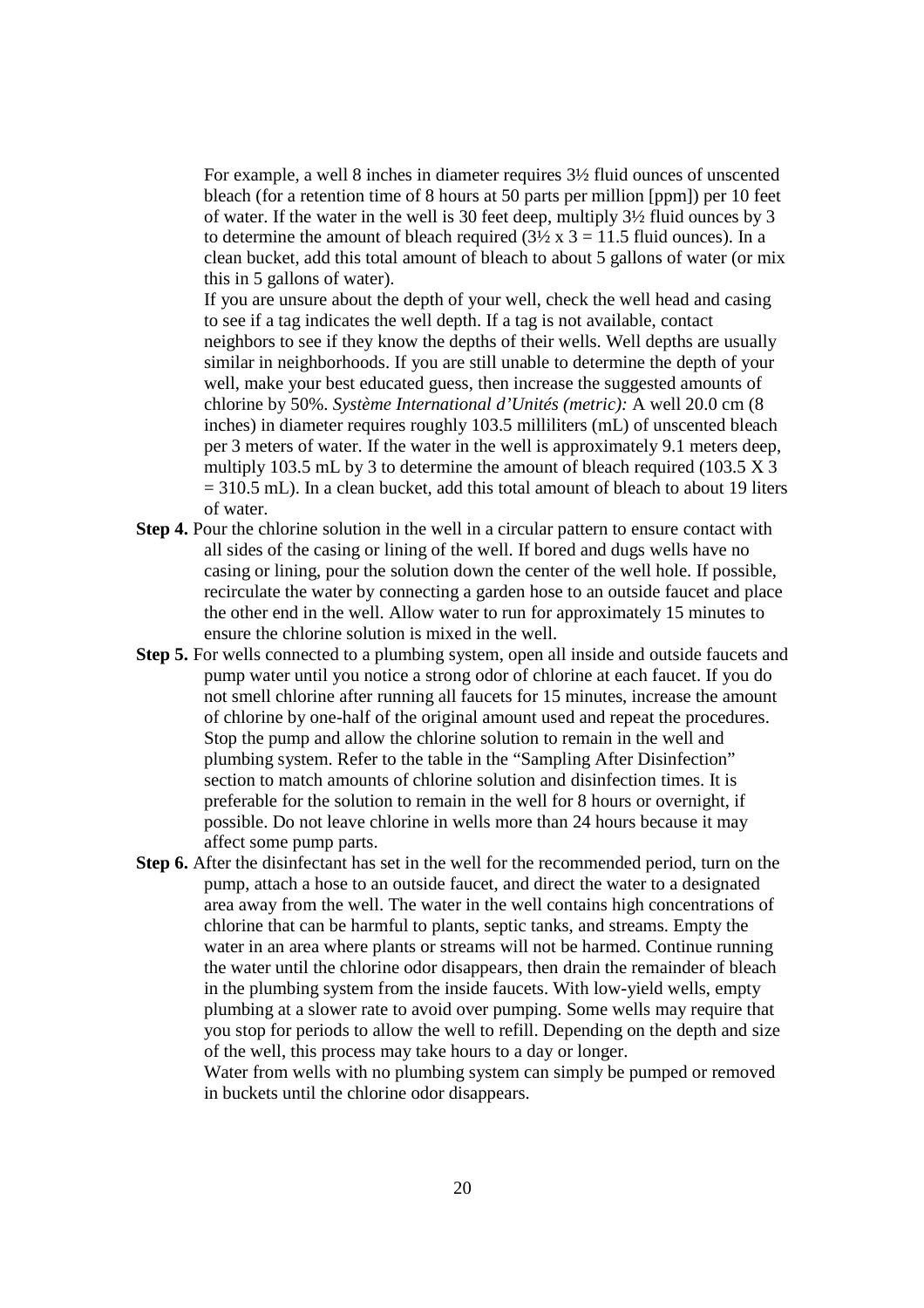#### **Sampling After Disinfection**

Until water has been tested, any water for human consumption should be boiled (roiling boil for 1 minute), or an alternative water source used. Wait at least 2 days after disinfection to ensure that the chlorine has been thoroughly flushed from the system. Then sample the water for total coliform and either *E. coli* or fecal coliform bacteria to confirm that the water is safe to drink. Contact the local health department to have your water sampled and tested or contact your state laboratory certification officer to find a certified lab near you. You can also get this number from the U.S. Environmental Protection Agency's Safe Drinking Water Hotline (800-426-4791 or www.epa.gov/safewater/labs/index.html).

If the sample results show no presence of both total coliform and *E. coli* or fecal coliforms, the water can be considered safe to drink from a microbial standpoint. Follow up with two ad

ditional samples, one in the next 2 to 4 weeks and another in 3 to 4 months. To check the safety of your water over the long term, continue to monitor bacterial quality at least twice per year or more often if you suspect any changes in your water quality. If sample results indicate the presence of total coliform and *E. coli* or fecal coliforms, repeat the well disinfection process and resample. If tests continue to show the presence of bacteria, contact your local health department for assistance.

| Amount of Chlorine Needed Per 10 Feet (3.1 Meters) of Water in Well* |                                                |                                                                                                |                                                     |                                                         |                                                                                           |                                                                              |                                                                                              |  |  |  |
|----------------------------------------------------------------------|------------------------------------------------|------------------------------------------------------------------------------------------------|-----------------------------------------------------|---------------------------------------------------------|-------------------------------------------------------------------------------------------|------------------------------------------------------------------------------|----------------------------------------------------------------------------------------------|--|--|--|
| <b>Inside Diameter of Well</b><br>Casing<br>(Standard/SI)            |                                                | Amount of 5.25%<br>Sodium hypochlorite<br>(Unscented Laundry<br><b>Bleach</b> )<br>Standard/SI |                                                     |                                                         | <b>Amount of 65% Calcium</b><br><b>Hypochlorite</b><br>(Chlorine Granules)<br>Standard/SI |                                                                              |                                                                                              |  |  |  |
| $100$ ppm for<br>2 hours                                             | 50 ppm for<br>8 hours                          | 25 ppm<br>for<br>24 hours                                                                      |                                                     |                                                         | $100$ ppm<br>for 2 hours                                                                  | Disinfection time for concentration of disinfectant<br>50 ppm for<br>8 hours | 25 ppm for 24 hours                                                                          |  |  |  |
| $1\frac{1}{4}$ inches<br>or 3.18 cm                                  | $\frac{1}{8}$ fluid<br>ounces<br>or $3.7$ mL   |                                                                                                | <sup>3</sup> / <sub>4</sub> teaspoon<br>or $3.7$ mL |                                                         | 1/3<br>teaspoon<br>or $3 \text{ mL}$ .                                                    |                                                                              | Not practical to<br>use chlorine<br>granules for<br>these small-<br>diameter well<br>casings |  |  |  |
| 2 inches<br>or $5.08 \text{ cm}$                                     | $\frac{1}{2}$ fluid ounces<br>or 14.79 mL      |                                                                                                |                                                     | 1/4 fluid ounces<br>or 7.39 mL                          |                                                                                           |                                                                              | 1/ <sub>8</sub> fluid ounces<br>or $3.7$ mL                                                  |  |  |  |
| 3 inches<br>or 7.62 cm                                               | 1 fluid ounces<br>or 29.57 mL                  |                                                                                                |                                                     | $\frac{1}{2}$ fluid ounces<br>or 14.79 mL               |                                                                                           |                                                                              | 1/4 fluid ounces<br>or 7.39 mL                                                               |  |  |  |
| 4 inches<br>or 10.16 cm                                              | $1\frac{1}{2}$ fluid ounces<br>or 44.36 mL     |                                                                                                |                                                     | <sup>3</sup> / <sub>4</sub> fluid ounces<br>or 22.18 mL |                                                                                           |                                                                              | $\frac{3}{8}$ fluid ounces<br>or $11.09$ mL                                                  |  |  |  |
| 6 inches<br>or 15.24 cm                                              | 4 fluid<br>ounces<br><b>or</b><br>118.29<br>mL | 2 fluid<br>ounces<br>or 59.15<br>mL                                                            | 1 fluid<br>ounces<br>or 29.57<br>mL                 |                                                         | $\frac{1}{4}$ ounce<br>or 7.09<br>grams                                                   | $\frac{1}{8}$ ounce<br>or 3.54<br>grams                                      | $1/16$ ounce<br>or $1.77$ grams                                                              |  |  |  |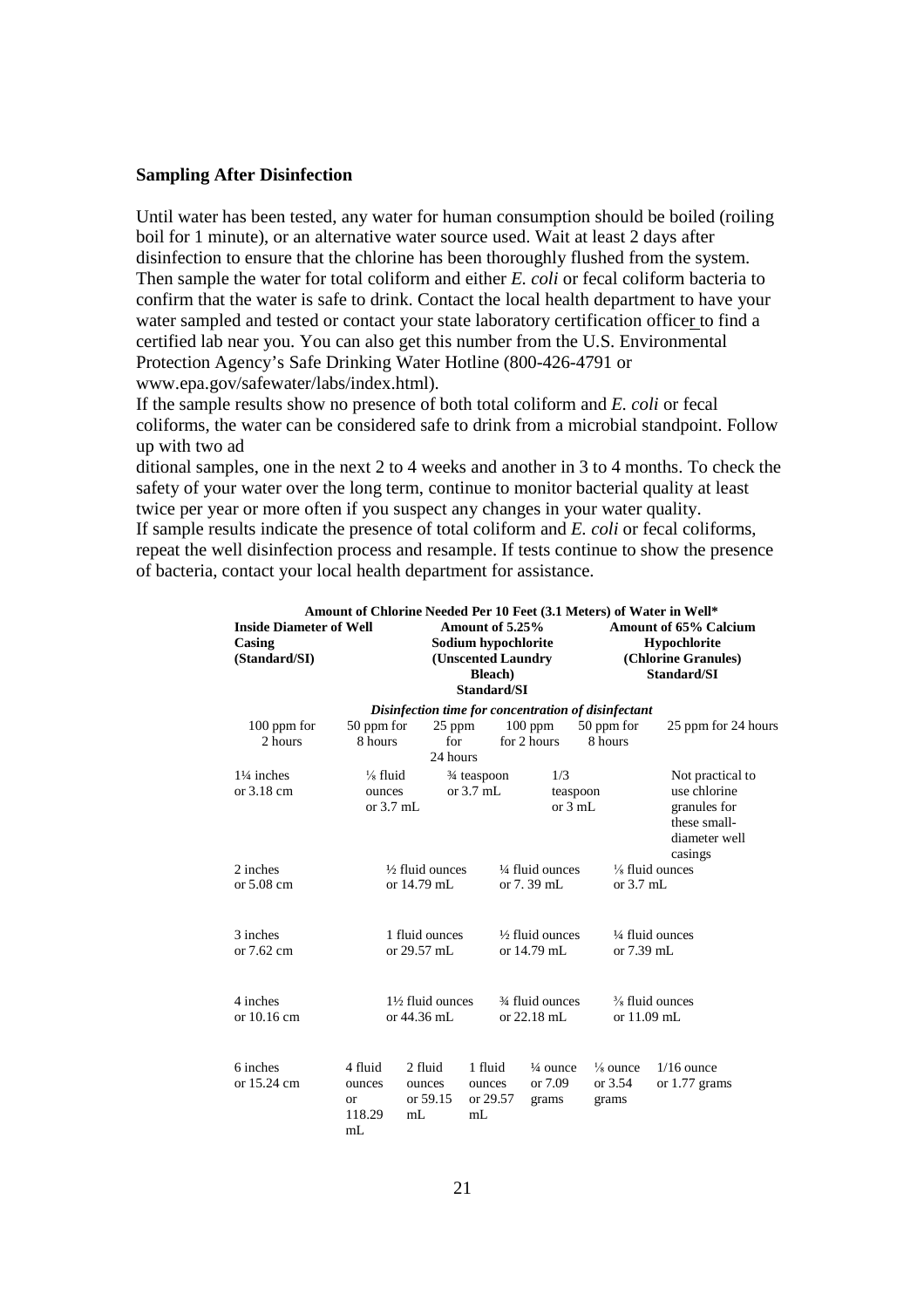| 8 inches<br>or 20.32 cm  | 7 fluid<br>ounces<br><b>or</b><br>118.29<br>mL  | $3\frac{1}{2}$<br>fluid<br>ounces<br>$\alpha$<br>103.51<br>mL | $1\frac{3}{4}$<br>fluid<br>ounces<br>or 51.75<br>mL | $\frac{1}{2}$ ounce<br>or 14.17<br>grams                 | $\frac{1}{4}$ ounce<br>or 7.09<br>grams       | $\frac{1}{8}$ ounce<br>or 3.54 grams      |
|--------------------------|-------------------------------------------------|---------------------------------------------------------------|-----------------------------------------------------|----------------------------------------------------------|-----------------------------------------------|-------------------------------------------|
| 10 inches<br>or 25.40 cm | 10 fluid<br>ounces<br><b>or</b><br>295.74<br>mL | 5 fluid<br>ounces<br><b>or</b><br>146.87<br>mL                | 2 fluid<br>ounces<br>or 59.15<br>mL                 | $\frac{3}{4}$ ounce<br>or 21.26<br>grams                 | $\frac{3}{8}$ ounce<br>or 10.63<br>grams      | $3/16$ ounce<br>or 5.32 grams             |
| 12 inches<br>or 30.48 cm | 2 cups<br><sub>or</sub><br>473.18<br>mL         | 1 cup<br><b>or</b><br>236.59<br>mL                            | $\frac{1}{2}$ cup<br>or<br>118.29                   | 1 ounce<br>or 28.35<br>grams                             | $\frac{1}{2}$ ounce<br>or 14.17<br>grams      | $\frac{1}{4}$ ounce<br>or $7.09$ grams    |
| 18 inches<br>or 25.72 cm | $4\frac{1}{2}$<br>cups<br>or 1.06<br>L          | $2\frac{1}{4}$ cups<br><b>or</b><br>532.32<br>mL              | $1\frac{1}{8}$ cups<br><b>or</b><br>266.16<br>mL    | $2\frac{1}{2}$<br>ounces<br>or 70.87<br>grams            | $1\frac{1}{4}$<br>ounces<br>or 35.44<br>grams | 3/4 ounces<br>or $21.26$ grams            |
| 2 feet<br>or 60.96 cm    | $7\frac{1}{2}$<br>cups<br>or 1.77<br>L          | $3\frac{3}{4}$ cups<br><b>or</b><br>887.21<br>mL              | $1\%$ cups<br><b>or</b><br>443.60<br>mL             | $4\frac{1}{2}$<br>ounces<br><b>or</b><br>127.57<br>grams | $2\frac{1}{4}$<br>ounces<br>or 63.79<br>grams | $1\frac{1}{8}$ ounces<br>or $31.89$ grams |
| 3 feet<br>or 91.44 cm    | $17\frac{1}{2}$<br>cups<br>or 4.14<br>L         | $8\frac{3}{4}$ cups<br>or 7.01<br>L                           | $4\frac{3}{8}$ cups<br>or 1.04<br>L                 | 10<br>ounces<br>or 283.5<br>grams                        | 5<br>ounces<br><b>or</b><br>141.75<br>grams   | $2\frac{1}{2}$ ounces<br>or $70.87$ grams |

September 1, 2005 \*Notes: 1 heaping tablespoon of 65% chlorine powder=½ ounces; 8 fluid ounces=1 cup. cm=centimeter; L=liter; mL=milliliter; ppm=parts per million; SI=Système International d'Unités (metric).

#### **Disinfection Issues and Concerns**

Bored and dug wells can be difficult to disinfect because of how they are constructed. Many are shallow and have no lining or casing, which can allow contaminants to enter the well hole from upper soil levels. If contamination problems continue, consider upgrading the existing well or drilling a new well.

Water softeners may be damaged by the disinfection process because of the large amounts of chlorine used. Follow your manufacturers' instructions for appropriate methods to disinfect your softener unit. You may need to bypass the unit until the disinfection process is complete.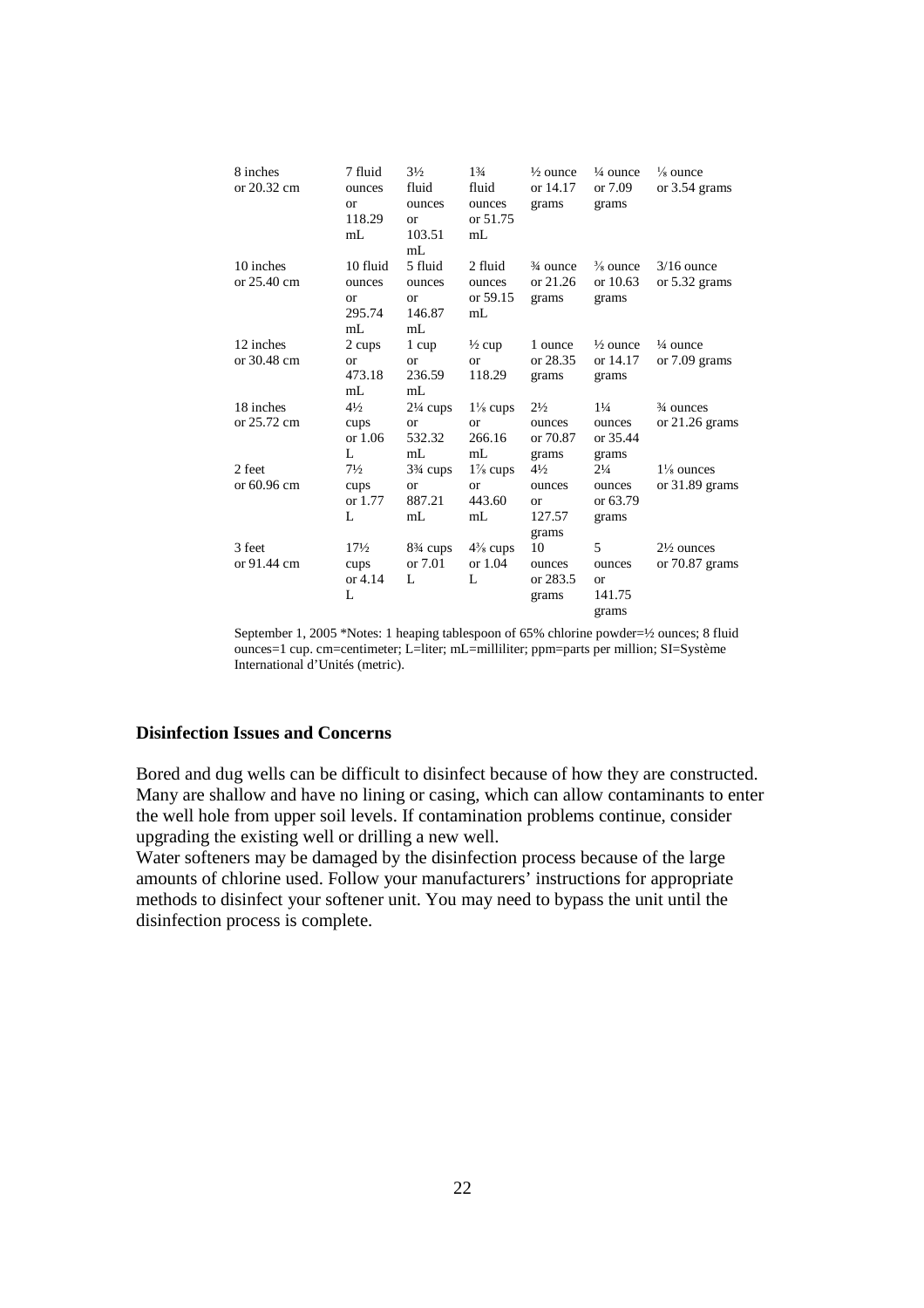# **Sewage and Septic Systems**

#### *Where can I find information on my septic system?*

Please contact the Pike County General Health District for additional assistance. For more information on onsite/decentralized wastewater systems, call the National Environmental Services Center at (800) 624-8301 or visit their website at www.nesc.wvu.edu.

#### *Do I pump my tank during flooded or saturated drainfield conditions?*

No! At best, pumping the tank is only a temporary solution. Under worst conditions, pumping it out could cause the tank to try to float out of the ground and may damage the inlet and outlet pipes. The best solution is to plug all drains in the basement and drastically reduce water use in the house.

#### *What if my septic system has been used to dispose wastewater from my business (either a home–based or small business)?*

In addition to raw sewage, small businesses may use their septic system to dispose of wastewater containing chemicals. If your septic system that receives chemicals backs up into a basement or drain field take extra precautions to prevent skin, eye and inhalation contact. The proper clean-up depends of what chemicals are found in the wastewater. Contact your State or EPA for specific clean-up information.

#### *What do I do with my septic system after the flood?*

Once floodwaters have receded, there are several things homeowners should remember:

• Do not use the sewage system until water in the soil absorption field is lower than the water level around the house.

• Have your septic tank professionally inspected and serviced if you suspect damage. Signs of damage include settling or an inability to accept water. Most septic tanks are not damaged by flooding since they are below ground and completely covered. However, septic tanks and pump chambers can fill with silt and debris, and must be professionally cleaned. If the soil absorption field is clogged with silt, a new system may have to be installed.

• Only trained specialists should clean or repair septic tanks because tanks may contain dangerous gases. Contact your health department for a list of septic system contractors who work in your area.

• If sewage has backed up into the basement, clean the area and disinfect the floor. Use a chlorine solution of a half cup of chlorine bleach to each gallon of water to disinfect the area thoroughly.

• Pump the septic system as soon as possible after the flood. Be sure to pump both the tank and lift station. This will remove silt and debris that may have washed into the system. Do not pump the tank during flooded or saturated drainfield conditions. At best, pumping the tank is only a temporary solution. Under worst conditions, pumping it out could cause the tank to try to float out of the ground and may damage the inlet and outlet pipes.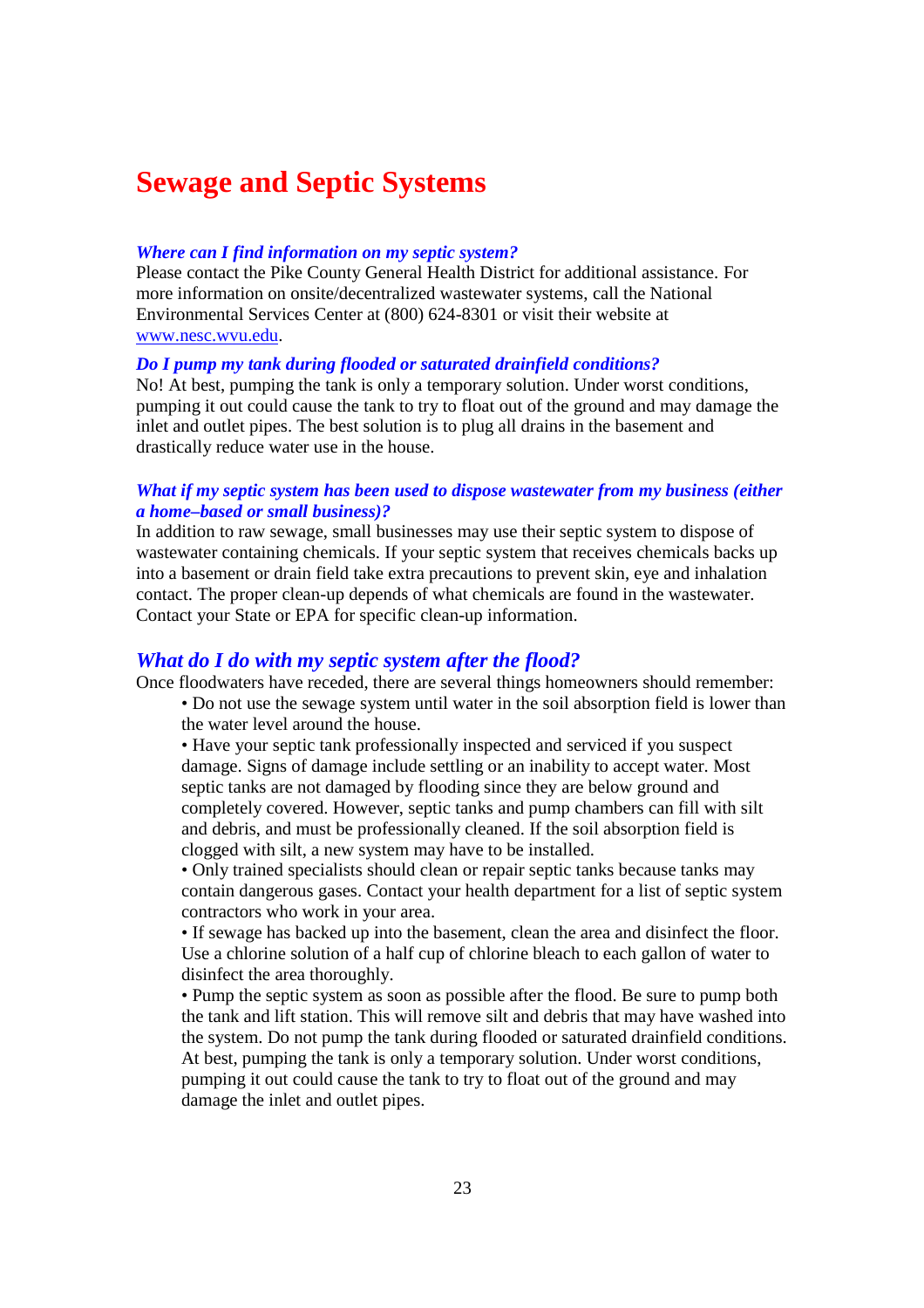• Do not compact the soil over the soil absorption field by driving or operating equipment in the area. Saturated soil is especially susceptible to compaction, which can reduce the soil absorption field's ability to treat wastewater and lead to system failure.

• Examine all electrical connections for damage before restoring electricity.

• Be sure the septic tank's manhole cover is secure and that inspection ports have not been blocked or damaged.

• Check the vegetation over your septic tank and soil absorption field. Repair erosion damage and sod or reseed areas as necessary to provide turf grass cover.

#### **Remember: Whenever the water table is high or your sewage system is threatened by flooding there is a risk that sewage will back up into your home. The only way to prevent this backup is to relieve pressure on the system by using it less.**

- Use common sense. If possible, don't use the system if the soil is saturated and flooded. The wastewater will not be treated and will become a source of pollution. Conserve water as much as possible while the system restores itself and the water table fails.
- Prevent silt from entering septic systems that have pump chambers. When the pump chambers are flooded, silt has a tendency to settle in the chambers and will clog the drainfield if it is not removed.
- Do not open the septic tank for pumping while the soil is still saturated. Mud and silt may enter the tank and end up in the drainfield. Furthermore, pumping out a tank that is in saturated soil may cause it to "pop out" of the ground. (Likewise, recently installed systems may "pop out" of the ground more readily than older systems because the soil has not had enough time to settle and compact.)
- Do not dig into the tank or drainfield area while the soil is still wet or flooded. Try to avoid any work on or around the disposal field with heavy machinery while the soil is still wet. These activities will ruin the soil conductivity.
- Flooding of the septic tank will have lifted the floating crust of fats and grease in the septic tank. Some of this scum may have floated and/or partially plugged the outlet tee. If the septic system backs up into the house check the tank first for outlet blockage. Clean up any floodwater in the house without dumping it into the sink or toilet and allow enough time for the water to recede. Floodwaters from the house that are passed through or pumped through the septic tank will cause higher flows through the system. This may cause solids to transfer from the septic tank to the drainfield and will cause clogging.
- Locate any electrical or mechanical devices the system may have that could be flooded to avoid contact with them until they are dry and clean.
- Aerobic plants, upflow filters, trickling filters, and other media filters have a tendency to clog due to mud and sediment. These systems will need to be washed and raked.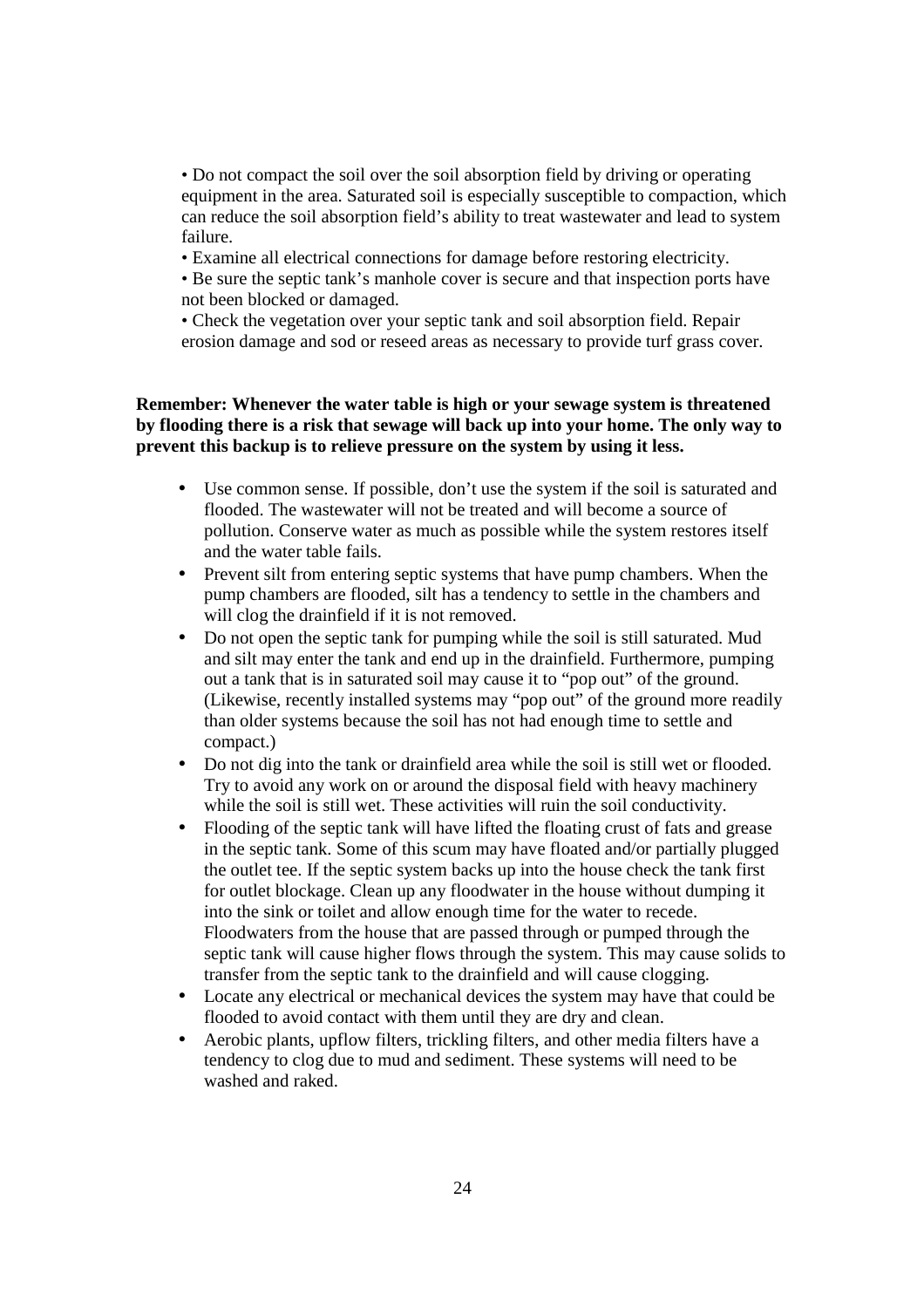**In the aftermath of a flood, most communities will provide portable toilets, but these may be limited. If no toilet facilities are available, deposit body waste in a water-tight receptacle used for that purpose only. Place a small amount of water in the receptacle before it is used to make emptying easier. Dig a trench or pit and empty the contents of the receptacle into this pit as soon as possible after each use. Cover the waste in the trench after each use with a thin layer of dirt, ashes or lime. Also, empty the water used to wash the receptacle into the pit or trench. When closing the trench, cover it with at least 12 inches of earth.**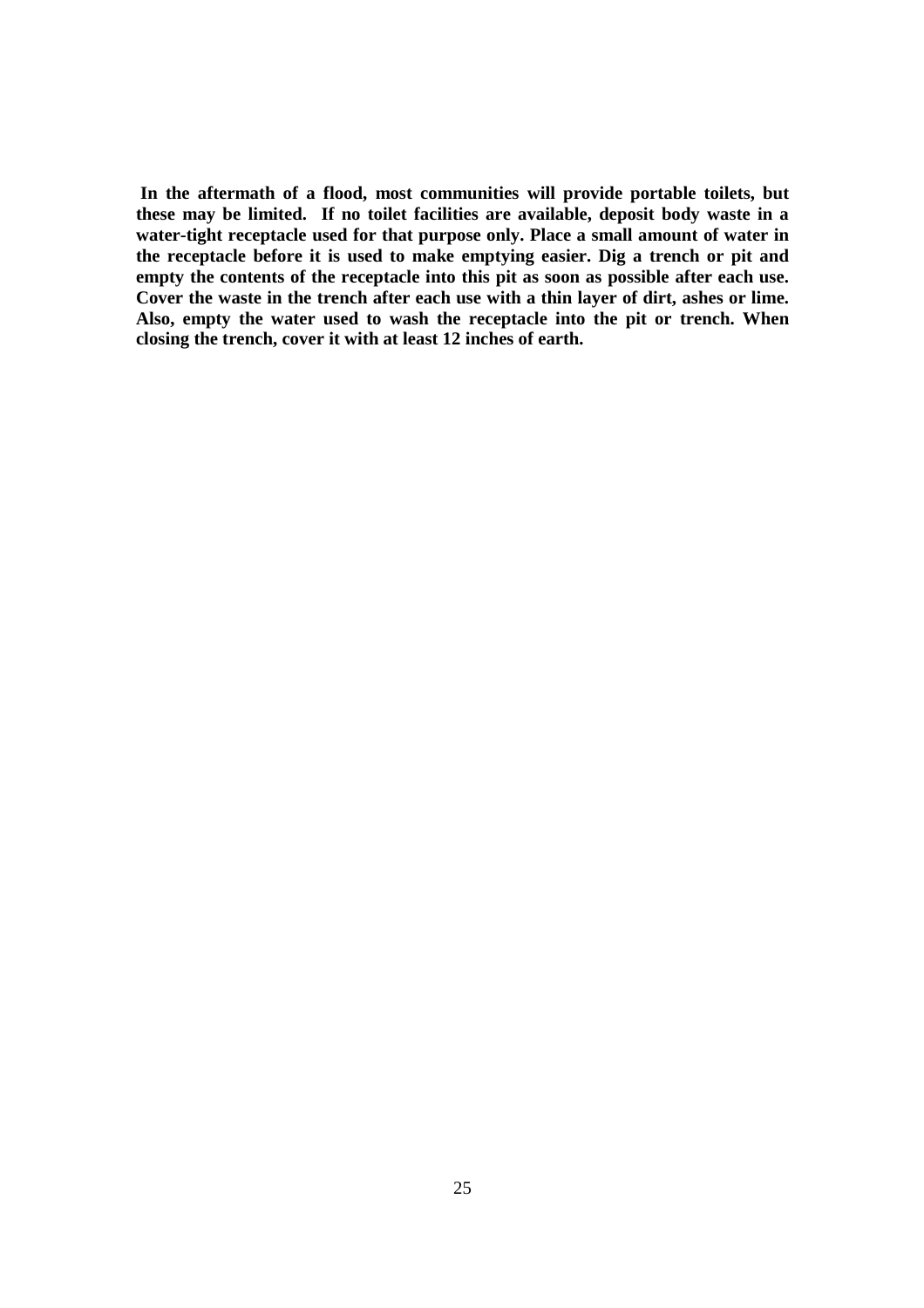# **Mold Safety**

# *Protect Yourself from Mold*

After natural disasters such as hurricanes, tornadoes, and floods, excess moisture and standing water contribute to the growth of **mold** in homes and other buildings. When returning to a home that has been flooded, be aware that mold may be present and may be a health risk for your family.

#### **People at Greatest Risk from Mold**

People with asthma, allergies, or other breathing conditions may be more sensitive to mold. People with immune suppression (such as people with HIV infection, cancer patients taking chemotherapy, and people who have received an organ transplant) are more susceptible to mold infections.

#### **Possible Health Effects of Mold Exposure**

People who are sensitive to mold may experience stuffy nose, irritated eyes, wheezing, or skin irritation. People allergic to mold may have difficulty in breathing and shortness of breath. People with weakened immune systems and with chronic lung diseases, such as obstructive lung disease, may develop mold infections in their lungs. If you or your family members have health problems after exposure to mold, contact your doctor or other health care provider.

#### **Recognizing Mold**

You *may* recognize mold by:

- **Sight** (Are the walls and ceiling discolored, or do they show signs of mold growth or water damage?)
- **Smell** (Do you smell a bad odor, such as a musty, earthy smell or a foul stench?)

#### **Safely Preventing Mold Growth**

Clean up and dry out the building quickly (within 24 to 48 hours). Open doors and windows. Use fans to dry out the building

• **When in doubt, take it out!** Remove all porous items that have been wet for more than 48 hours and that cannot be thoroughly cleaned and dried. These items can remain a source of mold growth and should be removed from the home. Porous, noncleanable items include carpeting and carpet padding, upholstery, wallpaper, drywall, floor and ceiling tiles, insulation material, some clothing, leather, paper, wood, and food. **Removal and cleaning are important because even dead mold may cause allergic reactions in some people.** 

• To *prevent* mold growth, clean wet items and surfaces with detergent and water. • Homeowners may want to temporarily store items outside of the home until insurance claims can be filed. See recommendations by the Federal Emergency Management Agency (FEMA) at

www.fema.gov/hazards/floods/whatshouldidoafter.shtm.

• If you wish to disinfect, refer to the U.S. Environmental Protection Agency (EPA) document, *A Brief Guide to Mold and Moisture in Your Home* at www.epa.gov/iaq/molds/images/moldguide.pdf.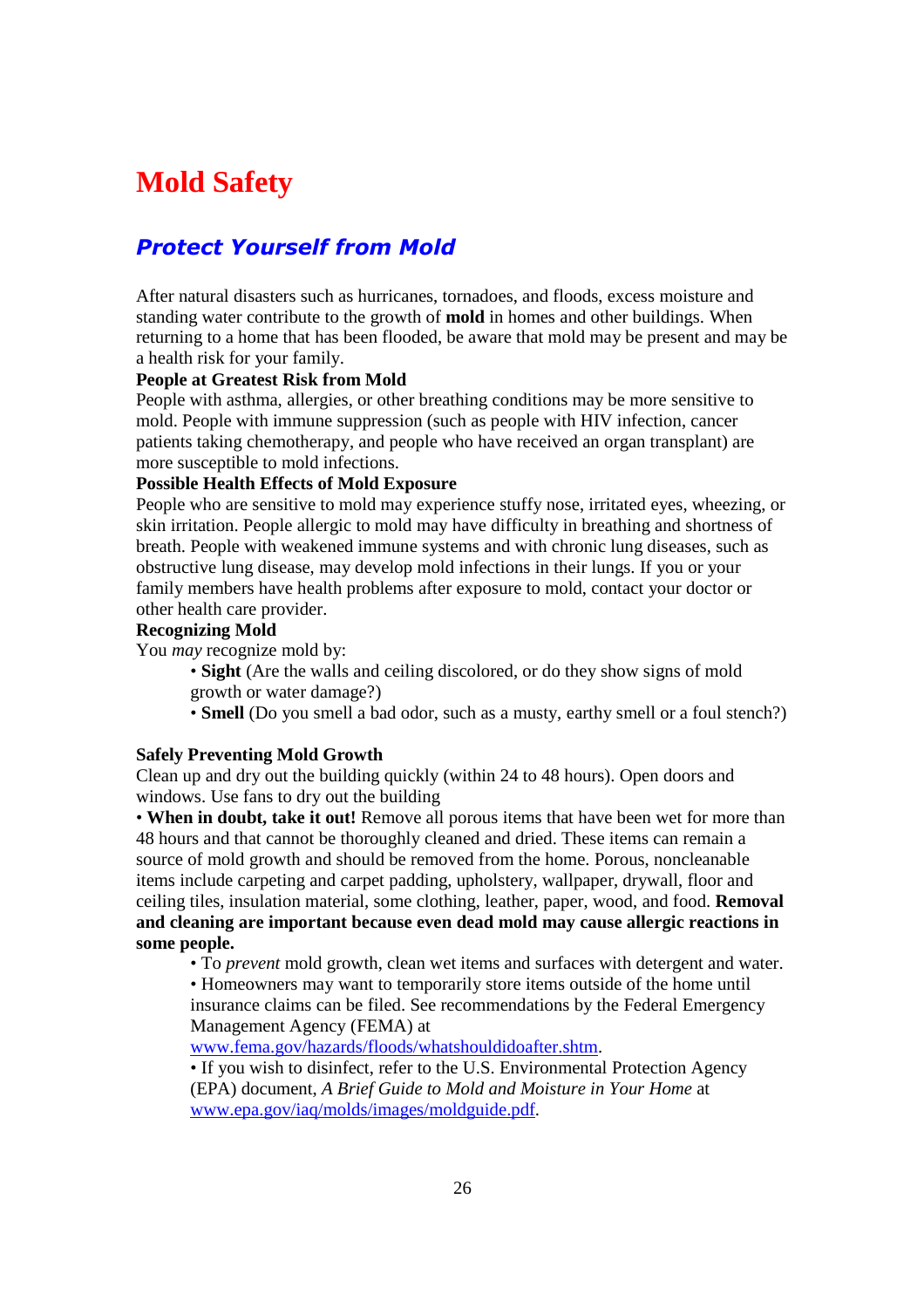**If there is mold growth in your home, you should clean up the mold** *and* **fix any water problem, such as leaks in roofs, walls, or plumbing.** Controlling moisture in your home is the most critical factor for preventing mold growth.

To *remove* mold growth from hard surfaces use commercial products, soap and water, or a bleach solution of no more than 1 cup of bleach in 1 gallon of water. Use a stiff brush on rough surface materials such as concrete.

If you choose to use bleach to remove mold:

- Never mix bleach with ammonia or other household cleaners. Mixing bleach with ammonia or other cleaning products will produce dangerous, toxic fumes.
- Open windows and doors to provide fresh air.
- Wear non-porous gloves and protective eye wear.
- If the area to be cleaned is more than 10 square feet, consult the U.S.

Environmental Protection Agency (EPA) guide titled *Mold Remediation in Schools and Commercial Buildings*. Although focused on schools and commercial buildings, this document also applies to other building types. You can get it free by calling the EPA Indoor Air Quality Information Clearinghouse at (800) 438- 4318, or by going to the EPA web site at

www.epa.gov/mold/mold\_remediation.html.

• Always follow the manufacturer's instructions when using bleach or any other cleaning product.

If you plan to be inside the building for a while or you plan to clean up mold, you should buy an N95 mask at your local home supply store and wear it while in the building. Make certain that you follow instructions on the package for fitting the mask tightly to your face. If you go back into the building for a short time and are not cleaning up mold, you do not need to wear an N95 mask.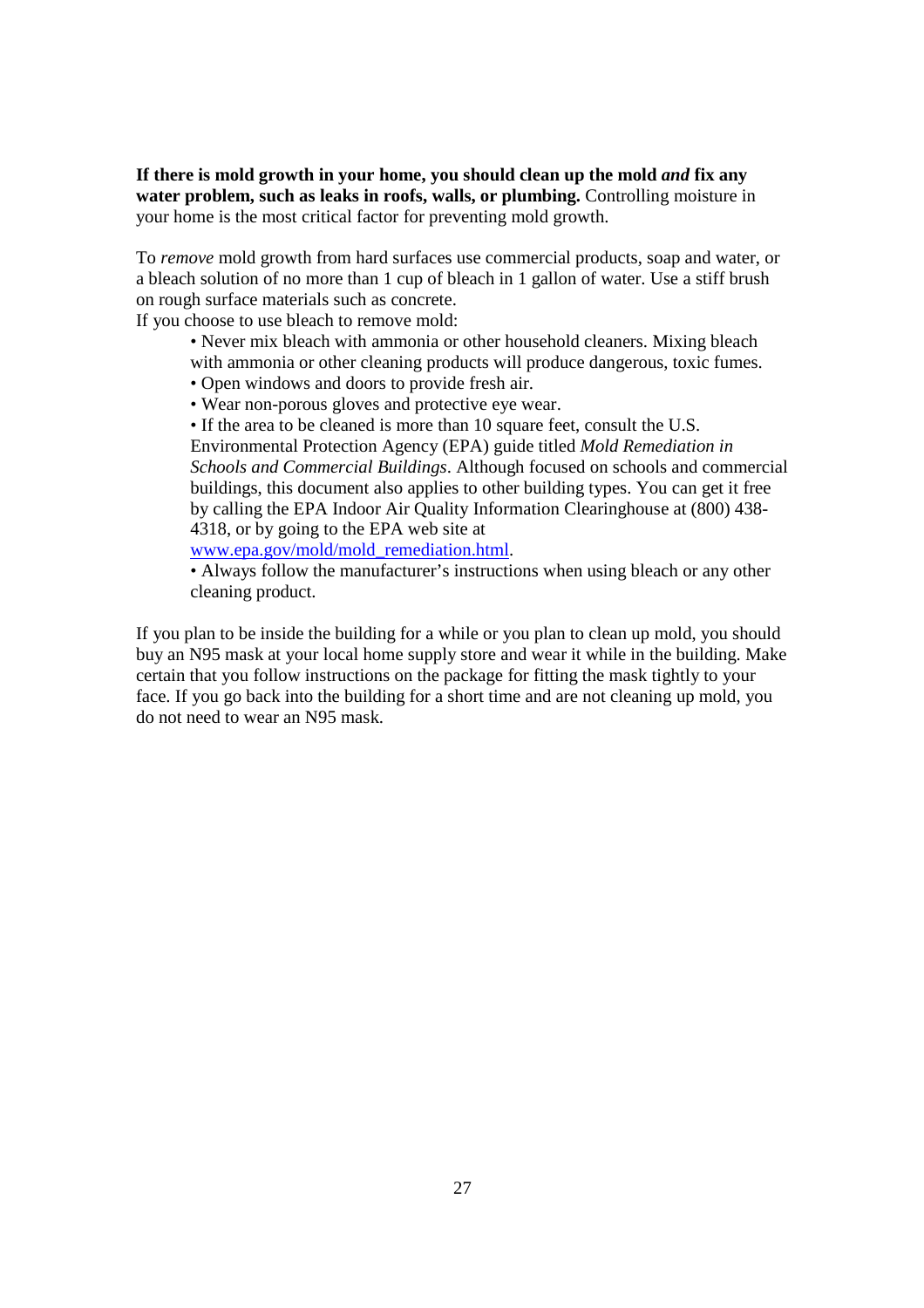# **Animal Hazards**

- Avoid wild or stray animals.
- Call local authorities to handle animals.
- Secure all food sources and remove any animal carcasses to avoid attracting rats.

• Get rid of dead animals, according to guidelines from your local animal control authority, as soon as you can.

• For guidance on caring for animals entering shelters and for people working with or handling animals following an emergency, see "Interim Guidelines for Animal Health and Control of Disease Transmission in Pet Shelters"

(www.bt.cdc.gov/disasters/hurricanes/katrina/animalhealthguidelines.asp).

• For more information, contact your local animal shelter or services, a veterinarian, or the Humane Society for advice on dealing with pets or stray or wild animals after an emergency.

#### *Mosquitoes*

• Rain and flooding in a hurricane area may lead to an increase in numbers of mosquitoes, which can carry diseases, such as West Nile virus or dengue fever. In most cases, the mosquitoes will be pests but will not carry communicable diseases. Local, state, and federal public health authorities will be actively working to control the spread of any mosquito-borne diseases. For more information on West Nile virus, see CDC's West Nile virus website (www.cdc.gov/westnile).

• To protect yourself from mosquitoes, use screens on dwellings; wear long pants, socks, and long-sleeved shirts; and use insect repellents that contain DEET or Picaridin. Follow directions on the product label and take care when using DEET on small children. More information about these and other recommended repellents can be found in the fact sheet "Updated Information Regarding Insect Repellents" (www.cdc.gov/ncidod/dvbid/westnile/RepellentUpdates.htm).

• To help control mosquito populations, drain all standing water left outdoors in open containers, such as flower pots, tires, pet dishes, or buckets.

#### *Rodents*

#### **Rodent Control After a Disaster**

Rats and mice are destructive pests that can spread disease, contaminate food, and destroy property. However, as a result of a disaster, the number of rats and mice are often reduced. Thus, illness associated with rats and other small rodents is uncommon immediately after a disaster.

Surviving rodents often relocate to new areas in search of food, water, and shelter. As the rodents settle into new areas, they will build colonies and reproduce. Typically, it takes 6 to 10 months for rodents to re-establish their colonies after a disaster. As the rodent population grows and resettles, people have a greater chance of being exposed to the diseases carried by rodents.

The following recommendations are designed to help residents reduce the risk of disease or personal injury associated with rodents.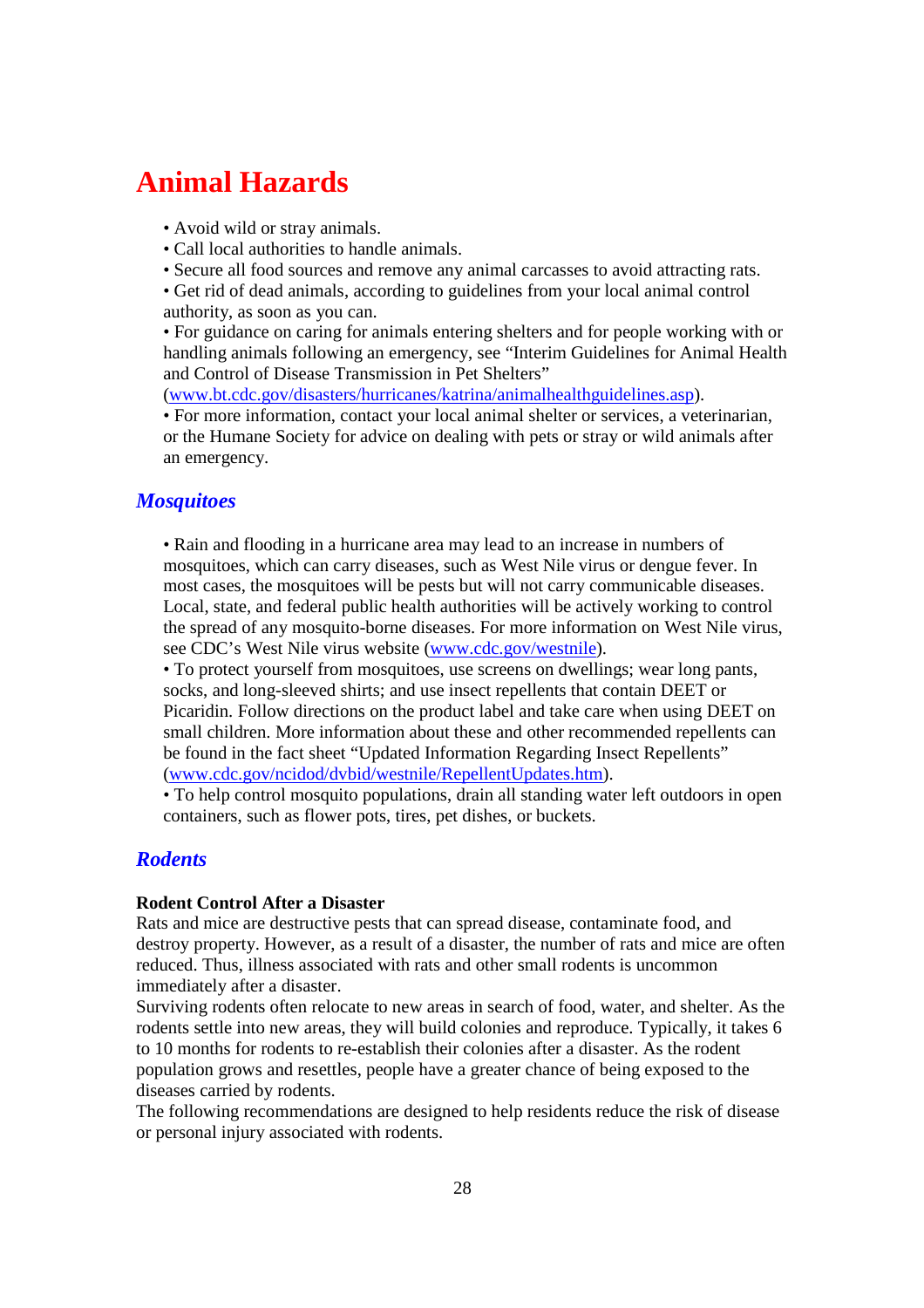#### **Precautions to Limit Household Exposure**

Removing food sources, water, and items that provide shelter for rodents is the best way to prevent contact with rodents. Where necessary, control rodents by using an integrated pest management approach that includes environmental sanitation, food storage, rodentproofing, poisoning, and trapping.

#### *Inside the Home*

• Keep food and water covered and stored in rodent-proof containers. A rodentproof container is made of thick plastic, glass, or metal and has a tight-fitting lid.

• Keep pet food covered and stored in rodent-proof containers. Allow pets only enough food for each meal, then store or discard any remaining food. Do not leave excess pet food or water out overnight.

• Dispose of garbage on a frequent and regular basis. If storing trash and food waste inside the home, do so in rodent-proof containers.

• Wash dishes, pans, and cooking utensils immediately after use.

• Remove leftover food and clean up any spilled food from cooking and eating areas.

• Do not store empty cans or other opened containers with food residues inside the home.

• When possible, use spring-loaded traps in the home. Use a small amount of chunky peanut butter as bait. Place traps in a "T" shape against baseboards or wall surfaces where rodent rub marks, droppings, or rodents have been seen. Keep children and pets away from areas where traps are placed.

• Glue traps and live traps are not recommended. Rodents caught in live traps will likely reenter the dwelling. Glue traps can scare mice that are caught live and cause them to urinate. This may increase your risk of being exposed to diseases.

## *Outside the Home*

• Dispose of debris and trash as soon as possible. Woodpiles and stacks of lumber or other materials to be saved for later use should be stored at least 12 inches above the ground and as far away from the home as possible.

• Store garbage in rodent-proof containers with tight fitting lids.

• Store grains and animal feed in rodent-proof containers.

• Remove any food sources, including animal carcasses, which might attract rodents.

• Haul away trash, abandoned vehicles, discarded tires, and other items that might serve as rodent nesting sites.

• Keep grass short and cut or remove brush and dense shrubbery that may provide rodents cover and protection. Trim the limbs off any trees or shrubs that overhang or touch buildings.

• Place spring-loaded traps in outbuildings and in other areas where signs of rodents are found. Do not allow children or pets to play near spring traps.

#### *Rodent-Proofing Your Home*

Seal gaps and holes inside and outside the home that are greater than a  $\frac{1}{4}$ -inch diameter with any of the following materials: cement, light-gauge metal mesh, wire screening, hardware cloth, steel wool, caulk, expanding foam, or other patching materials.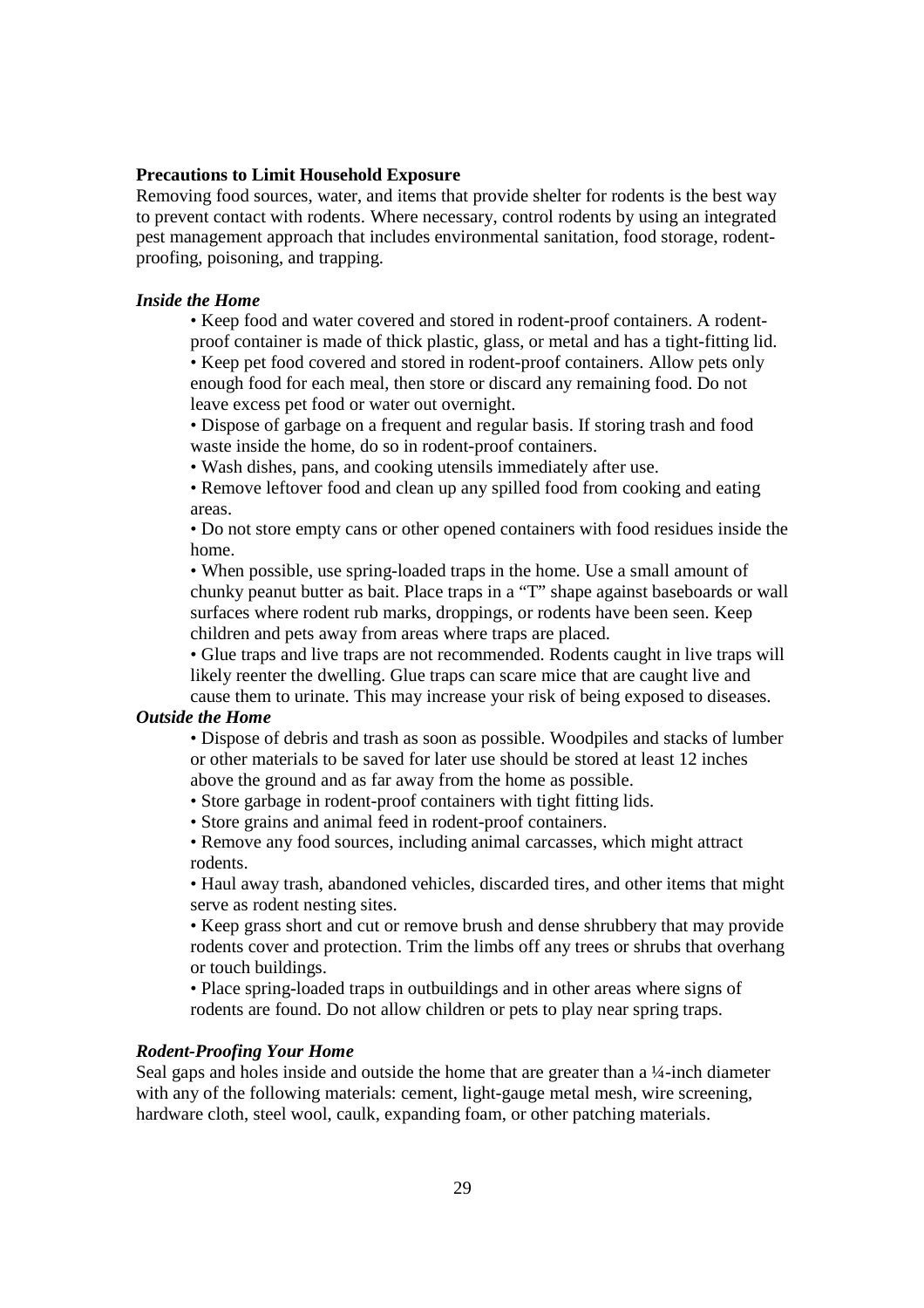#### **Cleanup of Rodent-Contaminated Areas or Dead Rodents**

Thoroughly clean areas with signs of rodent activity to reduce the likelihood of exposure to germs and diseases. When cleaning, it is important that you do not stir dust when sweeping or vacuuming up droppings, urine, or nesting materials.

#### *Cleanup of Contaminated Surfaces*

• Wear rubber, latex, vinyl, or nitrile gloves if you touch dead rodents, traps, or rodent droppings.

• Spray rodent urine or droppings with a disinfectant or a 1:10 chlorine solution (1 part bleach to 10 parts water) until thoroughly soaked. Use a paper towel to pick up the urine and the droppings and discard it outdoors in a sealed container.

• Do not vacuum or sweep rodent urine, droppings, or contaminated surfaces unless they have been disinfected.

• After the rodent droppings and urine have been removed, disinfect items that might have been contaminated.

#### *Cleanup of Dead Rodents*

- Check traps regularly.
- Spray dead rodents with a disinfectant or chlorine solution.

• While wearing gloves, take the rodent out of the trap by lifting the spring-loaded metal bar and letting the animal fall into a plastic bag or place the entire trap containing the dead rodent into a plastic bag, and seal the bag. Then place the rodent into a second plastic bag and seal it. Promptly dispose of the rodent in the sealed double bag.

• After removing gloves, thoroughly wash hands with soap and water (or use a waterless alcohol-based hand gel when soap and water are not available and hands are not visibly soiled).

• If the trap will be reused, decontaminate it by immersing and washing it in a disinfectant or chlorine solution and rinsing well afterwards.

• Continue trapping for at least 1 additional week after the last rodent is caught.

• If rodents continue to be a problem, consider contacting a professional pest control operator for help.

## *Snakes*

After a natural disaster, snakes may have been forced from their natural habitats and move into areas where they would not normally be seen or expected. When you return to your home, be cautious of snakes that may have sought shelter in your home. If you see a snake in your home, immediately call the animal control agency in your county.

#### **How to prevent snake bites**

- Be aware of snakes that may be swimming in the water to get to higher ground and those that may be hiding under debris or other objects.
- If you see a snake, back away from it slowly and do not touch it.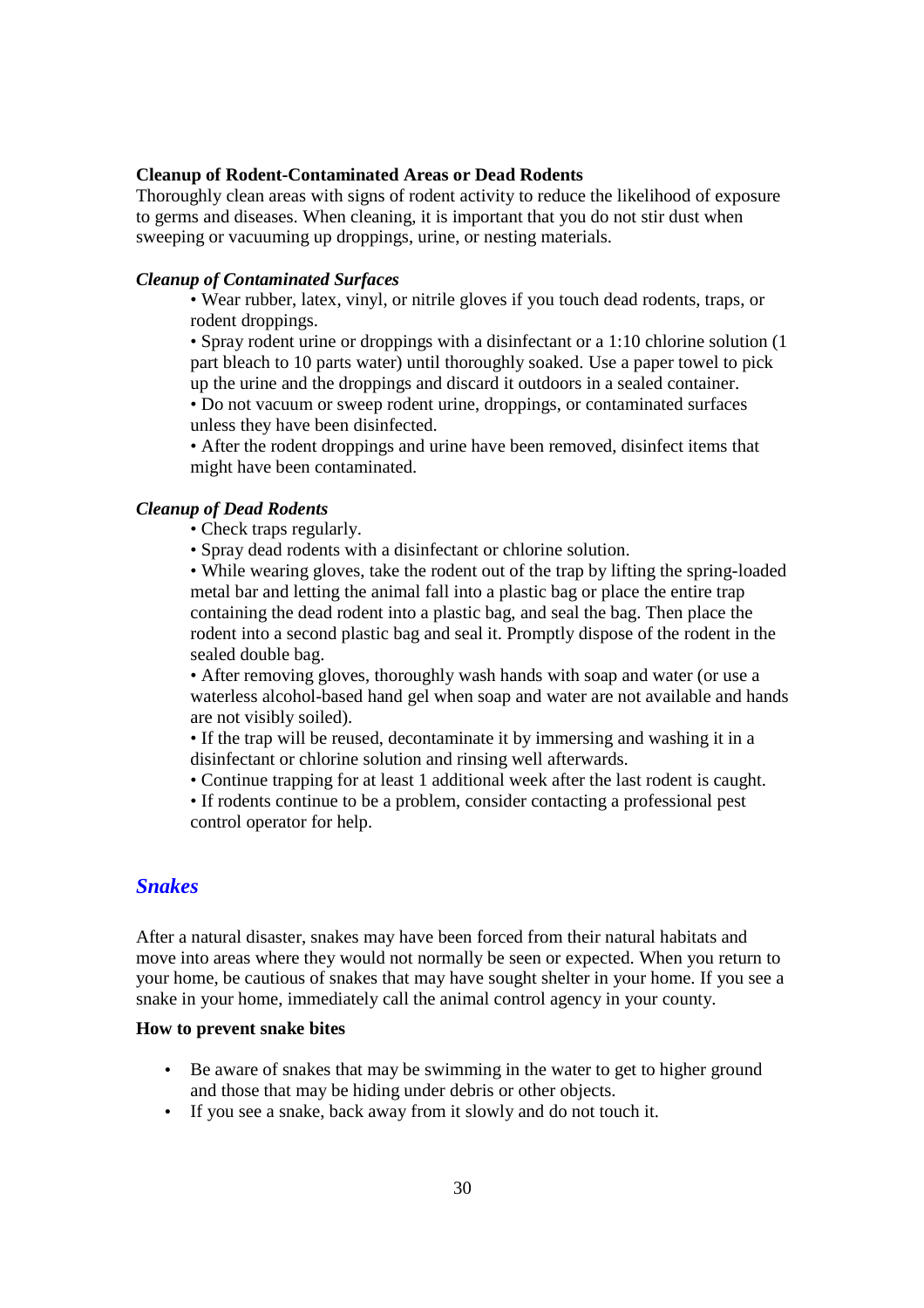#### **Signs of Snake Bites**

If you have to walk in high water, you may feel a bite, but not know that you were bitten by a snake. You may think it is another kind of bite or scratch. Pay attention to the following snake bite signs.

Depending on the type of snake, the signs and symptoms may include:

- A pair of puncture marks at the wound
- Redness and swelling around the bite
- Severe pain at the site of the bite
- Nausea and vomiting
- Labored breathing (in extreme cases, breathing may stop altogether)
- Disturbed vision
- Increased salivation and sweating
- Numbness or tingling around your face and/or limbs

What To DO if You or Someone Else is Bitten by a Snake

- If you or someone you know are bitten, try to see and remember the color and shape of the snake, which can help with treatment of the snake bite.
- Keep the bitten person still and calm. This can slow down the spread of venom if the snake is poisonous.
- Seek medical attention as soon as possible.
- Dial 911 or call local Emergency Medical Services (EMS).
- Apply first aid if you cannot get the person to the hospital right away.
	- o Lay or sit the person down with the bite below the level of the heart.
		- o Tell him/her to stay calm and still.
		- o Cover the bite with a clean, dry dressing.

What NOT To Do if You or Someone Else is Bitten by a Snake

- Do not pick up the snake or try to trap it (this may put you or someone else at risk for a bite).
- Do not apply a tourniquet.
- Do not slash the wound with a knife.
- Do not suck out the venom.
- Do not apply ice or immerse the wound in water.
- Do not drink alcohol as a pain killer.
- Do not drink caffeinated beverages.

## *Animal Disposal Following an Emergency*

Most states have their own guidelines on disposal of dead animals, so people with questions regarding the specific situation in their state are highly encouraged to contact local or state health and agricultural officials for clarification.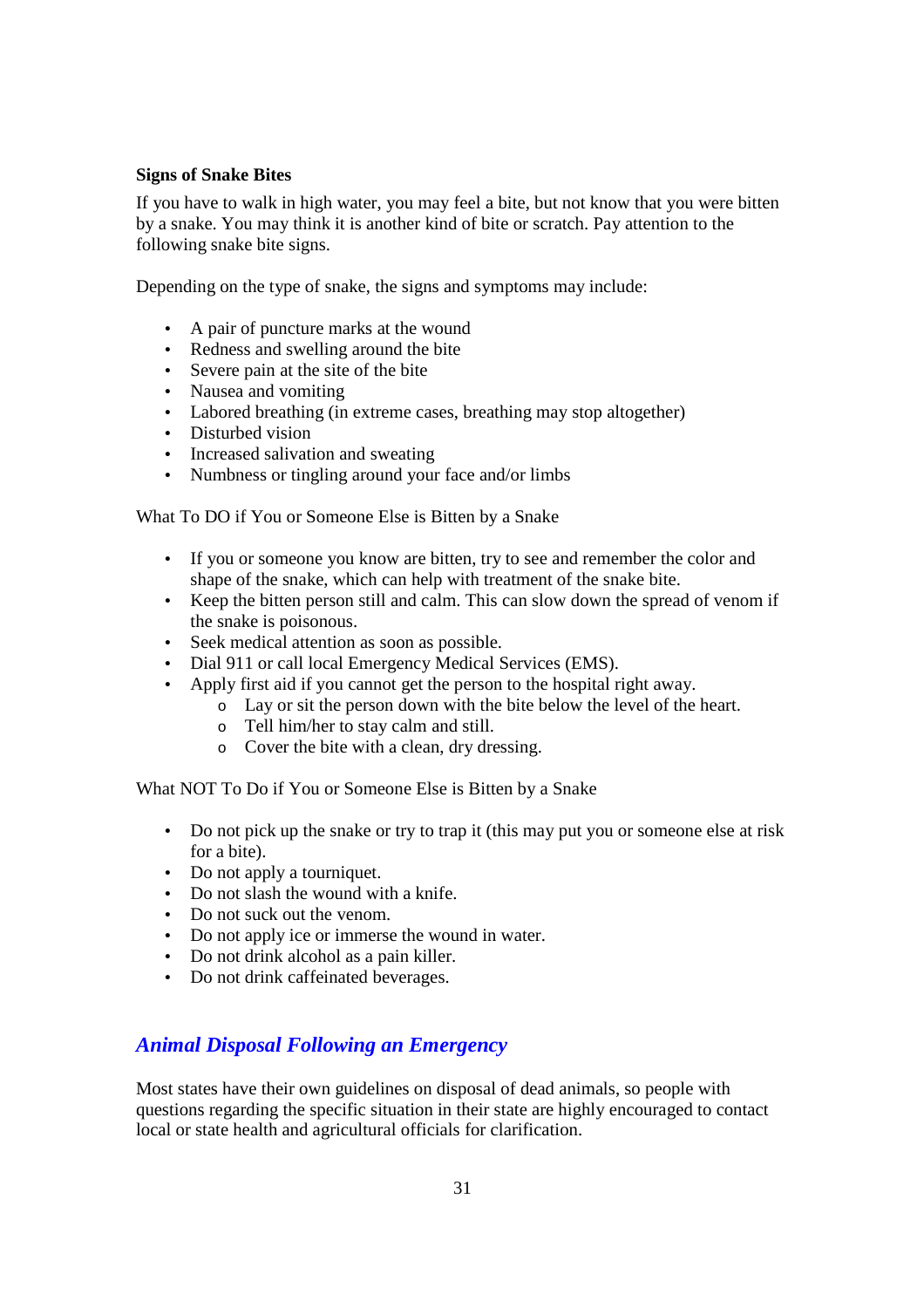#### *Frequently Asked Questions*

#### **Are there any special health risks I need to be aware of when disposing of dead animals?**

The risk to humans from animal carcasses is low if proper precautions are taken.

- Practice proper hand washing to prevent infection with certain pathogens that may be transmitted from farm animals, including *Salmonella* and *E. coli*.
- Secure all food sources and remove any animal carcasses to avoid attracting rats.
- Wear insect repellant when outdoors. Emergencies such as natural disasters may lead to more mosquitoes, which can carry disease.

People working to clean up areas containing swine or poultry carcasses should take the following precautions:

- Wear protective clothing, including waterproof gloves, waterproof boots, and protective eyewear (cover any open wounds).
- Use duct tape to seal tops of gloves and boots to prevent water seepage.
- Wear respiratory protection—an N-95 respirator or better.

• If you smell hydrogen sulfide (a rotten egg smell), get out of the building and call your county extension office.

- Clean and disinfect all clothing and boots after handling carcass-contaminated materials.
- Wash work clothes separately from street clothes.
- Wash hands thoroughly before placing fingers in mouth (nail biting, etc.).
- Shower and wash hair thoroughly after handling carcass-contaminated materials.

#### **How do I dispose of a dead animal on my property during flood cleanup?**

It is usually the responsibility of the owner or person in charge of domesticated animals to appropriately dispose of dead animals in accordance with local or state ordinances within 24 hours after knowledge of the death. It can be the responsibility of the municipal or county government to designate appropriate people to dispose of any domestic dead animals whose owner cannot be identified.

#### **My pet was killed in the flood. Can I bury it on my property?**

Several cities require Animal Care and Control agencies to manage the disposal of family pets and other dead animals, except for livestock. Check with your local authorities for more information.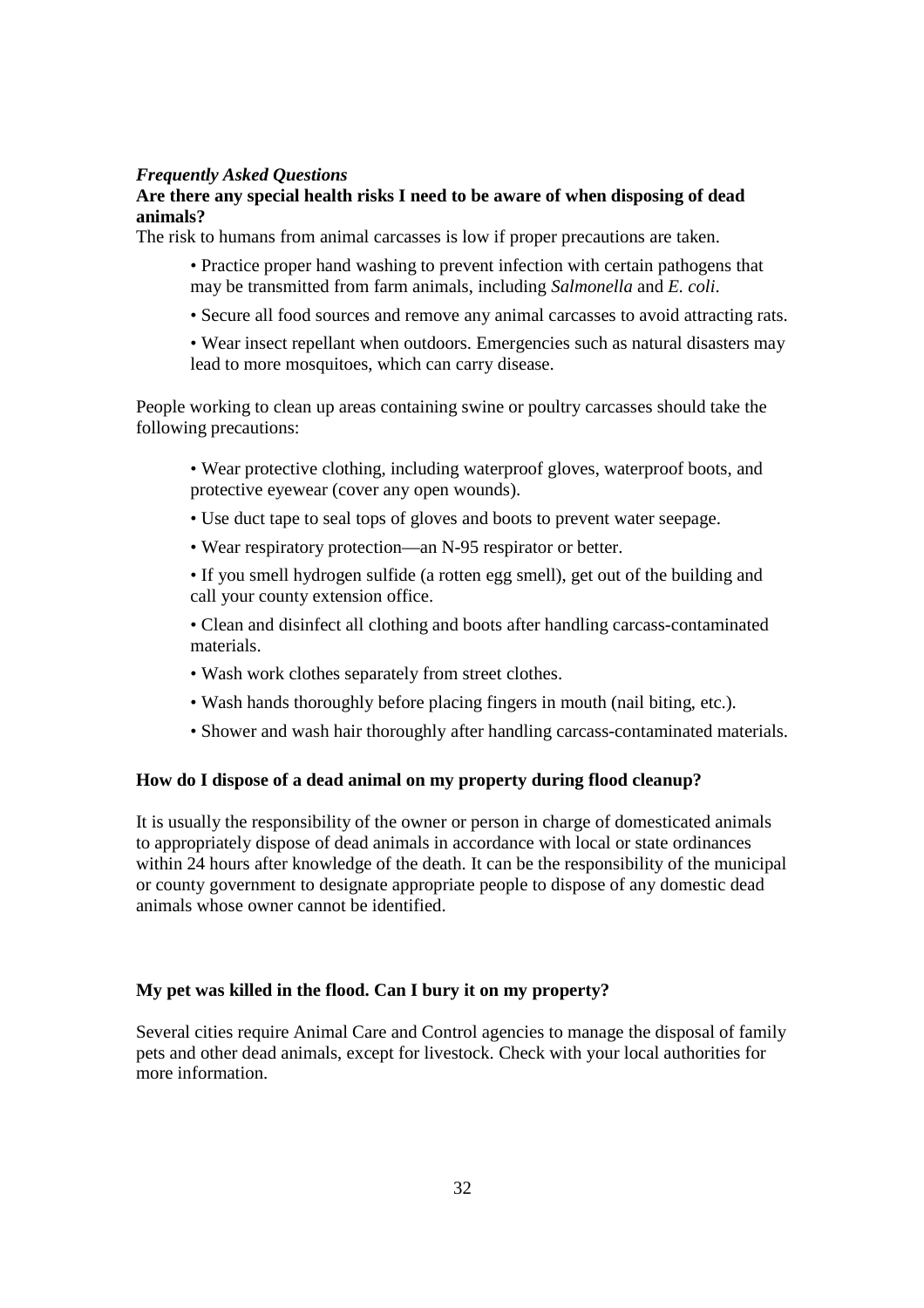#### **If not, how do I dispose of the remains?**

1. Wear gloves.

2. Cover your gloved hand with a plastic trash bag, pick up the remains, then invert the trash bag over the remains and seal the bag.

3. For larger animals, use a shovel to place remains inside a plastic trash bag, then rinse off the shovel with water.

4. Call your local animal care and control agency for further instructions and to request pickup.

5. Wash your hands.

#### **I am a farmer and I lost a lot of livestock during the flood. How do I dispose of multiple animal remains?**

Each farm operation should have specific plans for animal disposal in the event of an emergency. Farm operations should check with state and local authorities to ensure their plan meets local requirements.

In addition, the US Department of Agriculture (USDA) Animal and Plant Health Inspection Service (APHIS) (http://www.aphis.usda.gov/) can provide technical advice and assistance on the effective disposal of animal carcasses. The main phone number for the APHIS Emergency Management Staff in Riverdale, Maryland is 301-734-8073. Local phone numbers may be established in the event of an emergency response.

These guidelines are intended to address dead animal disposal during a declared emergency. They do not take the place of the dead animal disposal that occurs under the normal permitted operation of a farm.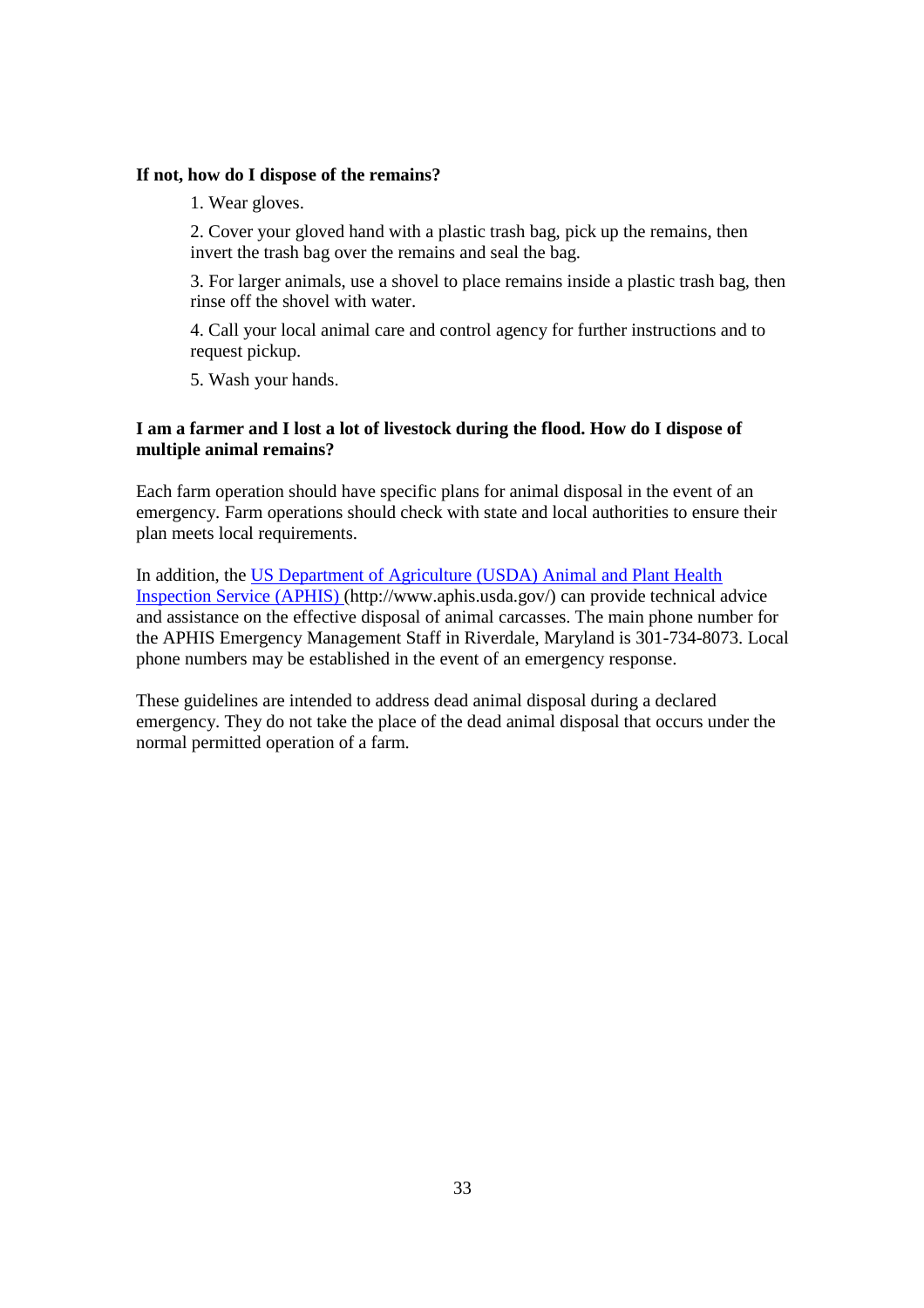

# *Pike County General Health District*

# Food Establishments: Interruption of Water Service Guidance

Updated March 2008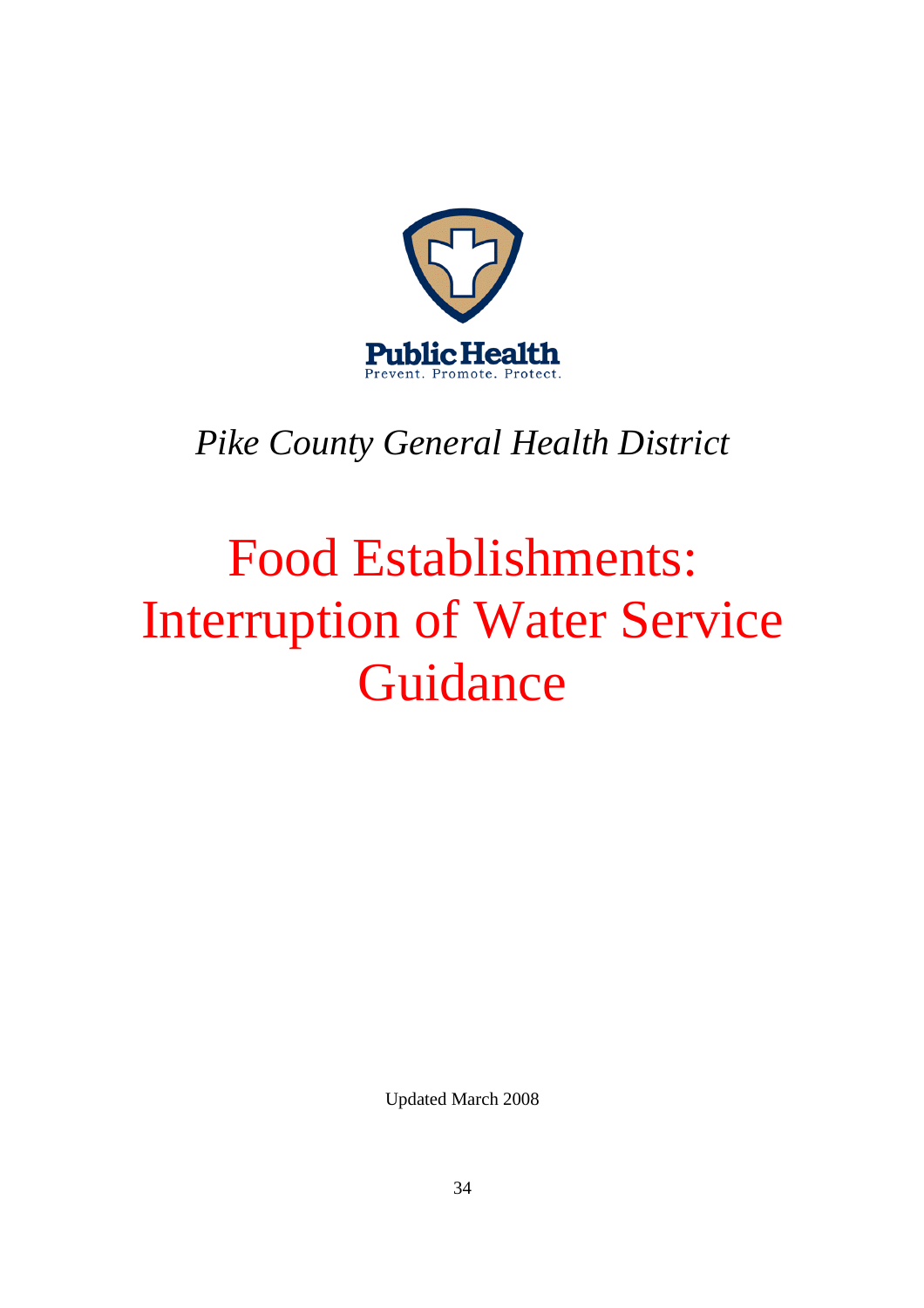## *I. ASSESSMENT*

In the event of an emergency involving water service interruption, appropriate food service operation responses must be taken after an assessment of multiple factors including but not limited to:

- a. The complexity and scope of food operations,
- b. The onset and duration of the emergency event,
- c. The impact on other critical infrastructure and services, and
- d. The availability of alternative procedures that can be used to meet Food Code and Food Law requirements.

A food service operation manager (or the "Person-in-Charge") is responsible for conducting both initial and ongoing assessments to ensure consistent compliance with food safety requirements.

## *II. RESPONSE*

The following are temporary alternative procedures that can be taken to address specific affected food operations during an extended interruption of water service.

#### **Affected Operations Alternative Procedure Handwashing**

– No water to wash hands.

• Chemically treated towelettes may be used for cleaning hands if the food items offered are pre-packaged or otherwise protected from contamination by hands AND a hand washing facility is available at the alternate toilet room location. And/Or

• Potable water from an approved public water supply system can be heated and placed into a 5-gallon insulated container with a spigot which can be turned on to allow clean, warm water to flow over one's hands into a sink drain.

#### **Emergency Action Plan Interruption of Water Service**

Provide suitable hand cleaner, disposable towels, and a waste receptacle and

• Follow up with a hand sanitizer.

• Suspend alternative procedures for bare hand contact. Do not contact ready to eat food with bare hands.

Toilet Facilities – no water to flush toilets and urinals

• Toilet rooms that may not be conveniently located but are accessible to employees during all hours of operation, may be used until water service is restored.

Or

• Discontinue operation if toilet facilities are not available.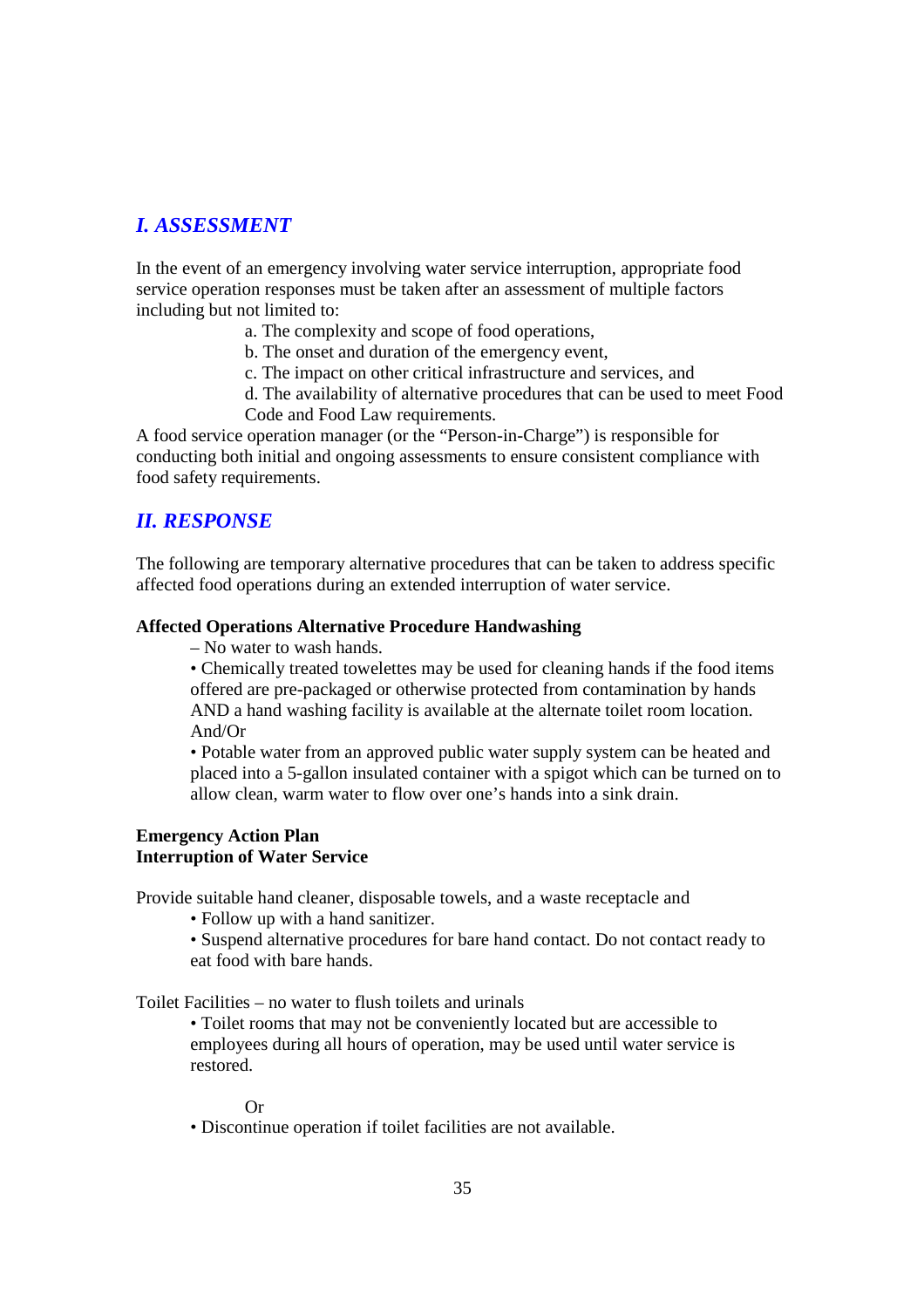#### Drinking Water

- Use commercially bottled water
	- And/Or

• Haul water from an approved public water supply in a covered sanitized container

And/Or

• Arrange to use a licensed drinking water hauler truck

#### Cooking – Food Preparation

• Use commercially bottled water, water hauled from an approved public water supply in a covered sanitized container, or water from a licensed drinking water hauler truck

And/Or

• Restrict the menu to items that don't require water.

#### Ice

• Use commercially manufactured ice

Post-mix Fountain Drinks

• Discontinue service

Cleaning/sanitizing Equipment, Utensils, Tableware, Physical Facility

• Use single service/use articles

And/Or

• Use commercially bottled water, haul water from an approved public water supply in a covered sanitized container or water from a licensed drinking water hauler truck to clean and sanitize equipment and utensils.

And

• Discontinue operations as inventories of clean equipment utensils, and tableware are exhausted

• Discontinue operations when cleanliness of the physical facility jeopardizes food safety

## *III. RECOVERY*

#### **RE-OPENING / RETURNING TO NORMAL OPERATIONS CONSIDERATIONS**

A food service operation that was ordered or otherwise required to cease operations may not re-open until authorization has been granted by the regulatory authority. After water service has been restored and after either the municipality or regulatory authority has lifted any "Boiled Water Advisory":

• Flush pipes/faucets: follow the directions of your water utility (in the newspaper, radio, or television) or, as general guidance, run cold water faucets for at least 5 minutes.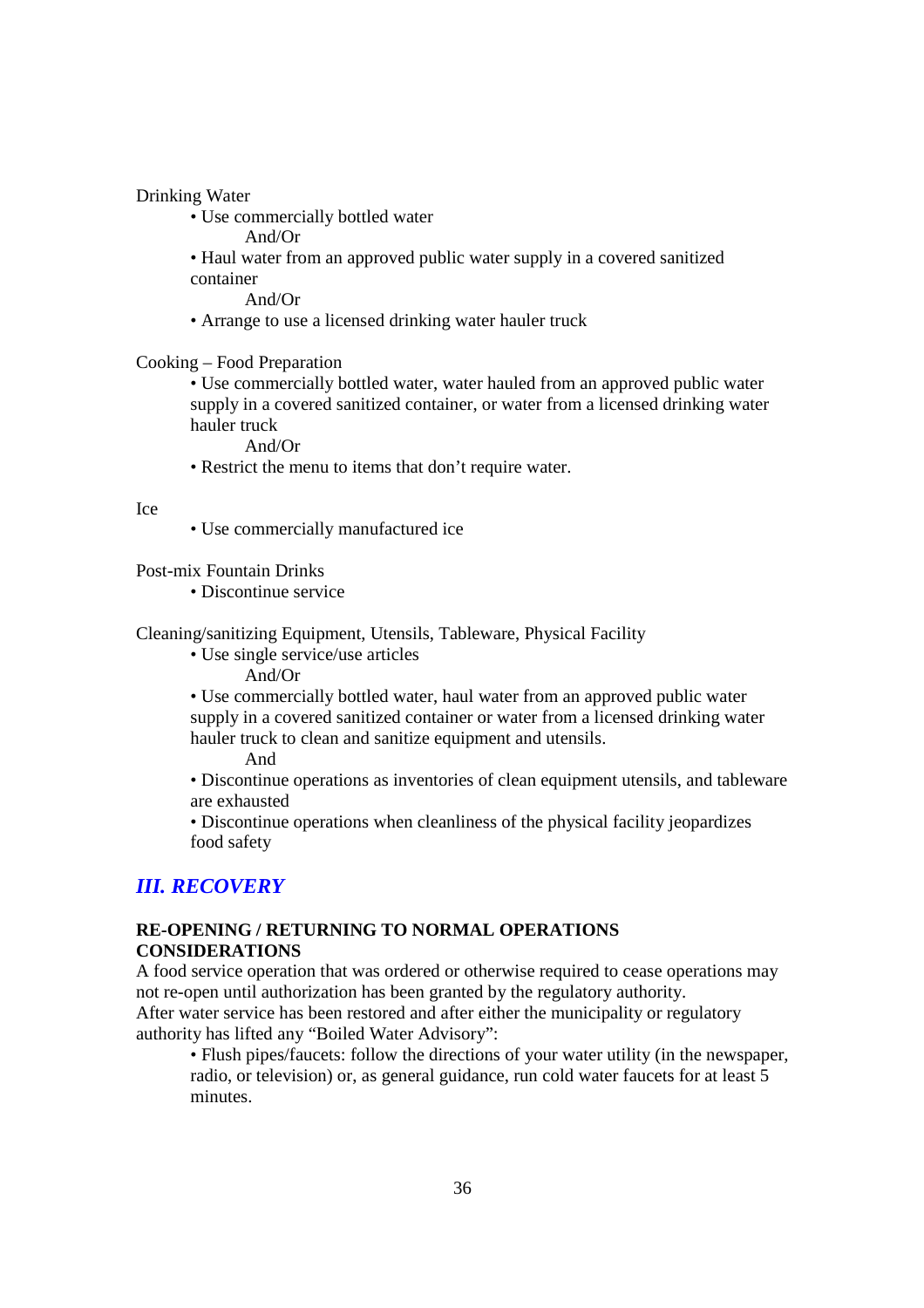• Equipment with waterline connections such as post-mix beverage machines, spray misters, coffee or tea urns, ice machines, glass washers, dishwashers, and other equipment with water connections must be flushed, cleaned, and sanitized in accordance with manufacturer's instructions.

- Run water softeners through a regeneration cycle.
- Drain reservoirs in tall buildings.
- Flush drinking fountains: run continuously for 3 minutes.

#### *Ice Machine Sanitation*

Flush the water line to the machine inlet:

1. Close the valve on the water line behind the machine and disconnect the water line from the machine inlet.

2. Open the valve, run 5 gallons of water through the valve and dispose of the water.

- 3. Close the valve.
- 4. Reconnect the water line to the machine inlet.
- 5. Open the valve.

Flush the water lines in the machine:

1. Turn on the machine.

2. Make ice for 1 hour and dispose of the ice.

Clean and sanitize all parts and surfaces that come in contact with water and ice, following the manufacturer's instructions.

For the purpose of this Emergency Action Plan, an imminent health hazard exists whenever a municipality has issued a Boil Water Advisory or when an onsite water supply has exceeded the maximum contaminate level for coliform bacteria.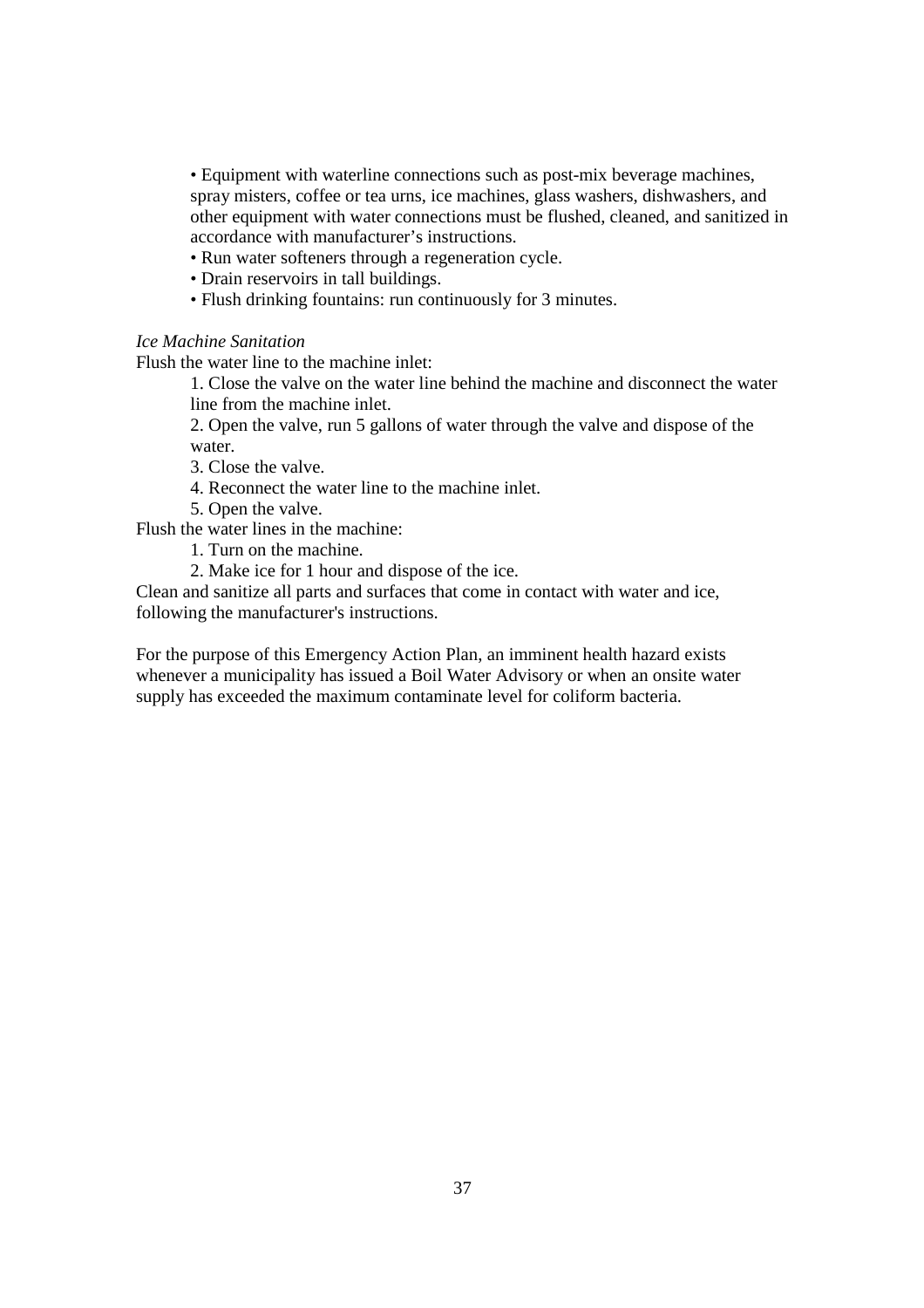

# *Pike County General Health District*

# Food Establishments: Reopening after Flooding

Updated March 2008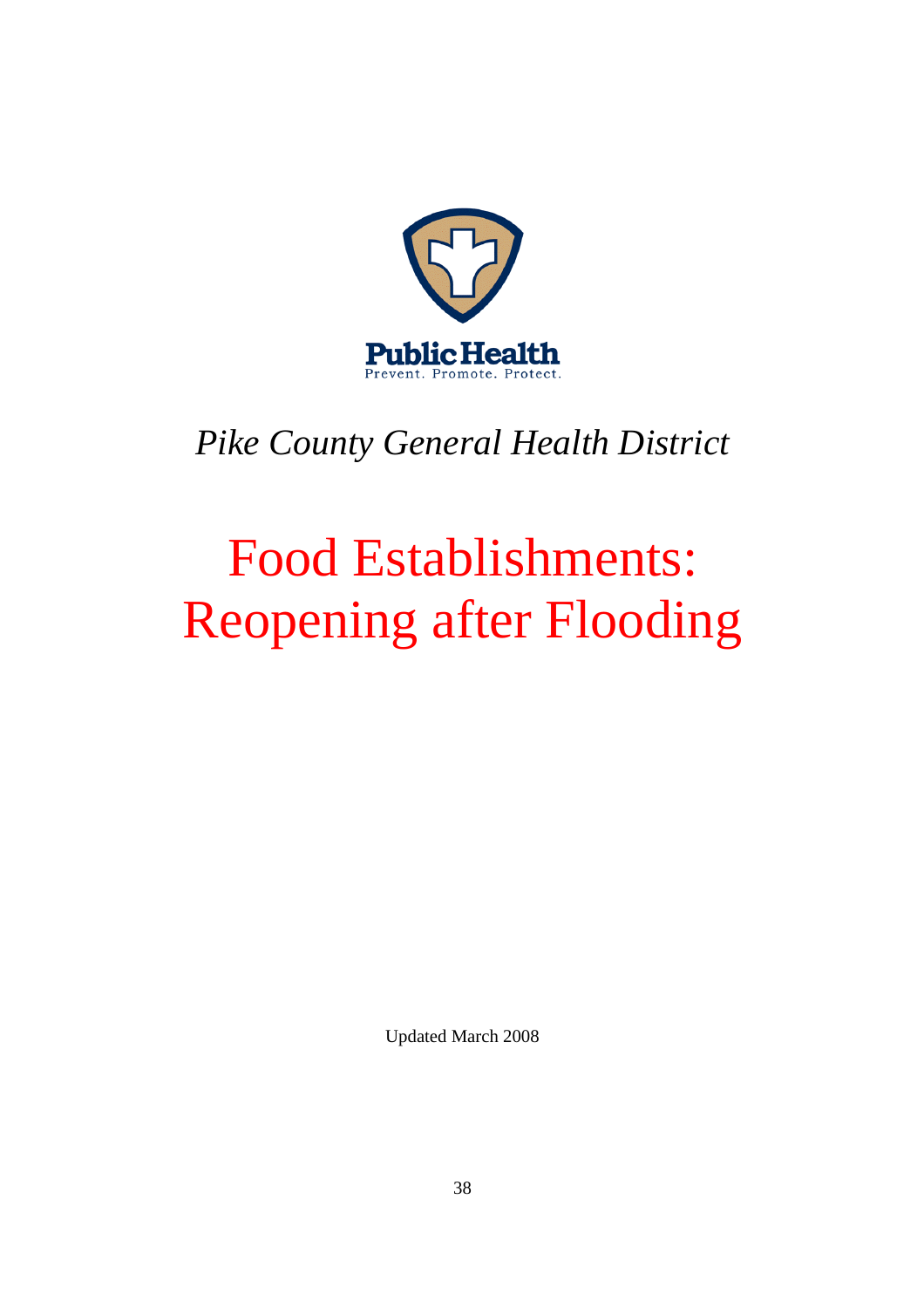Following a natural disaster there are potential health concerns that can be created by the disruptions caused by the disaster. This publication provides food safety suggestions and information for retail and foodservice establishments resuming business in the aftermath of natural or other disasters. Prior to reopening, establishment persons-in-charge (PICs) should conduct a complete self-inspection to ensure that normal operations can be resumed safely and without compromising food safety. Establishments required to cease operations in an emergency or those affected by a natural disaster should not re-open until authorization is granted by the local or state regulatory authority.

Do not enter a flood damaged building where there is potential for hazardous materials or gas leaks within the building, until the building has been cleared by a hazardous materials (HAZMAT) team. For exposures to mold-contaminated materials/environments, or other recognized hazards, NIOSH approved respirators may be necessary. If entering and cleaning a building, refer to NIOSH protective equipment guidance.

Decontamination and sanitization procedures using chemical sanitization, e.g., chlorine bleach at a concentration of 100-200 ppm (1 tablespoon of bleach in 1 gallon of potable water), Quaternary Ammonium at a concentration of 200 ppm, or other approved sanitizers, should be used on equipment and structural surfaces that are salvageable. When you decontaminate, do so in a manner that eliminates any harmful microorganisms, chemical residues, or filth that could pose a food safety risk.

#### *Pest Control*

- Ensure that any rodents/pests that may have entered the facility are no longer present. Remove dead pests and sanitize any food-contact surfaces that have come in contact with pests.
- Seal all openings into the facility to prevent future entry of pests, or rodents.
- Dispose of contaminated or spoiled solid foods in closed containers for removal to prevent rodent and fly harborage.

#### *Damaged Food Products*

- Discard all food and packaging materials that have been submerged in flood waters, unless the food is sealed in a hermetically sealed can that has not been damaged.
	- o Destroy refrigerated and frozen foods, such as meat, poultry, shell eggs, egg products, and milk, which have been immersed in flood waters. Good advice is: If in doubt, throw it out.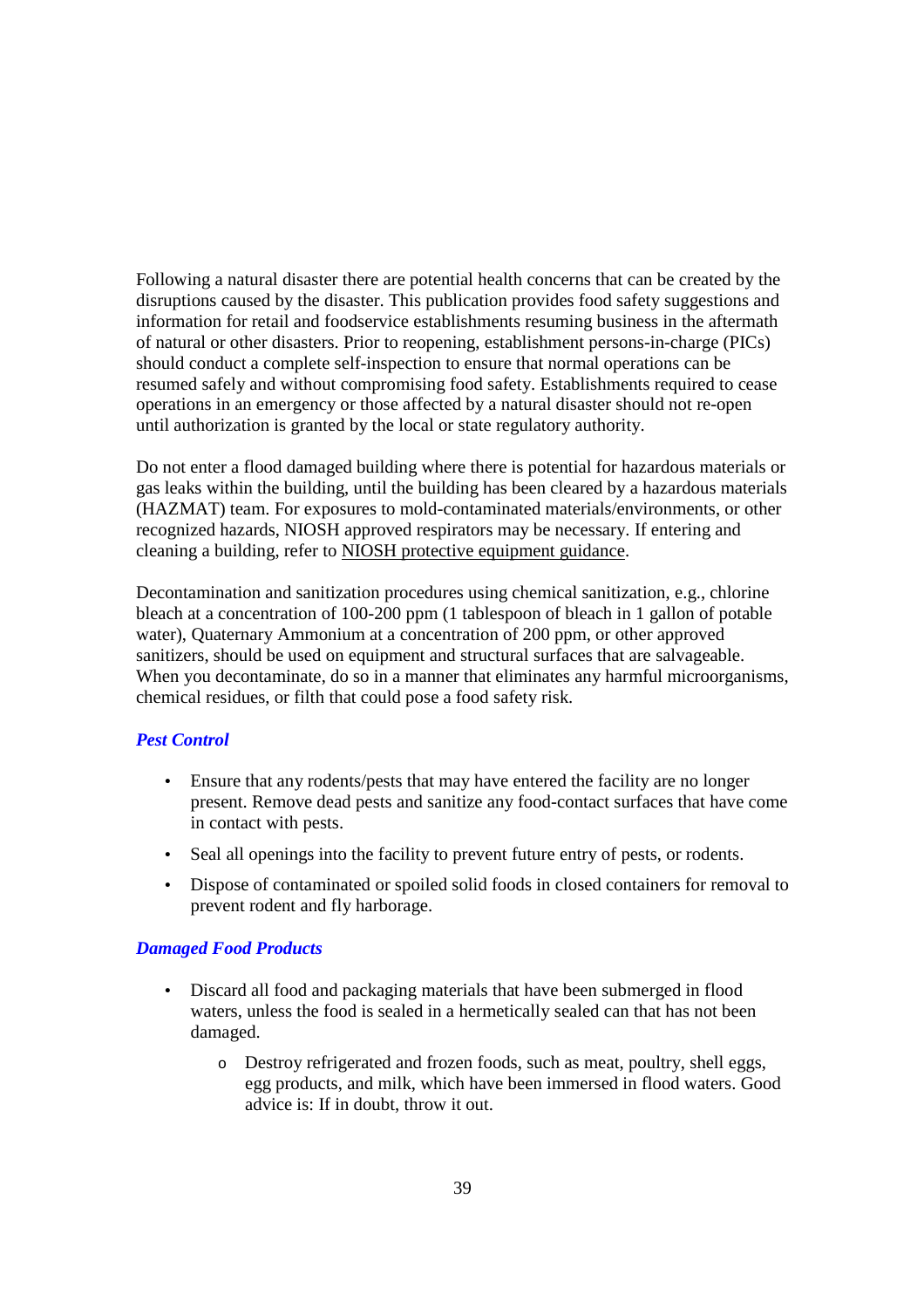- o Inspect canned foods and discard any food in damaged cans. Can damage is shown by swelling; leakage; punctures; holes; fractures; extensive deep rusting; or crushing/denting severe enough to prevent normal stacking or opening with a manual, wheel-type can opener.
- o Do not recondition products in containers with screw-caps, snap-lids, crimped-caps (soda pop bottles), twist-caps, flip-top, snap-open, and similar type closures that have been submerged in flood waters.
- o Do not salvage food packed in plastic, paper, cardboard, cloth, and similar containers that have been water damaged.
- o Undamaged, commercially prepared foods in all-metal cans or retort pouches can be saved if you remove labels that can come off, thoroughly wash the cans, rinse them, and then disinfect them with a sanitizing solution consisting of 1 tablespoon of bleach per gallon of potable water. Finally, re-label containers that had the labels removed, including the expiration date, with a marker.
- Complete proper and safe disposal of condemned food items in a manner consistent with federal, state, and local solid waste storage, transportation, and disposal regulations, to ensure these products do not reappear as damaged or salvaged merchandise for human consumption.

#### *Physical Facilities*

- If you have a well that has been flooded, the water should be disinfected and tested to confirm it is safe after flood waters recede. If you suspect that your well may be contaminated, contact your local or state health department or agriculture extension agent for specific advice.
- Thoroughly wash all physical facility interior surfaces (e.g., floors, walls, and ceilings), using potable water, with a hot detergent solution, rinsed free of detergents and residues, and treated with a sanitizing solution.
- Mold contamination is a concern. Structural components of the building (e.g., walls, piping, ceiling, and HVAC system/ventilation systems) affected by flood waters or other damage from the hurricane, should be cleaned, repaired, and disinfected, where possible. Remove and destroy wall board that has been water damaged. Cement walls that have mold damage can be reconditioned.
- Any exhaust systems and hoods should be thoroughly cleaned and freed of any debris. Consult professional service technicians, as needed. Water damaged ventilation systems that cannot be thoroughly cleaned and sanitized should be removed and replaced. In all cases, replace all ventilation air filters.

#### *Equipment*

• Thoroughly wash metal pans, ceramic dishes, and utensils (including can openers) with soap and hot water. Rinse, and then sanitize them by boiling in potable water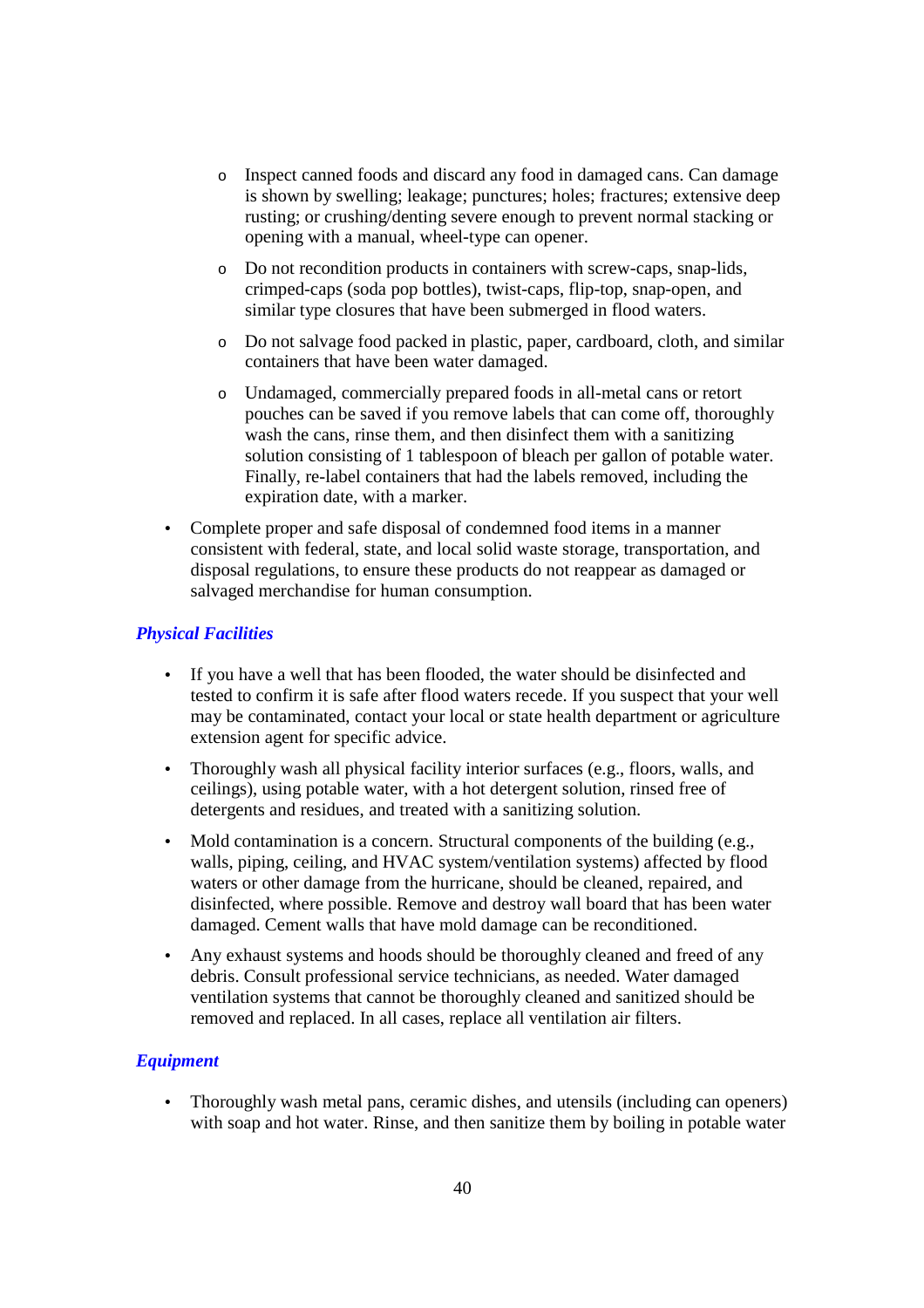or immersing them for 15 minutes in a solution of 1 tablespoon of unscented, liquid chlorine bleach per gallon of drinking water or other approved sanitizer. Follow instructions on the sanitizer label for appropriate concentration.

- Thoroughly wash countertops, equipment and non-food contact surfaces with soap and hot water. Rinse, and then sanitize by applying a solution of 1 tablespoon of unscented, liquid chlorine bleach per gallon of drinking water or other approved sanitizer. Allow to air dry.
- A dishwasher or 3-compartment sink should be used to wash, rinse, and sanitize equipment and utensils using potable water, and:
	- o Chlorine bleach at a concentration of 50-100 ppm or other approved sanitizers should be provided for sanitizing food contact surfaces and equipment.
	- o Mechanical dishwashing machines should provide a final, sanitizing rinse of either 50 ppm chlorine (for chemical sanitizing machines) or 180°F final sanitizing rinse (for hot water sanitizing machines).
	- o An approved test kit should be available to ensure appropriate sanitizer strength for chemical sanitizing and a maximum registering thermometer or temperature sensitive tape should be available to check that the hot water reaches 180°F or the utensil surface reaches a temperature of 165°F.
	- o Run the empty dishwasher through the wash-rinse-sanitize cycle three times to flush the water lines and assure that the dishwasher is cleaned and sanitized internally before washing equipment and utensils in it.
- Refrigerated display and storage cases and other refrigerator equipment used to store food should be cleared of all contaminated products and their juices prior to cleaning.
- Refrigerated storage equipment should be thoroughly washed inside and outside with a hot detergent solution and rinsed free of detergents and residues. (Special attention should be given to lighting, drainage areas, ventilation vents, corners, cracks and crevices, door handles and door gaskets.) Treat all clean surfaces with a sanitizing solution.
- If the insulation, door gaskets, hoses, etc. are damaged by flood or liquefied food items, then replace or discard these refrigerated display cases and storage cases and other refrigerator equipment.
- All filters on equipment should be removed and replaced if not designed to be cleaned in place.
- Replace all ice machine filters and beverage dispenser filters, and flush all water lines, including steam water lines and ice machine water lines, for 10 to 15 minutes.
- Discard all ice in ice machines; clean and sanitize the interior surfaces (ice making compartment and storage bin); run the ice through 3 cycles; and discard ice with each cycle.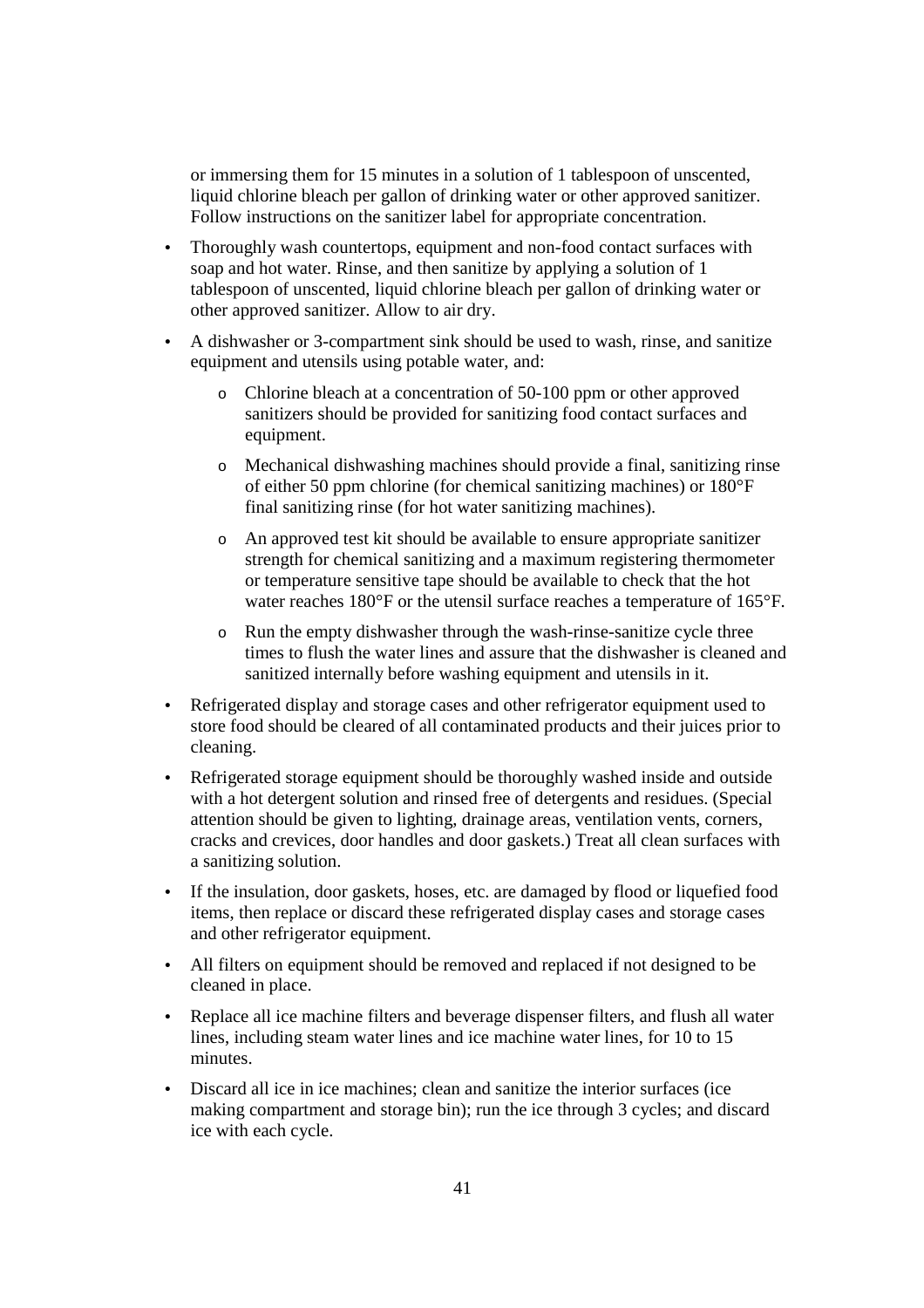- All sinks should be thoroughly cleaned and sanitized before resuming use.
- Equipment should be inspected to ensure it is operational and that all aspects of its integrity are maintained.
- Stove units should be thoroughly cleaned and checked by the fire department, local utility company, or authorized service representative prior to use.

#### *Maintaining Food Temperatures*

- Verify that that all open-top and refrigerated and freezer display cases, walk-in refrigerators, and walk-in freezers are capable of consistently maintaining cold holding temperatures (≤41°F or in a frozen state) before food items are placed in the units.
- Ensure that the equipment can heat to the appropriate cooking temperature hot  $(\geq 135^{\circ}F)$  for raw animal foods and to cool to maintain potentially hazardous foods cold at the appropriate  $(\leq 41^{\circ}F)$  temperature.
- Verify that all equipment used for food preparation (e.g., cooking, cooling, and reheating) is functioning and properly calibrated prior to use.

#### *Employees*

- Put fewer items on the menu when only a limited number of trained employees are available and working. A full menu may be offered when there is an adequate number of trained employees to staff each area of the operation during normal working hours.
- Soap and potable running, warm water (at least  $100^{\circ}$ F) should always be used to wash hands.
- Alcohol hand gels may only be used after handwashing. Alcohol hand gels are ineffective against germs on soiled hands and are therefore not a substitute for soap and water handwashing.
- Employees should not touch ready-to-eat foods with their bare hands, but instead should use tongs, deli paper, or single-use, disposable gloves.
- Remember:
	- o Employees with open wounds should not work with hands-on preparation of foods or with cleaned and sanitized food contact surfaces or singleservice/single-use utensils. If these infected wounds are covered with a double, water-proof barrier such as a finger cot or water-tight bandage and plastic gloves, the employee may continue to work with food.
	- o Employees sick with vomiting, diarrhea or jaundice should not be working in the establishment and may not return to work until at least 24 hours after the symptoms cease.